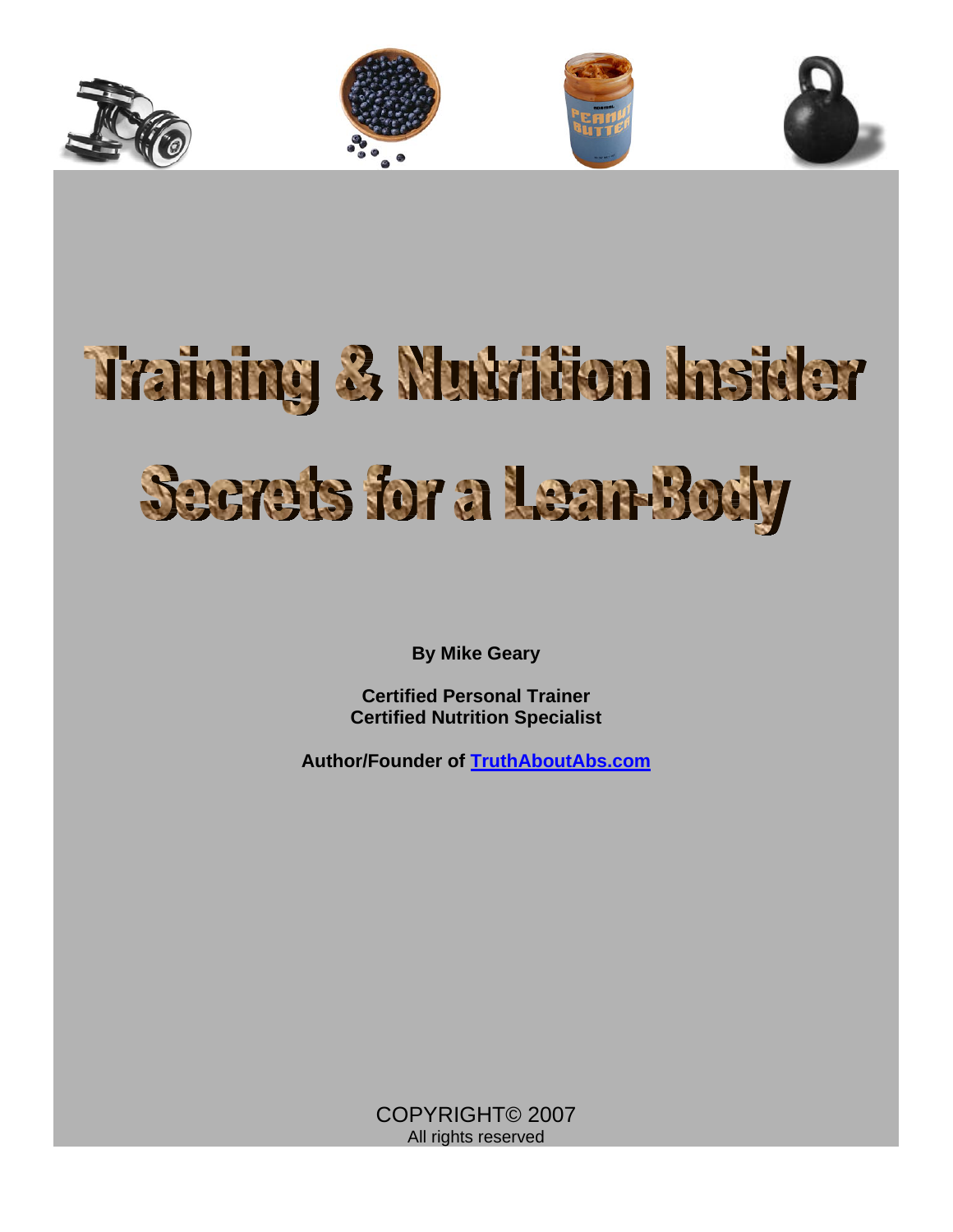## **TABLE OF CONTENTS**

|  | 2.3 Tired of the Same Old 3 Sets of 10? So is Your Body! Discover How to Manipulate        |
|--|--------------------------------------------------------------------------------------------|
|  |                                                                                            |
|  | 2.4 Your Workouts Need Both Consistency and Variability for Max Results 13                 |
|  |                                                                                            |
|  | 2.6 Barbell, Kettlebell, and Dumbbell Complexes - a Different Style of Weight Training for |
|  |                                                                                            |
|  | 2.7 Top 15 Non-Traditional, Muscle-Building, Fat Blasting Workouts! 22                     |
|  |                                                                                            |
|  |                                                                                            |
|  | 3.2 Don't be Afraid of Dietary Fat! Even Some Saturated Fats are Healthy for You 34        |
|  |                                                                                            |
|  | 3.4 The Top Fitness Foods to Stock Your Cabinets WithMaking Smart Choices Starts           |
|  |                                                                                            |
|  | 3.5 Are Vitamin/Mineral Supplements Necessary or Just Money Down the Toilet? 51            |
|  |                                                                                            |

**Disclaimer:** No part of this book may be used or reproduced in any manner whatsoever without written permission except in the case of brief quotations utilized in articles and reviews. The programs and information expressed within this book are not medical advice, but rather represent the author's opinions and are solely for informational and educational purposes. The author is not responsible in any manner whatsoever for any injury or health condition that may occur through following the programs and opinions expressed herein. Dietary information is presented for informational purposes only and may not be appropriate for all individuals. Consult with your physician before starting any exercise program or altering your diet.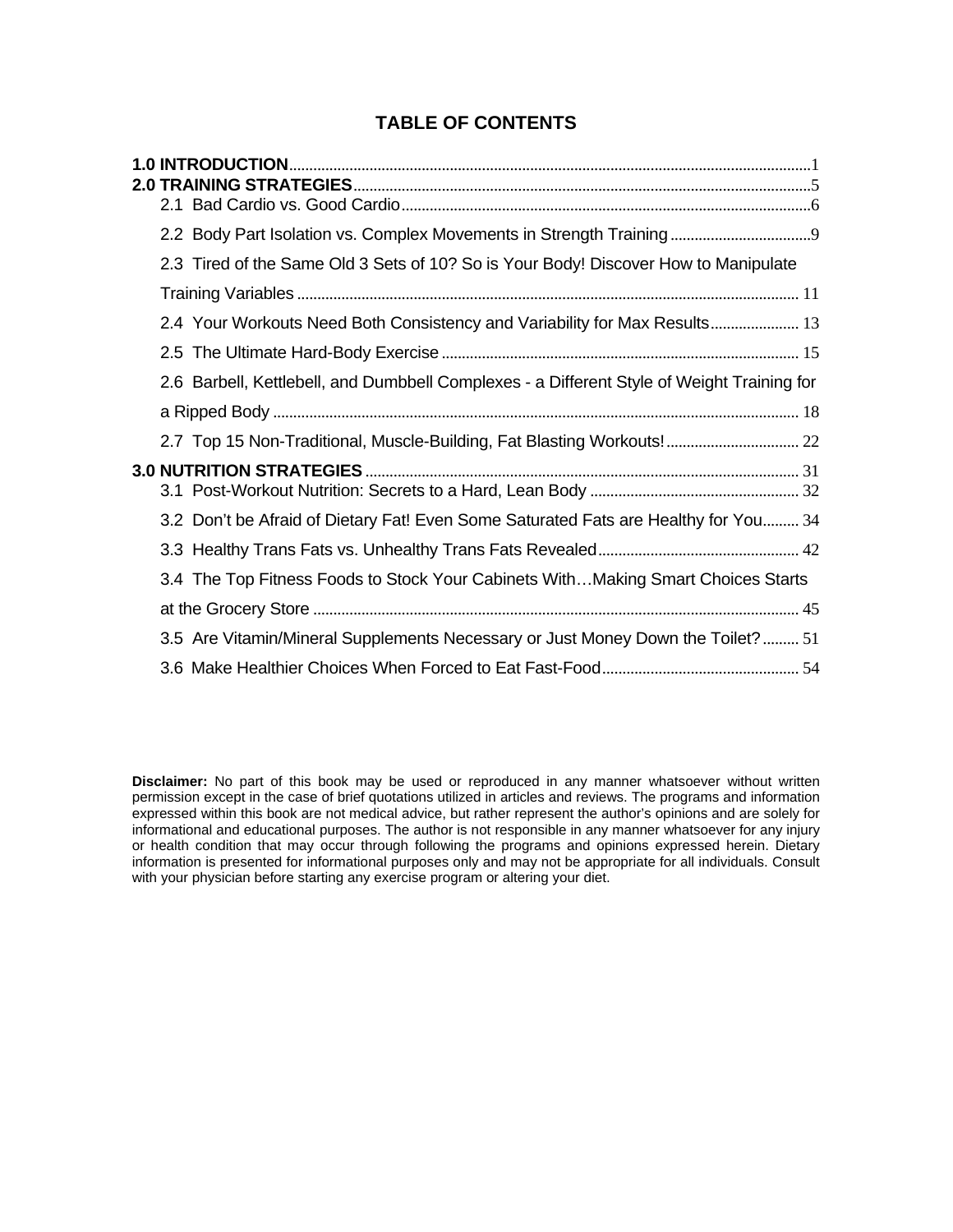#### <span id="page-2-0"></span>**1.0 INTRODUCTION**

I hope you enjoy your copy of *Training & Nutrition Insider Secrets for a Lean-Body*. Please feel free to email this e-book to any of your friends, family, or coworkers that you think would enjoy these topics. They will surely be thrilled that you shared all of this information with them!

Inside this e-book, you're going to find various powerful strategies to make your training and nutrition program more exciting and result producing. You'll find out the truth about cardio. You'll discover some extremely effective strength training exercises, tips, and strategies. You'll even discover some new training styles that have emerged in recent years as well as some fresh ideas you've probably never thought of before. I'll also give you some great healthy meal ideas and unbiased nutritional strategies…none of that low-carb or low-fat gimmicky crap! I'm also NOT going to give you any of the same old BS that you've heard from mainstream health professionals about how you need to do endless hours of boring cardio routines, and eat nothing but bland meals like tuna and rice, or plain grilled chicken with broccoli in order to get in great shape. HELL NO!

Instead, I'm going to show you that you can enjoy life to the fullest while simultaneously building the body of your dreams and increasing your energy so that you feel like a million bucks every single day. Not only that, but you'll be able to perform like never before…whether it's performing physical tasks at home, dominating the competition on the playing field, or even performing in the bedroom! Yes, these are all just the start of some of the benefits of striving to achieve your own peak fitness.

Aside from the fact that you can take action now and improve how you look, feel, and perform, one of the most important aspects of taking responsibility for your own fitness is that you'll live a longer, happier life and reduce your risk of degenerative diseases. In all seriousness, the health condition of the majority of people in developed nations has deteriorated to such an extent that it has literally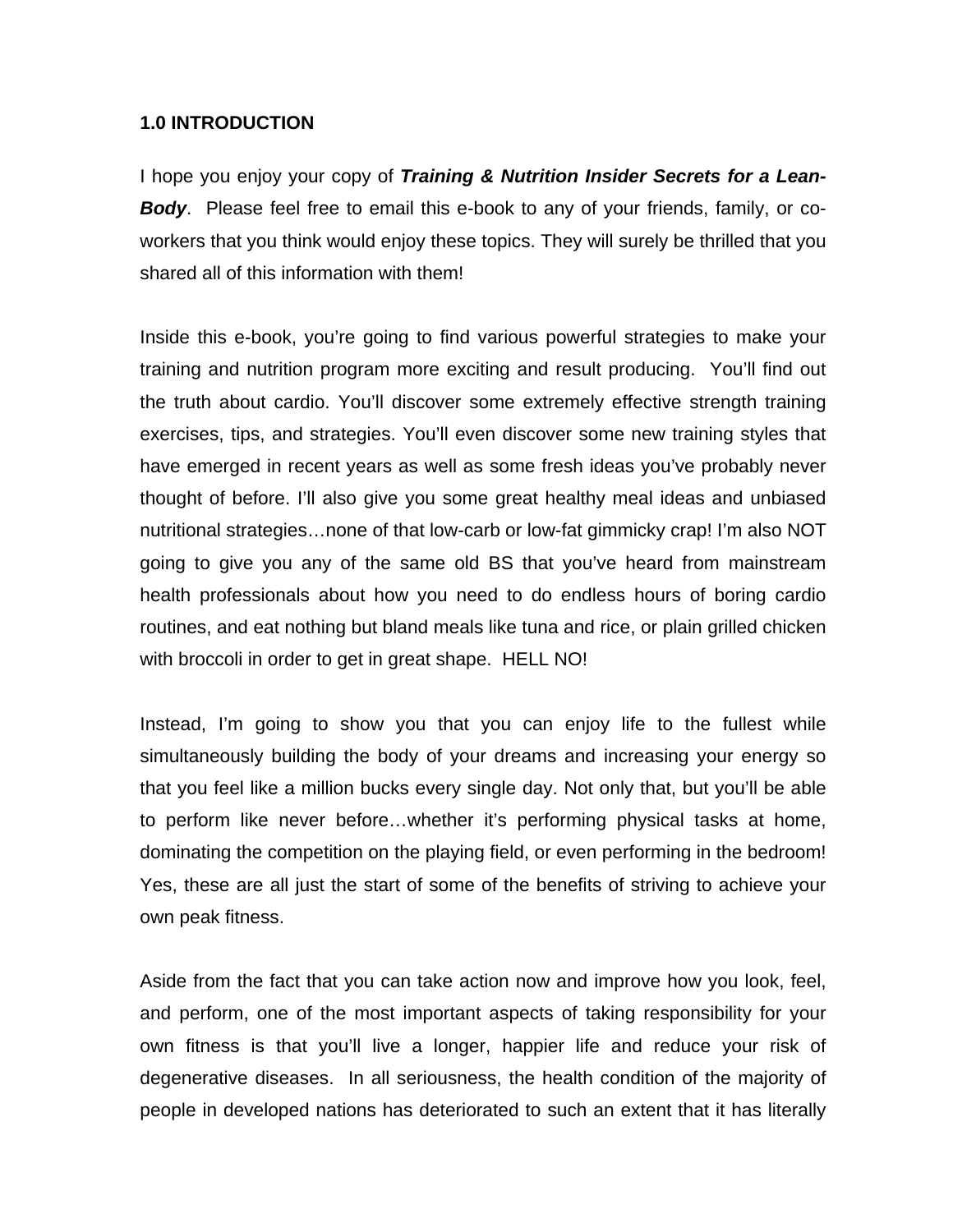become a crisis. In the US, experts estimate that approximately 70% of the adult population is currently overweight or obese. That means that if you are a lean and healthy individual, you are a minority! It has literally become the norm for most people to be out of shape, overweight, and ridden with degenerative diseases like type-II diabetes, heart disease, and cancer. That's pretty sad. With as fast as obesity rates are increasing, if things don't change soon, we could very likely see 9 out of every 10 people as overweight or obese in another decade or two.

Something needs to give. People need to start taking responsibility for their own health and fitness and that of their families. Nobody else is going to do it. The billion dollar food manufacturing companies sure aren't going to do it. All they want to do is make huge profits by selling you cheap junk food, heavily refined and processed full of chemicals that are causing a cellular disaster within your body. The billion dollar pharmaceutical companies sure aren't going to look out for your health either. Hell, they want you to be sicker than ever, so that you'll have to buy more of their medicines. And the rich supplement companies won't look out for your health either. They love the fact that people are getting fatter all the time, so that they can persuade you with fancy marketing into thinking that there's a quickfix solution and all you have to do is spend lots of money on some of their pills and you'll magically be lean and mean without changing anything else in your life.

It's pretty simple as to why the world is becoming a fatter place at an astonishing rate. For one, the population has become increasingly more sedentary over the years. Kids no longer spend most of their time running around and playing games outside. Now, they spend more time inside playing video games or surfing the web on the computer. Adults do less manual labor than ever before. Technology allows us to be lazier than ever and perform as little movement as we want on a daily basis. This simply means that we must intentionally add extra movement to our daily lives in this day and age where we're not required to do much movement any more. My thinking is…why does it have to be a chore to add movement to your daily life? It should be the opposite…you should be active because you enjoy it! For example, if you're not the least bit interested in weight training, then find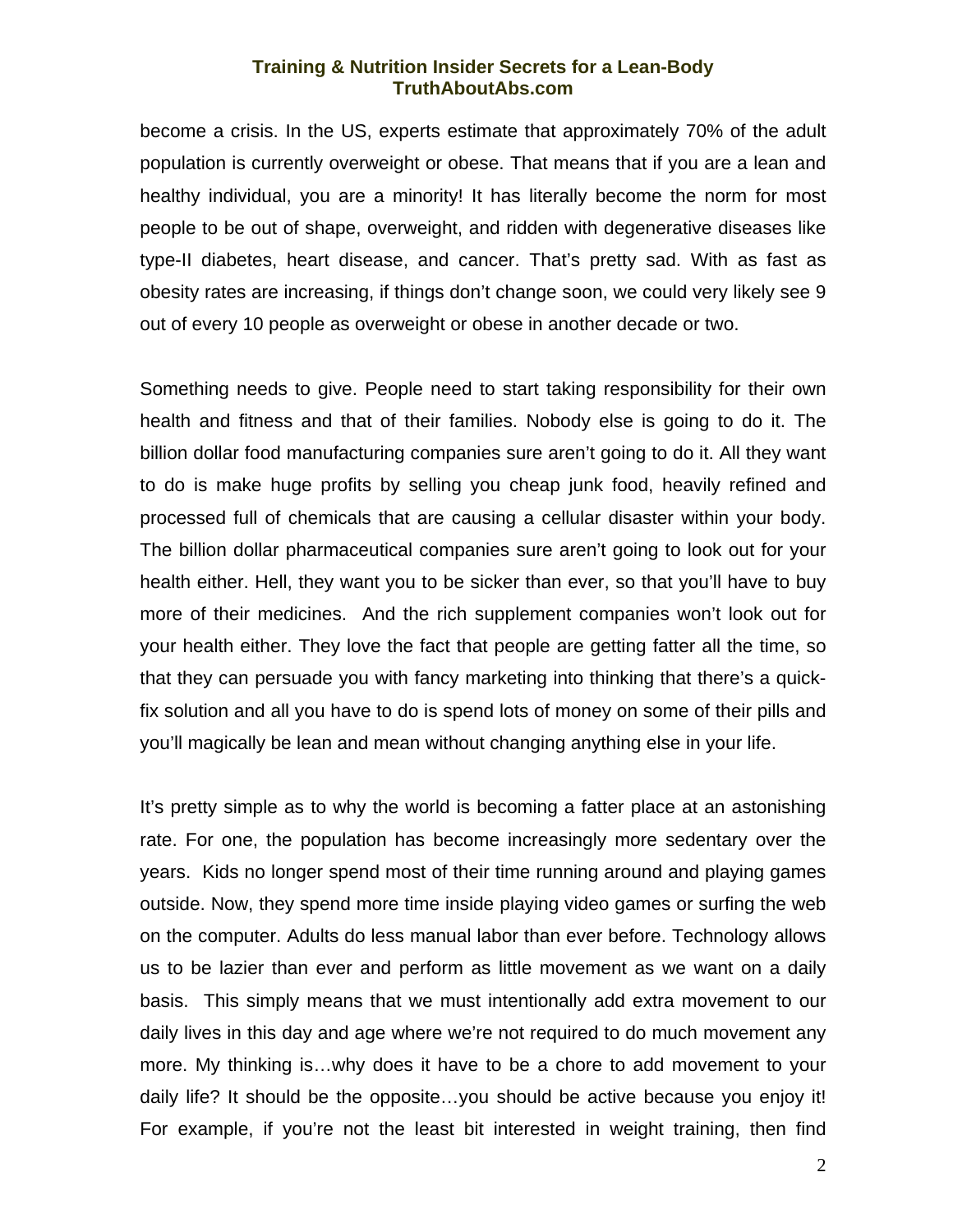something you do like such as swimming, rock climbing, mountain biking, or competitive sports, and enjoy it on a regular basis.

Another reason the world is becoming fatter is that our food supply has become more heavily processed, refined, filled with chemicals, and modified from its natural state over the years. Everybody thinks that they don't have time in this fast-paced world to prepare their own meals anymore, so they grab quick junk foods from corner stores, fast food joints, and restaurants. This habit makes it that much harder to stay healthy and lean, because THEY aren't looking out for your health. Only YOU can do that!

The solution is easy! First, we need to make smart whole food decisions, and prepare our own meals. Second, we need to get out and move. Our bodies are meant to move and be active on a regular basis. That's the simplest way to look at it. Now let's get down to some of the insider secrets from a fitness junkie on how you can get top notch results out of both your training and your nutrition programs.

This E-book will provide you with tons of ideas to take your workouts to a whole new level and to open your mind with respect to your diet. After you read this Ebook, if you want to really step it up and discover the entire system that I've created, that 10's of thousands of people all over the world are using now for developing a lean, rock hard body, check out my *[Truth about Six Pack Abs](http://exercise.mikegeary1.hop.clickbank.net/)* program. This program is fully comprehensive with everything you need to know if you're serious about your body. *The Truth about Six Pack Abs* program is not just about doing abs exercises. It's about smart full-body training and nutrition strategies for reducing your body fat to levels so that you can finally see your abs, and bring out eye-catching muscle tone throughout your entire body.

On another note, if you haven't signed up yet for my FREE *Lean Body Fitness*  **Secrets Ezine**, what are you waiting for? I'll send you a brand new E-zine every couple weeks giving you all kinds of hard-body tips and strategies that you can go out and use right away to get better results and achieve the body that you're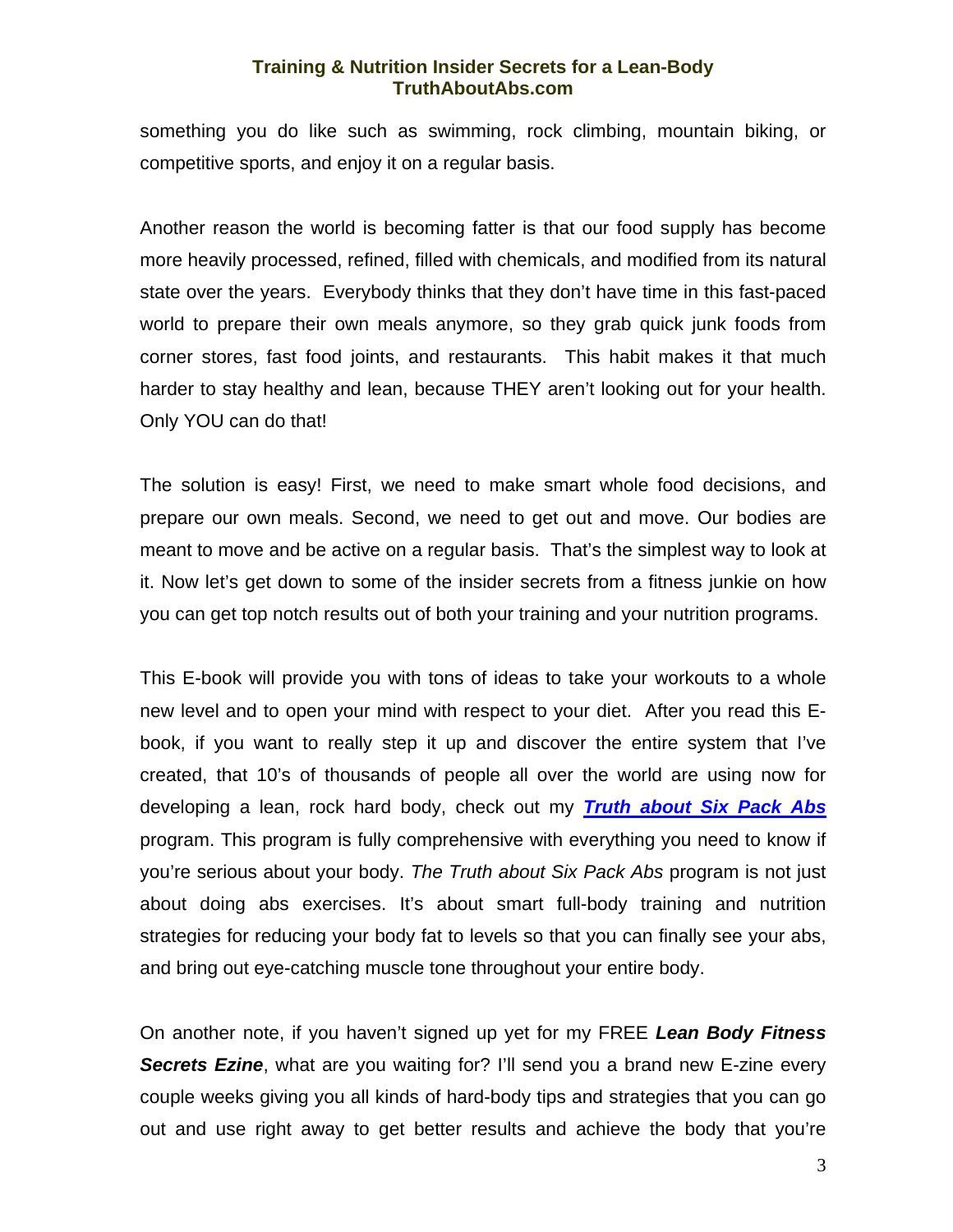looking for. As thanks for signing up, I will give you instant access to **several free bonuses** that I think you'll like. First, I'll give you your own personalized metabolic rate calculator that will take into account all of your personal characteristics and calculate your approximate calorie requirements for whether you want to lose weight, gain weight, or maintain. Second, I'll give you free access to five of my own secret hard-body workout routines. I guarantee these routines will take your workouts to a new level of intensity and are way different than anything you've ever tried before! [Sign up now](http://exercise.mikegeary1.hop.clickbank.net/) if you're not already a member. Go to the 'free fat loss report' tab at the top of the page.

Before we get into the meat of this, let me give you a little more info about myself so that you can get to know me a little better. My name is Mike Geary and I'm a nationally Certified Personal Trainer and Certified Nutrition Specialist. I'm the owner of TruthAboutAbs.com & BusyManFitness.com and have authored the internationally selling book *The Truth about Six Pack Abs*, with 10's of thousands of readers in over 100 countries world-wide. I'm also contributing writer for Muscle & Fitness Hers Magazine, a "Platinum Expert Author" by Ezinearticles.com, and have had my fitness articles published on over 1000 fitness related websites around the world. Just so you know that I'm a real person, here's a couple pics of me performing 2 of my favorite & most challenging drills…the overhead squat and the deadlift.



Alright, enough about me…now let's get to some good material!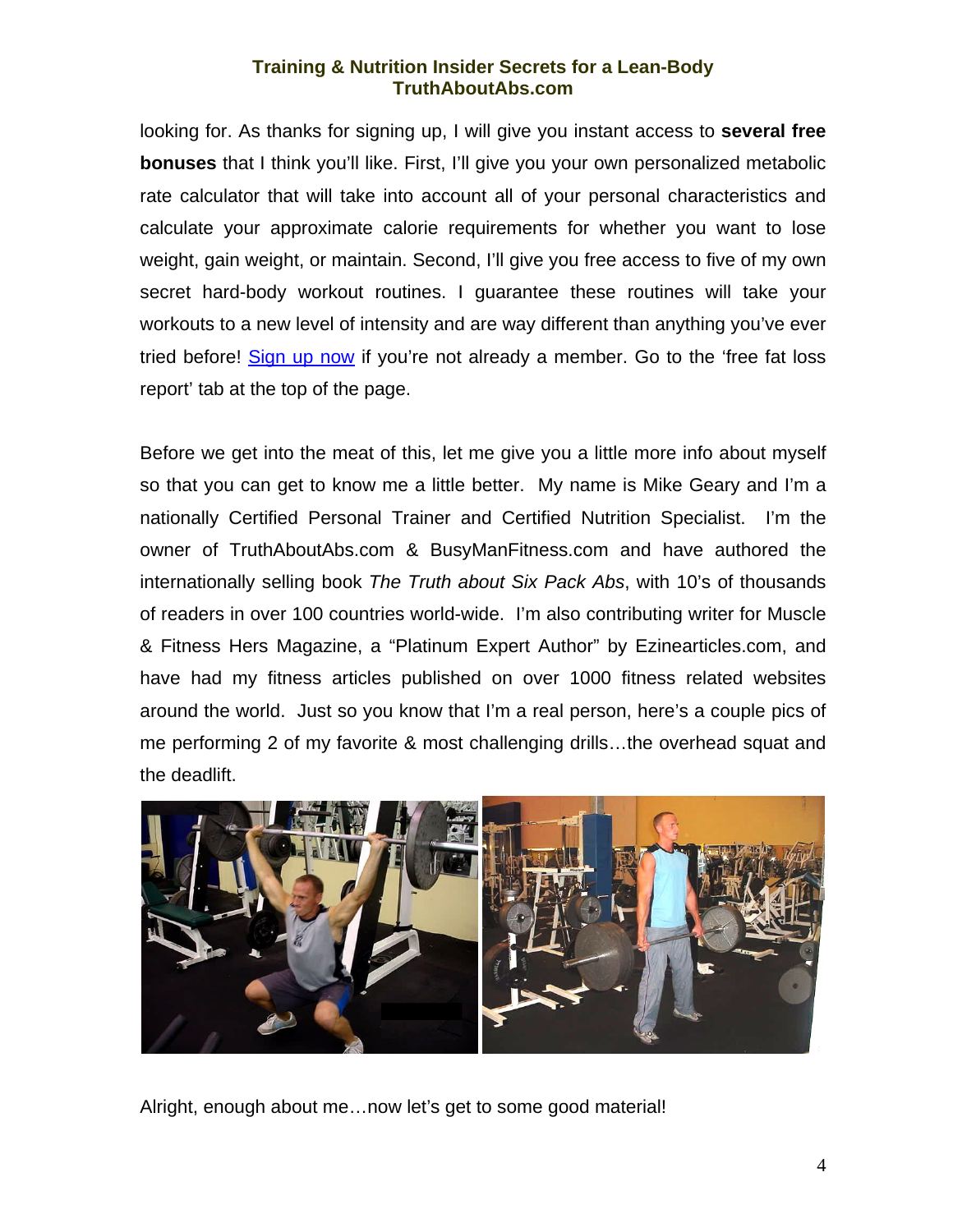<span id="page-6-0"></span>



## **2.0 TRAINING STRATEGIES**



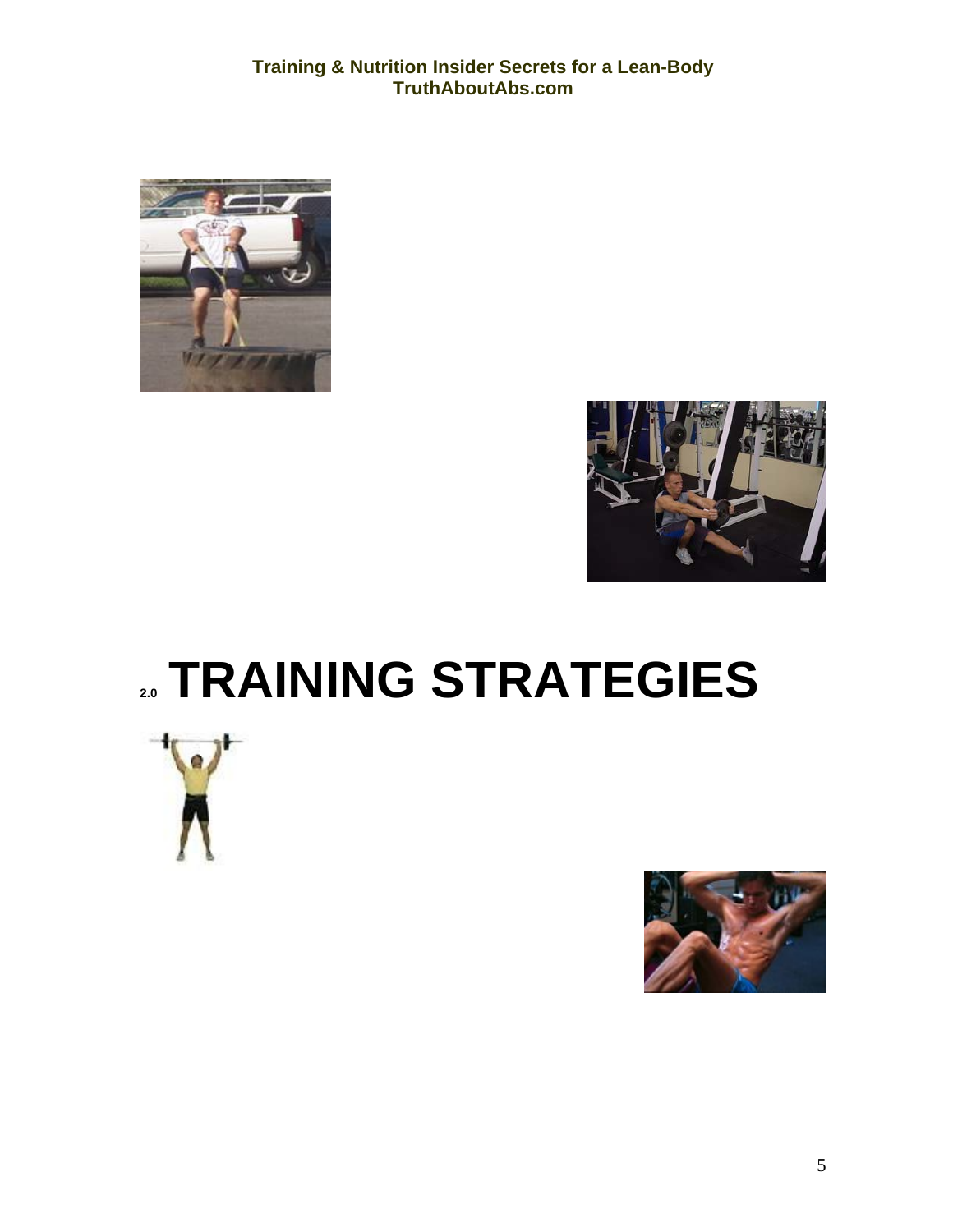## 2.1 Bad Cardio vs. Good Cardio

<span id="page-7-0"></span>It is common to hear fitness professionals and medical doctors prescribe low to moderate intensity aerobic training (cardio) to people who are trying to prevent heart disease or lose weight. Most often, the recommendations constitute something along the lines of "perform 30-60 minutes of steady pace cardio 3-5 times per week maintaining your heart rate at a moderate level". Before you just give in to this popular belief and become the "hamster on the wheel" doing endless hours of boring cardio, I'd like you to consider some recent scientific research that indicates that steady pace endurance cardio work may not be all it's cracked up to be.

First, realize that our bodies are designed to perform physical activity in bursts of exertion followed by recovery, or stop-and-go movement instead of steady state movement. Recent research is suggesting that physical variability is one of the most important aspects to consider in your training. This tendency can be seen throughout nature as animals almost always demonstrate stop-and-go motion instead of steady state motion. In fact, humans are the only creatures in nature that attempt to do "endurance" type physical activities. Most competitive sports (with the exception of endurance running or cycling) are also based on stop-and-go movement or short bursts of exertion followed by recovery. To examine an example of the different effects of endurance or steady state training versus stopand-go training, consider the physiques of marathoners versus sprinters. Most sprinters carry a physique that is very lean, muscular, and powerful looking, while the typical dedicated marathoner is more often emaciated and sickly looking. Now which would you rather resemble?

Another factor to keep in mind regarding the benefits of physical variability is the internal effect of various forms of exercise on our body. Scientists have known that excessive steady state endurance exercise (different for everyone, but sometimes defined as greater than 60 minutes per session most days of the week) increases free radical production in the body, can degenerate joints, reduces immune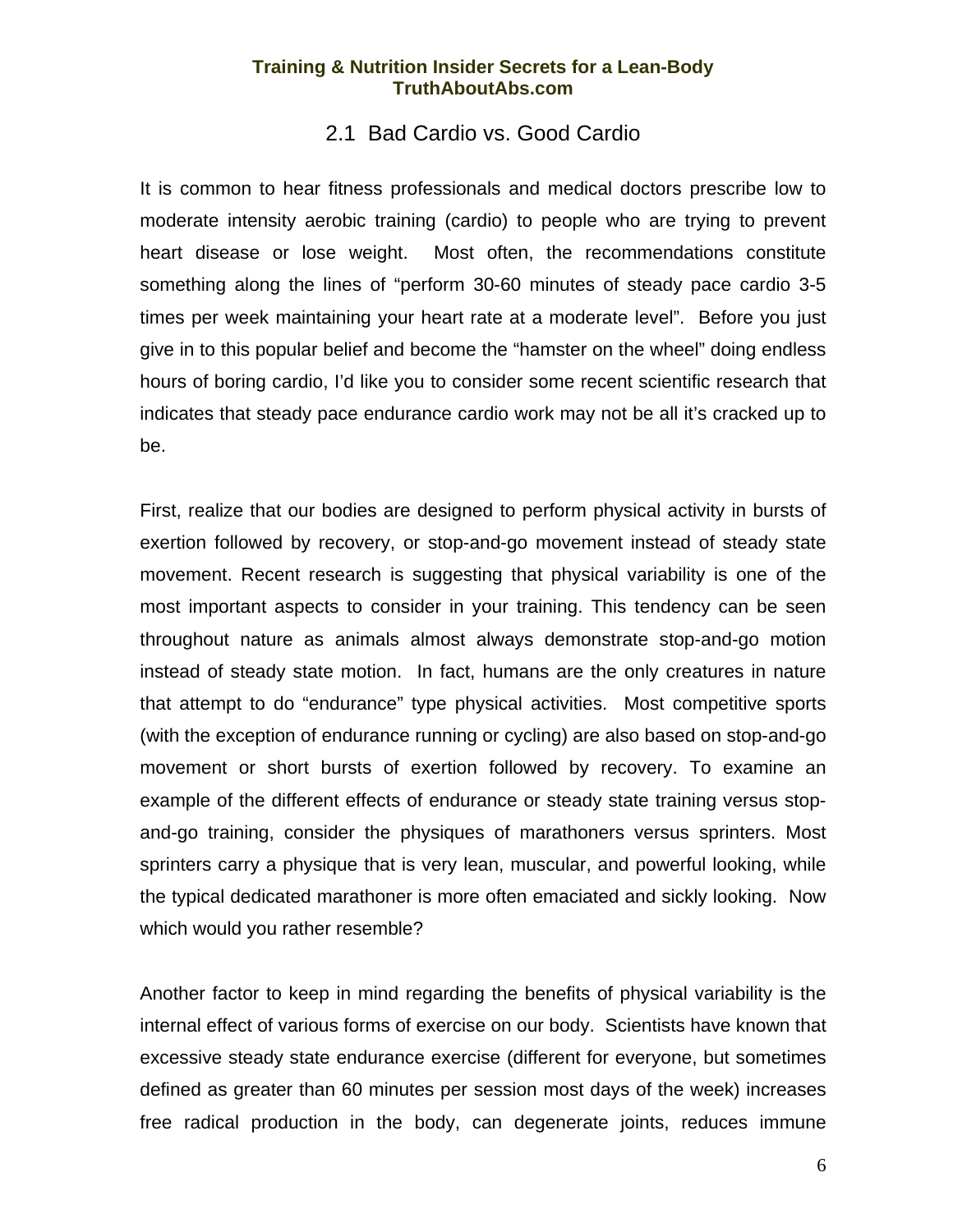function, causes muscle wasting, and can cause a pro-inflammatory response in the body that can potentially lead to chronic diseases. On the other hand, highly variable cyclic training has been linked to increased anti-oxidant production in the body and an anti-inflammatory response, a more efficient nitric oxide response (which can encourage a healthy cardiovascular system), and an increased metabolic rate response (which can assist with weight loss). Furthermore, steady state endurance training only trains the heart at one specific heart rate range and doesn't train it to respond to various every day stressors. On the other hand, highly variable cyclic training teaches the heart to respond to and recover from a variety of demands making it less likely to fail when you need it. Think about it this way -- Exercise that trains your heart to rapidly increase and rapidly decrease will make your heart more capable of handling everyday stress. Stress can cause your blood pressure and heart rate to increase rapidly. Steady state jogging and other endurance training does not train your heart to be able to handle rapid changes in heart rate or blood pressure. Steady state exercise only trains the heart at one specific heart rate, so you don't get the benefit of training your entire heart rate range.

The important aspect of variable cyclic training that makes it superior over steady state cardio is the recovery period in between bursts of exertion. That recovery period is crucially important for the body to elicit a healthy response to an exercise stimulus. Another benefit of variable cyclic training is that it is much more interesting and has lower drop-out rates than long boring steady state cardio programs.

To summarize, some of the potential benefits of variable cyclic training compared to steady state endurance training are as follows: improved cardiovascular health, increased anti-oxidant protection, improved immune function, reduced risk for joint wear and tear, reduced muscle wasting, increased residual metabolic rate following exercise, and an increased capacity for the heart to handle life's every day stressors. There are many ways you can reap the benefits of stop-and-go or variable intensity physical training. One of the absolute most effective forms of

7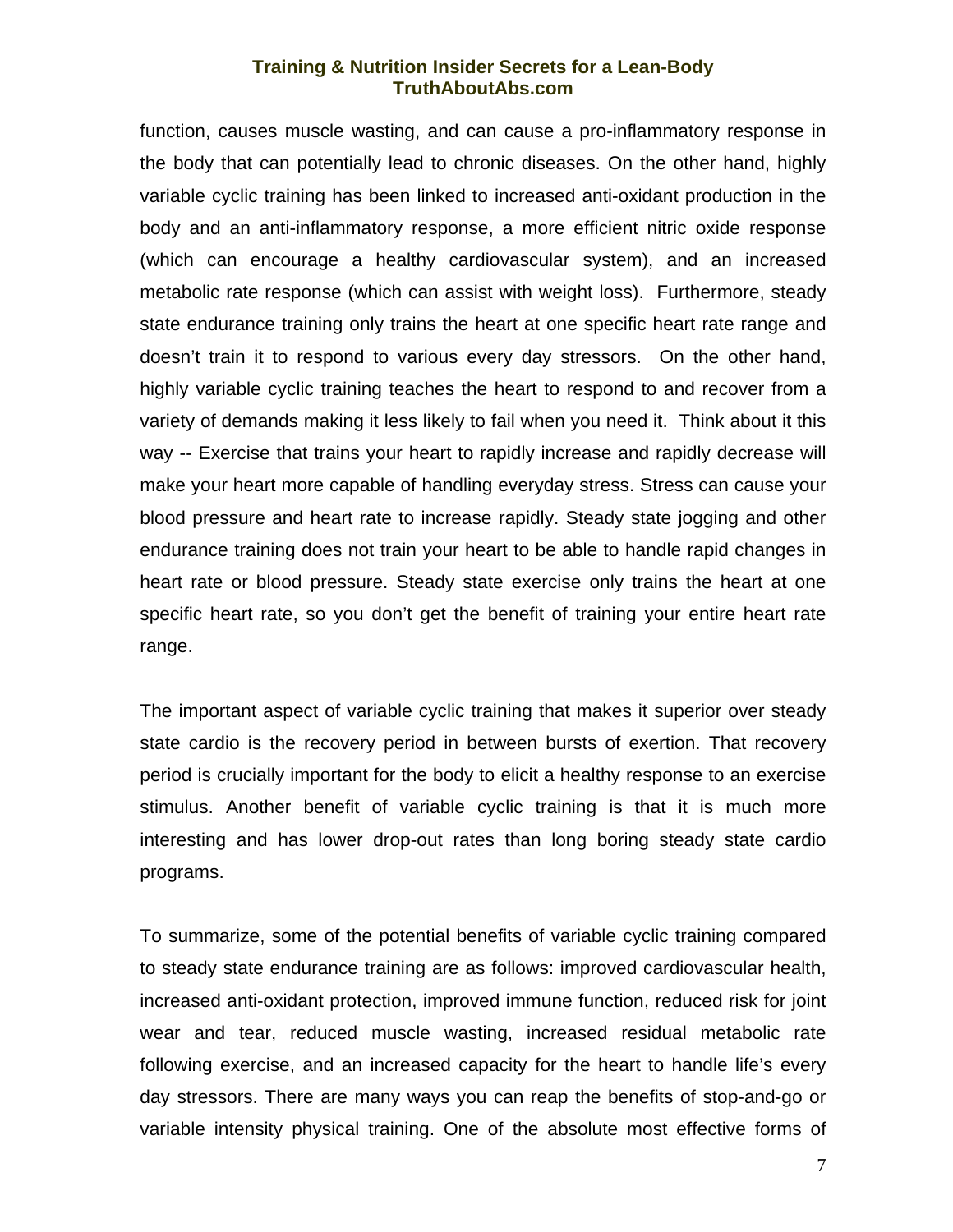variable intensity training to really reduce body fat and bring out serious muscular definition is performing wind sprints or hill sprints. Also, most competitive sports such as football, basketball, racquetball, tennis, hockey, etc. are naturally comprised of highly variable stop-and-go motion. In addition, weight training naturally incorporates short bursts of exertion followed by recovery periods. High intensity interval training (varying between high and low intensity intervals on any piece of cardio equipment) is yet another training method that utilizes exertion and recovery periods. For example, an interval training session on the treadmill could look something like this:

- Warm-up for 3-4 minutes at a fast walk or light jog
- Interval 1 run at 8.0 mi/hr for 1 minute
- Interval 2 walk at 4.0 mi/hr for 1.5 minutes
- Interval 3 run at 10.0 mi/hr for 1 minute
- Interval 4 walk at 4.0 mi/hr for 1.5 minutes

Repeat those 4 intervals 4 times for a very intense 20-minute workout.

The take-away message from this section is to try to train your body at highly variable intensity rates for the majority of your workouts to get the most beneficial response in terms of heart health, fat loss, and muscle maintenance.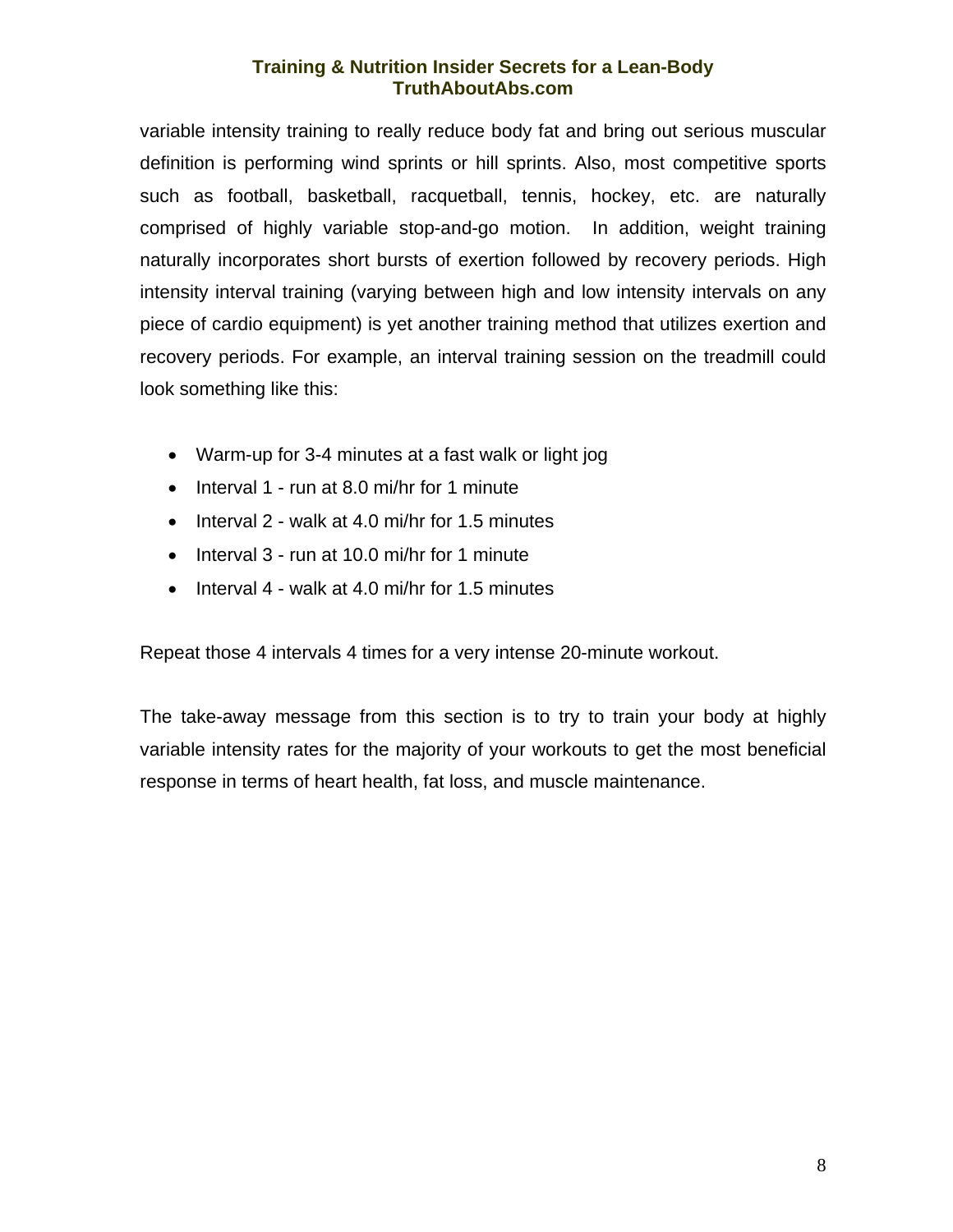## <span id="page-10-0"></span>2.2 Body Part Isolation vs. Complex Movements in Strength Training Working as a fitness professional, there is one type of question I get all the time that shows that many people are missing the big picture regarding the benefits of strength training. This popular question usually goes something like this:

"What exercise can I do to isolate my \_\_\_\_\_\_\_ (insert your muscle of choice – abs, quads, biceps, triceps, etc)?"

It doesn't matter which muscle someone is asking about, they always seem to be asking how to 'isolate' it. My first response to this question is always – "Why in the world would you want to isolate it?"

The first thing I try to teach my clients is that the body does not work well in muscle isolation. Rather, it works better in movements along a kinetic chain; that is, large portions of the body assist other portions of the body in completing a complex movement. In fact, there really is no such thing as true muscle isolation. There is almost always a nearby muscle group that will assist in some way with whatever movement you are doing. However, this article compares attempting to 'isolate' body parts via single-joint exercises to the much more effective strategy of performing multi-joint complex movements.

When you attempt to 'isolate' muscles by performing single-joint exercises, you are actually creating a body that is non-functional and will be more prone to injury. Essentially, you are creating a body that is a compilation of body parts, instead of a powerful, functional unit that works together.

Now if you really want to end up hobbling around in a body bandaged up with joint problems, tendonitis, and excess body fat, then by all means, continue trying to 'isolate' body parts. On the other hand, if you would rather have a lean, muscular, injury-free, functional body that works as a complete powerful unit to perform complex movements (in athletics or even everyday tasks), then you need to shift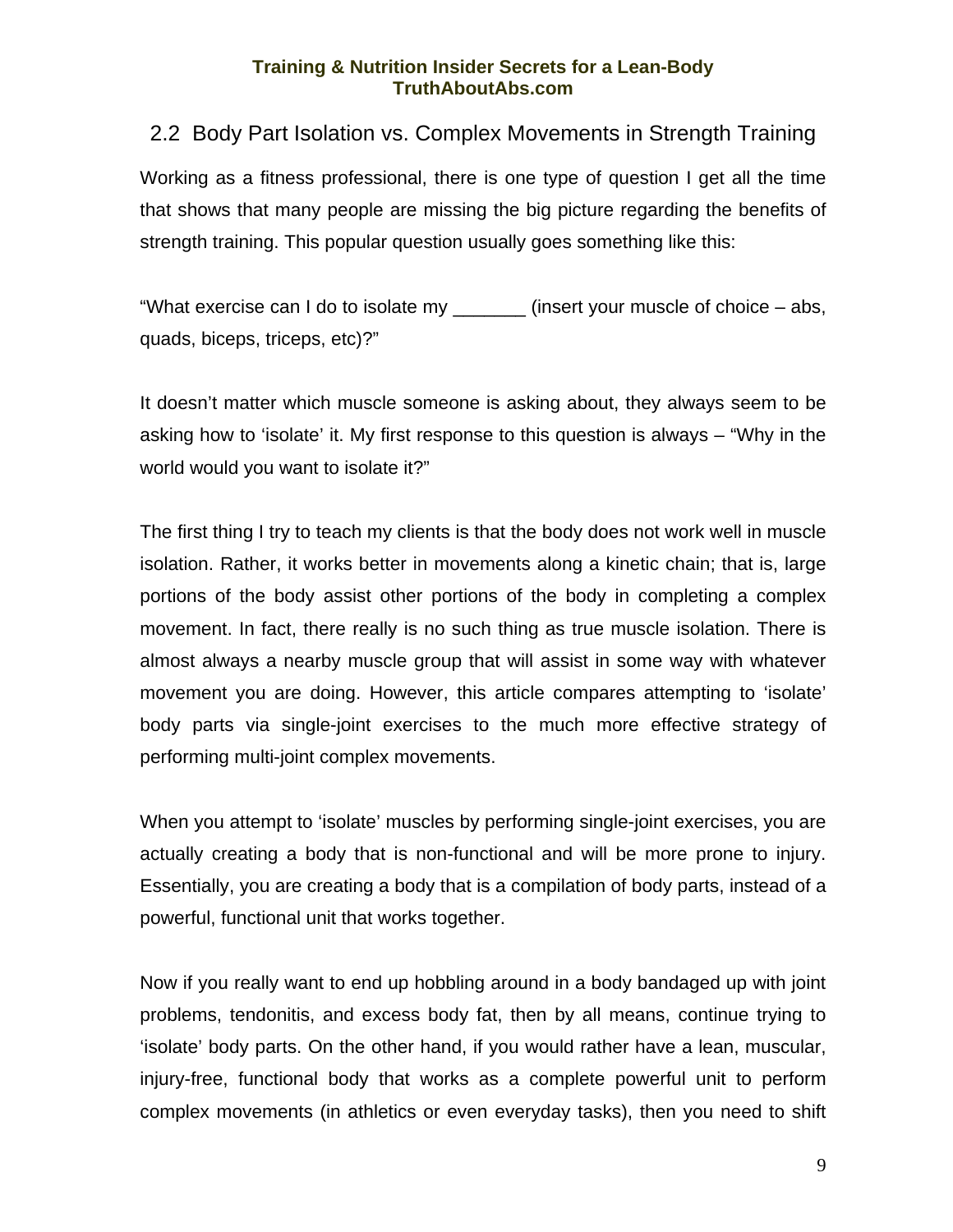your focus away from muscle isolation. Believe me, focusing on how well your body functions will give you the side effect of a body that looks even better than it would have if you focused on muscle isolation. For example, take a look at the physiques of any NFL running backs, wide receivers, or even world class sprinters. Trust me when I say that these guys pretty much NEVER train for muscle isolation (their strength coaches wouldn't be crazy enough to let them), yet they are absolutely ripped to shreds!

Another benefit to moving away from the 'muscle isolation' mindset to a more 'complex movement' mindset is that you will find it much easier to lose body fat. The reason is that by focusing more on multi-joint complex movements as opposed to single-joint muscle isolation, you not only burn a lot more calories during each workout, but you also increase your metabolic rate, and stimulate production of more fat burning and muscle building hormones like growth hormone and testosterone.

Let's look at an example. The machine leg extension is a single joint exercise that works mainly the quadriceps, can potentially cause knee joint instability in the long run, and doesn't even burn that many calories. On the other hand, exercises like squats, lunges, step-ups, and deadlifts are all multi-joint complex movements that work hundreds of muscles in the body (including the quadriceps) as a functional unit, create more stable and strong joints in the long run (when done properly), and also burn massive quantities of calories compared to the single-joint exercises.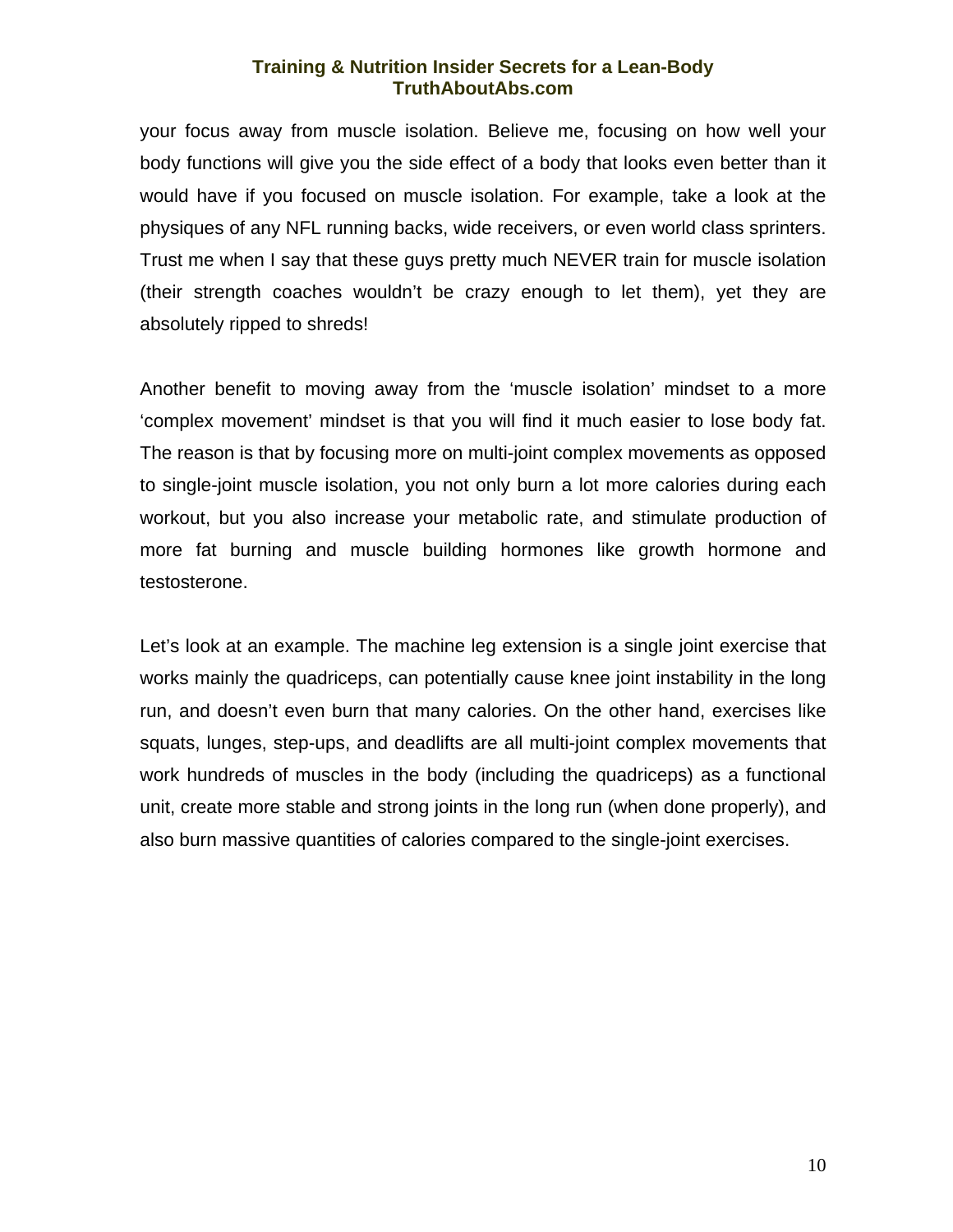## <span id="page-12-0"></span>2.3 Tired of the Same Old 3 Sets of 10? So is Your Body! Discover How to Manipulate Training Variables

Everyone will inadvertently hit a frustrating plateau in their training at one time or another. You're cruising along for a while, gaining strength, losing fat, looking better, and then all of the sudden it hits. Suddenly, you find yourself even weaker than before on your lifts, or you find that you've gained back a couple of pounds. It happens to everyone. Most of the time, these plateaus occur because people rarely change their training variables over time. Many people stick to the same types of exercises for the same basic sets and reps and rest periods with the same boring cardio routine. Well, I hope to open your mind and bring some creativity to your workouts with this section!

There are many ways that you can strategically modify your training variables to assure that you maximize your fat loss and/or muscle building response to exercise. Most people only think about changing their sets and reps performed, if they even think about changing their routine at all. However, other variables that can dramatically affect your results are changing the order of exercises (sequence), exercise grouping (super-setting, circuit training, tri-sets, etc.), exercise type (multi-joint or single joint, free-weight or machine based), the number of exercises per workout, the amount of resistance, the time under tension, the base of stability (standing, seated, on stability ball, one-legged, etc.), the volume of work (sets x reps x distance moved), rest periods between sets, repetition speed, range of motion, exercise angle (inclined, flat, declined, bent over, upright, etc), training duration per workout, and training frequency per week. Sounds like a lot of different training aspects to consider in order to achieve the best results from your workouts, doesn't it? Well, that's where a knowledgeable personal trainer can make sense of all of this for you to make sure that your training doesn't get stale. Below are a few examples to get your mind working to come up with more creative and result producing workouts.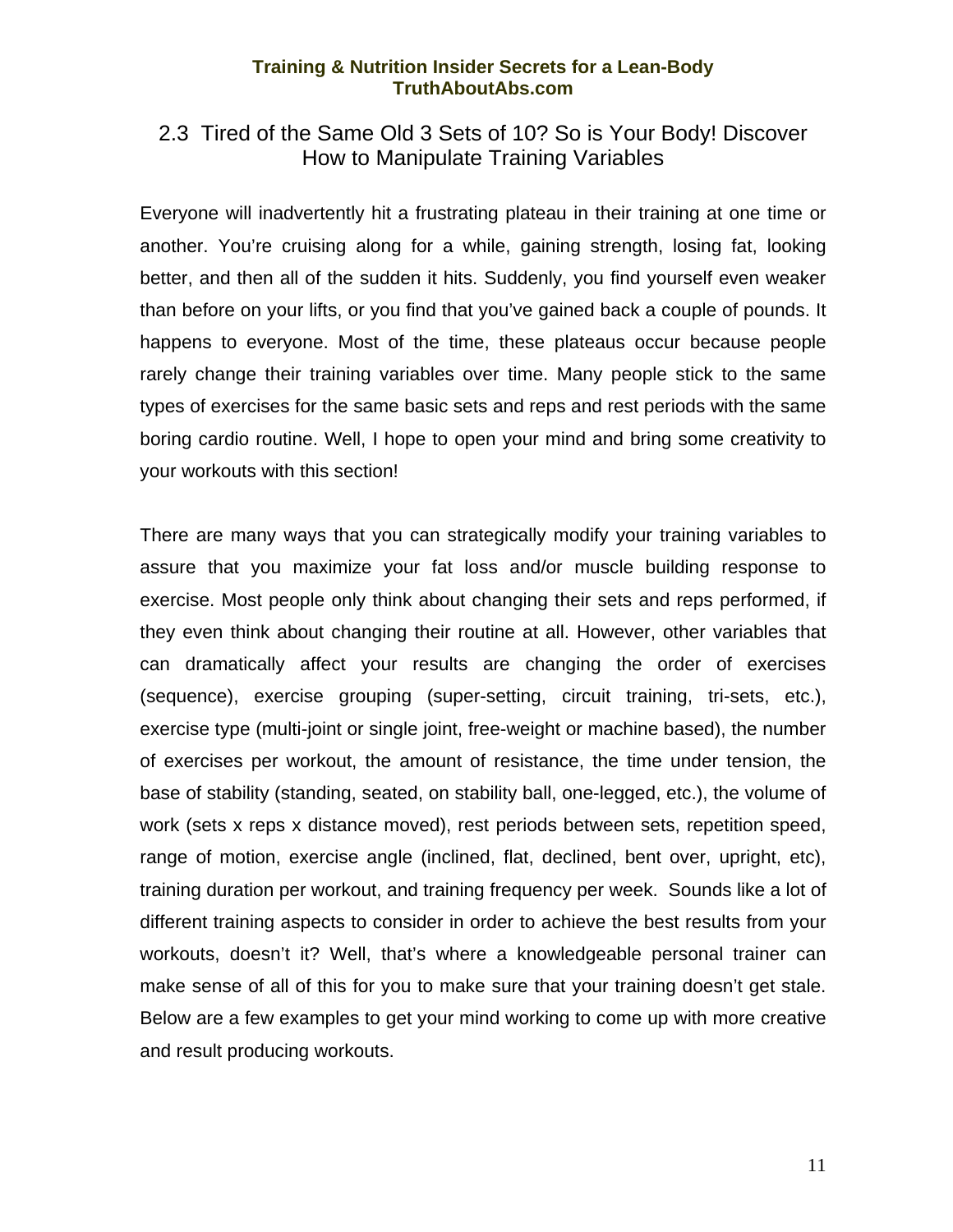Most people stick to workouts where they do something along the lines of 3 sets of 10-12 reps per exercise, with 2-3 minutes rest between sets. Booooorrrrring!!!! Here are a few examples of different methods to spice up your routine.

- Try 10 sets of 3, with only 20 seconds rest between sets.
- Try using a fairly heavy weight and complete 6 sets of 6 reps, doing a 3 minute treadmill sprint between each weight lifting set.
- Try using a near maximum weight and do 10 sets of 1 rep, with only 30 seconds rest between sets.
- Try using a lighter than normal weight and do 1 set of 50 reps for each exercise
- Try a workout based on only one full body exercise, such as barbell clean & presses or dumbbell squat & presses, and do nothing but that exercise for an intense 20 minutes.
- Try a workout based on all bodyweight exercises such as pushups, pull-ups, chin-ups, dips, bodyweight squats, lunges, up and down stairs, etc.
- Try a circuit of 12 different exercises covering the entire body without any rest between exercises.
- Try that same 12 exercise circuit on your subsequent workout, but do the entire circuit in the reverse order.
- Try your usual exercises at a faster repetition speed on one workout and then at a super-slow speed on your next workout.
- Try completing six 30 minute workouts one week, followed by three 1-hr workouts the next week. This will keep your body guessing.
- Try doing drop sets of all of your exercises, where you drop the weight between each set and keep doing repetitions without any rest until complete muscular fatigue (usually about 5-6 sets in a row).

There are many more ways to continue to change your training variables. This was just a taste of your possibilities. Be creative and get results!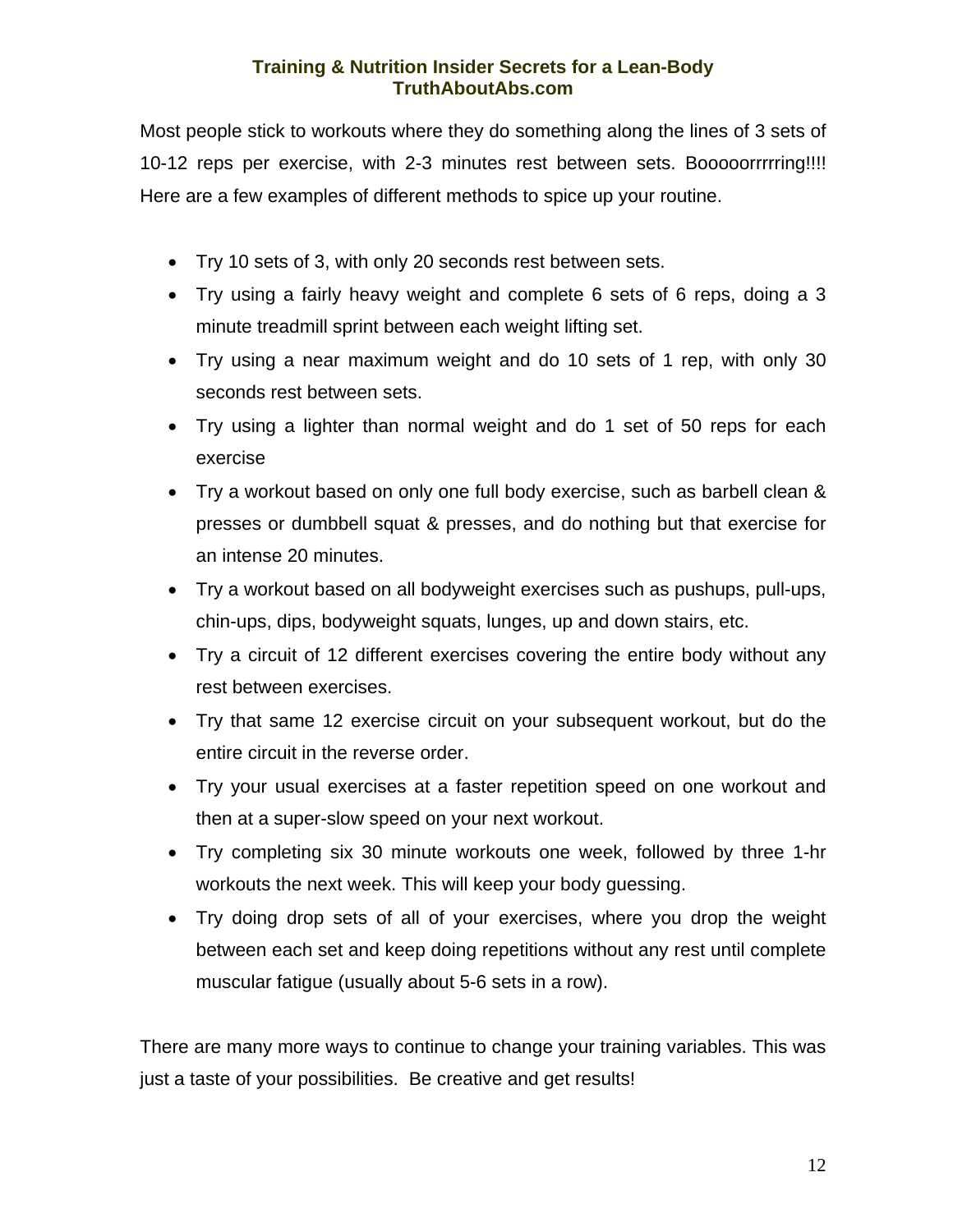## <span id="page-14-0"></span>2.4 Your Workouts Need Both Consistency and Variability for Max Results

In the last chapter, I spoke about the fact that you must alter your training variables that make up your workouts if you want to continuously get good results, whether it is losing weight, building muscle, or toning up.

While changing your training variables is an integral part of the success of your training program, your workouts shouldn't be drastically different every single time. If you are all over the place on each workout and never try to repeat and improve on specific exercises for specific set and rep schemes with specific rest intervals, then your body has no basis to improve on its current condition. The best way to structure your workouts to get the best results is to be consistent and try to continually improve on a specific training method for a specific time period. A time period of 4-8 weeks usually works best as your body will adapt to the specific training method and progress will slow after this amount of time.

At this point, it is time to change around some of your training variables as I described in the "exercise variables" article, and then stay consistent with your new training program for another 4-8 weeks. To refresh, some of these variables are the numbers of sets and reps of exercises, the order of exercises (sequence), exercise grouping (super-setting, circuit training, tri-sets, etc.), exercise type (multijoint or single joint, free-weight or machine based), the number of exercises per workout, the amount of resistance, the time under tension, the base of stability (standing, seated, on stability ball, one-legged, etc.), the volume of work (sets x reps x distance moved), rest periods between sets, repetition speed, range of motion, exercise angle (inclined, flat, declined, bent over, upright, etc), training duration per workout, training frequency per week, etc.

For example, let's say you are training with a program where you are doing 10 sets of 3 reps for 6 different exercises grouped together in pairs (done as supersets) with 30 seconds rest between each superset and no rest between the 2 exercises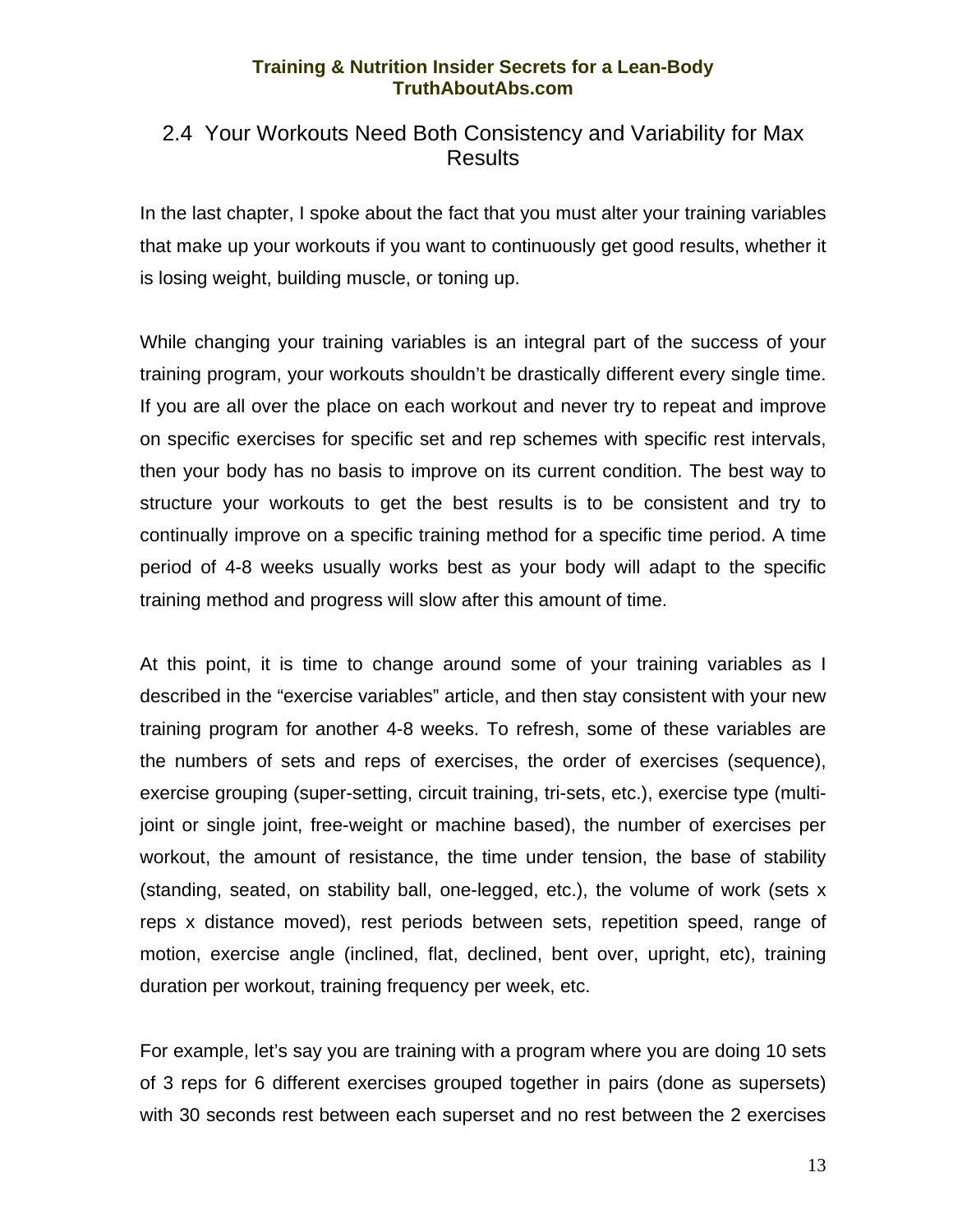within the superset. If you are smart, I'm sure you are tracking your progress with a notepad (weights used, sets, and reps) to see how you are progressing over time. Let's say that after about 6 weeks, you find that you are no longer improving with that program. Well, now it is time to change up your variables, and start a new program.

This time you might choose a classic 5 sets of 5 reps routine, but you group your exercises in tri-sets (three exercises performed back to back to back, and then repeated for the number of sets). This time you decide to perform the exercises in the tri-set with no rest between them, and then recover for 2 minutes in between each tri-set to fully recoup your strength levels.

There you have it…a couple examples of how to incorporate both consistency and variability into your training programs to maximize your results. Want to take the guess work out of all of this? Pick up a copy of my e-book today at *[Truth about](http://exercise.mikegeary1.hop.clickbank.net/)*  **[Six Pack Abs](http://exercise.mikegeary1.hop.clickbank.net/)** and try the scientifically designed programs already illustrated within, and start getting rid of your stubborn belly fat now.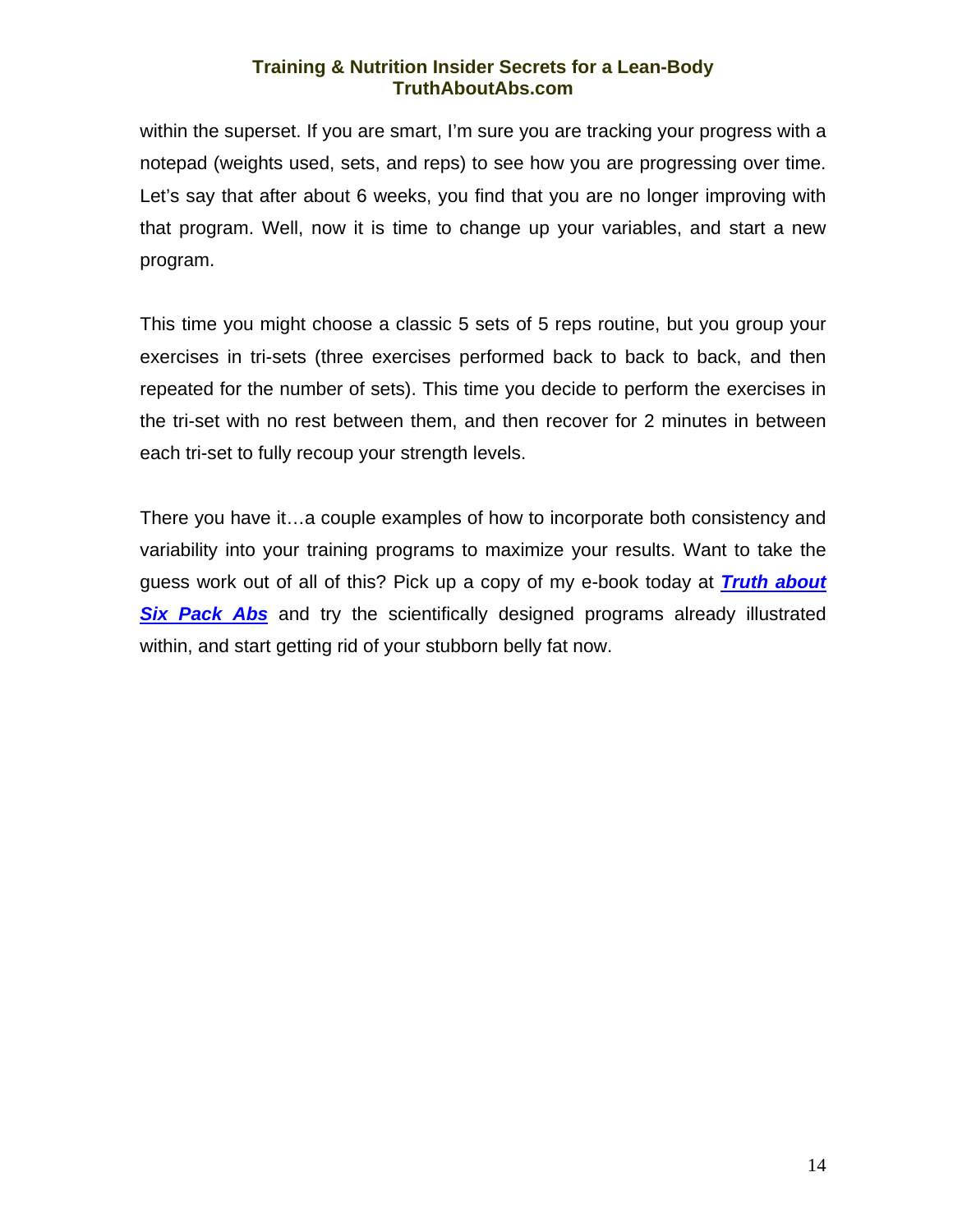## 2.5 The Ultimate Hard-Body Exercise

<span id="page-16-0"></span>As you may have already discovered, the squat is at the top of the heap (along with deadlifts) as one of the most effective overall exercises for stimulating body composition changes (muscle gain and fat loss). This is because exercises like squats and deadlifts use more muscle groups under a heavy load than almost any other weight bearing exercises known to man. Hence, these exercises stimulate the greatest hormonal responses (growth hormone, testosterone, etc.) of all exercises. In fact, university research studies have even proven that inclusion of squats into a training program increases upper body development, in addition to lower body development, even though upper body specific joint movements are not performed during the squat. Whether your goal is gaining muscle mass, losing body fat, building a strong and functional body, or improving athletic performance, the basic squat and deadlift (and their variations) are the ultimate solution. If you don't believe me that squats and deadlifts are THE basis for a lean and powerful body, then go ahead and join all of the other overweight people pumping away mindlessly for hours on boring cardio equipment. You won't find long boring cardio in any of my programs!

Squats can be done simply with your bodyweight or with any free weighted objects for extra resistance such as barbells, dumbbells, [kettlebells,](http://www.dragondoor.com/p10.html?kbid=2531) [sandbags,](http://m231g.sandbag.hop.clickbank.net/) etc. Squats should only be done with free weights – NEVER with a Smith machine or any other squat machines! Machines do not allow your body to follow natural, biomechanically-correct movement paths. You also perform less work because the machine stabilizes the weight for you. Therefore, you get weaker results!

The type of squat that people are most familiar with is the barbell back squat where the bar is resting on the trapezius muscles of the upper back. Many professional strength coaches believe that front squats (where the bar rests on the shoulders in front of the head) and overhead squats (where the bar is locked out in a snatch grip overhead throughout the squat) are more functional to athletic performance than back squats with less risk of lower back injury. I feel that a combination of all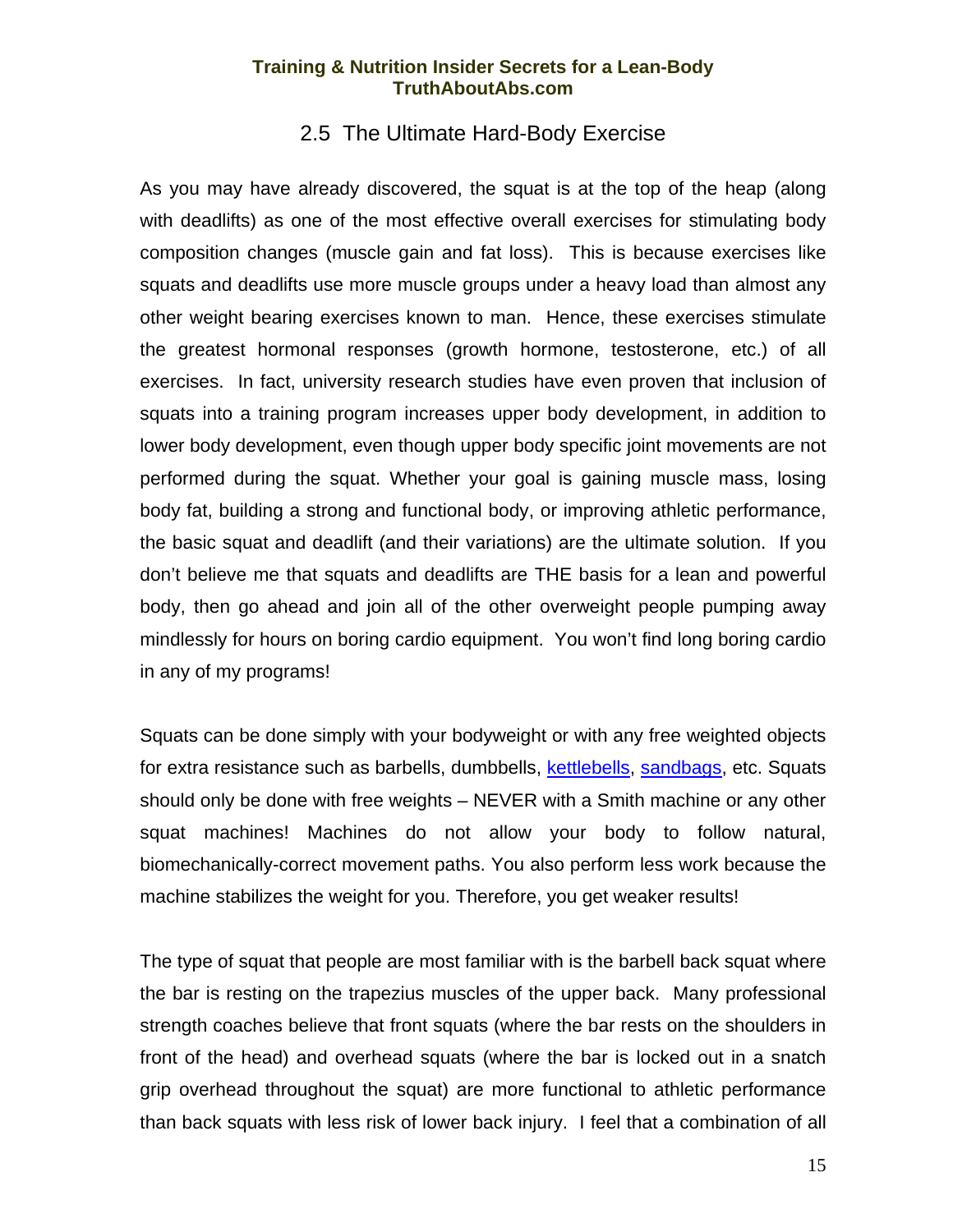three (not necessarily during the same phase of your workouts) will yield the best results for overall muscular development, body fat loss, and athletic performance. Front squats are moderately more difficult than back squats, while overhead squats are considerably more difficult than either back squats or front squats. I'll cover overhead squats in a future article. If you are only accustomed to performing back squats, it will take you a few sessions to become comfortable with front squats, so start out light. After a couple sessions of practice, you will start to feel the groove and be able to increase the poundage. Let's take a closer look at front squats in particular.

#### To perform front squats:

The front squat recruits the abdominals to a much higher degree for stability due to the more upright position compared with back squats. It is mostly a lower body exercise, but is great for functionally incorporating core strength and stability into the squatting movement. It can also be slightly difficult to learn how to properly rest the bar on your shoulders. There are two ways to rest the bar on the front of the shoulders. In the first method, you step under the bar and cross your forearms into an "X" position while resting the bar on the dimple that is created by the shoulder muscle near the bone, keeping your elbows up high so that your arms are parallel to the ground. You then hold the bar in place by pressing the thumb side of your fists against the bar for support. Alternatively, you can hold the bar by placing your palms face up and the bar resting on your fingers against your shoulders. For both methods, your elbows must stay up high to prevent the weight from falling. Your upper arms should stay parallel to the ground throughout the squat. Find out which bar support method is more comfortable for you. Then, initiate the squat from your hips by sitting back and down, keeping the weight on your heels as opposed to the balls of your feet. Squat down to a position where your thighs are approximately parallel to the ground, then press back up to the starting position. Keeping your weight more towards your heels is the key factor in squatting to protect your knees from injury and develop strong injury-resistant knee joints. Keep in mind – squats done correctly actually strengthen the knees; squats done incorrectly can damage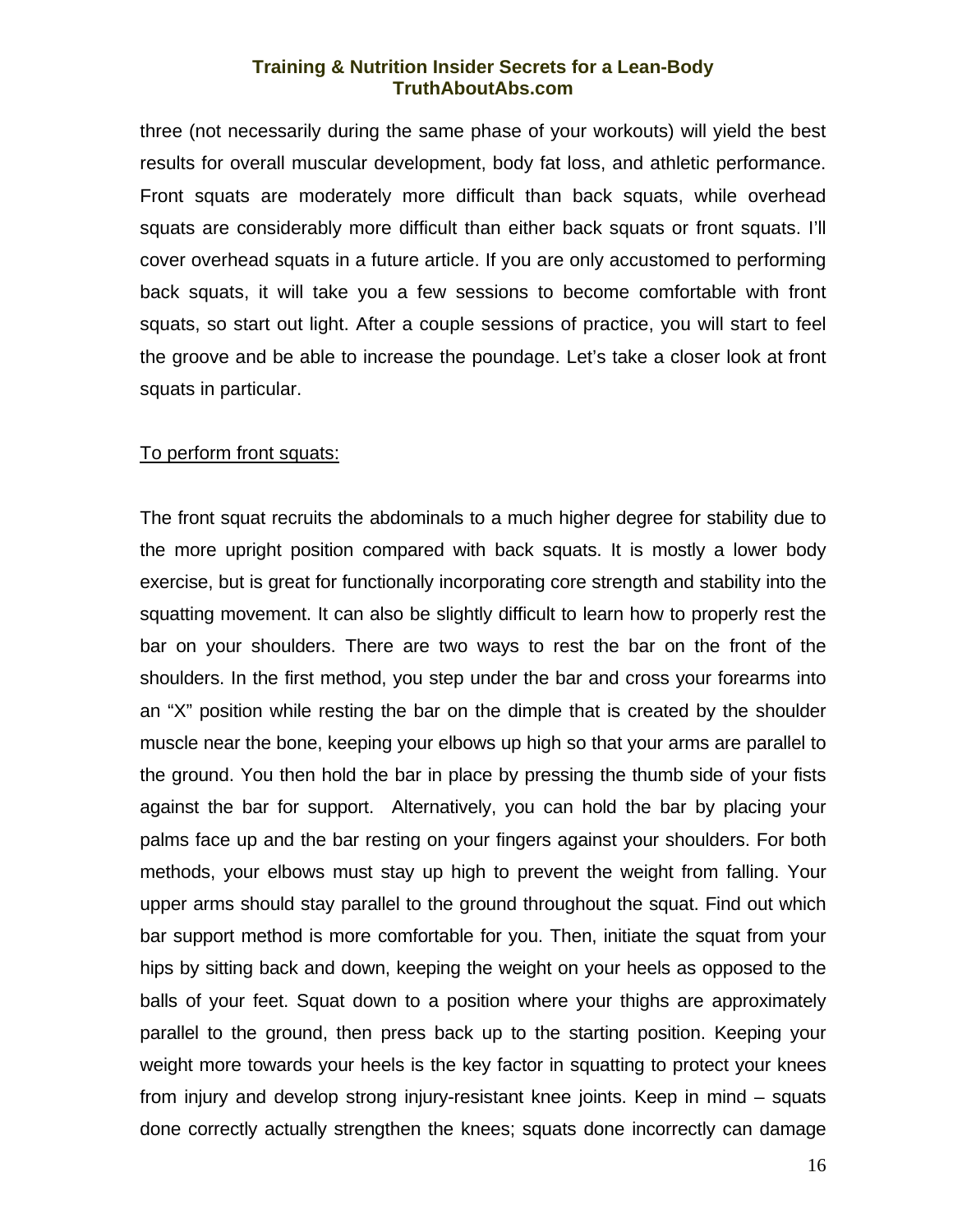the knees. Practice first with an un-weighted bar or a relatively light weight to learn the movement. Most people are surprised how hard this exercise works your abs once you learn the correct form. This is due to the more upright posture compared with back squats.



START/FINISH MIDPOINT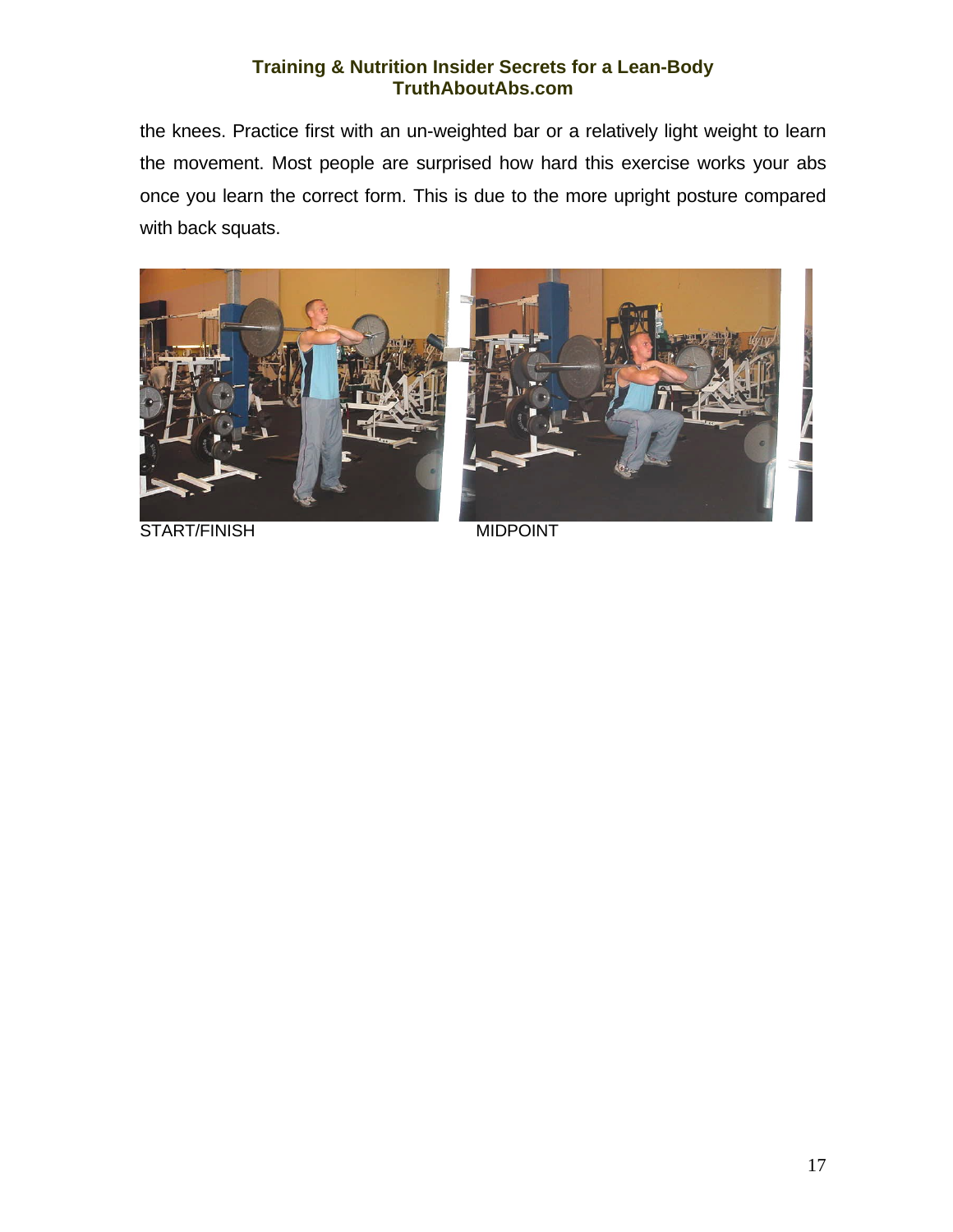## <span id="page-19-0"></span>2.6 Barbell, Kettlebell, and Dumbbell Complexes - a Different Style of Weight Training for a Ripped Body

If you've been looking for a different training technique to break out of a rut, eliminate the boredom, and bring on new results, "complexes" may be just what you've been looking for. If you've never heard of "complexes" before, the basic concept is that instead of repeating the same exercise for multiple reps to complete a "set", you sequence one rep of several different exercises right after one another and repeat the sequence several times to complete a "set". No, this is NOT circuit training...it's much different. It's basically like performing a routine, instead of just mindlessly performing a typical "set". This type of training is excellent to work a huge amount of musculature in a short amount of time, and definitely takes your workouts to a whole new level of intensity. The conditioning aspect of this type of training is amazing, as you'll find yourself huffing and puffing after repeating a sequence a mere two or three times. If I had to venture a guess, I'd have to say that this type of training probably elicits a good growth hormone response as well, due to the large amount of full body work completed in a given time period. But that's just my guess.

I like to incorporate about 5 exercises into my complexes. Any more than that and you might start to forget what's next in the sequence. Here's an example of a killer barbell complex that really gets me fired up:

Example Barbell Complex

1. high pull from floor (explosive deadlift right into upright row in one motion);

2. barbell back to thighs, then hang clean (explosively pull bar from knees and "catch" the bar at shoulders);

3. barbell back to floor, then clean & push-press;

4. barbell back to thighs, bend over, then bent over row;

5. barbell back to thighs, then finish with Romanian deadlift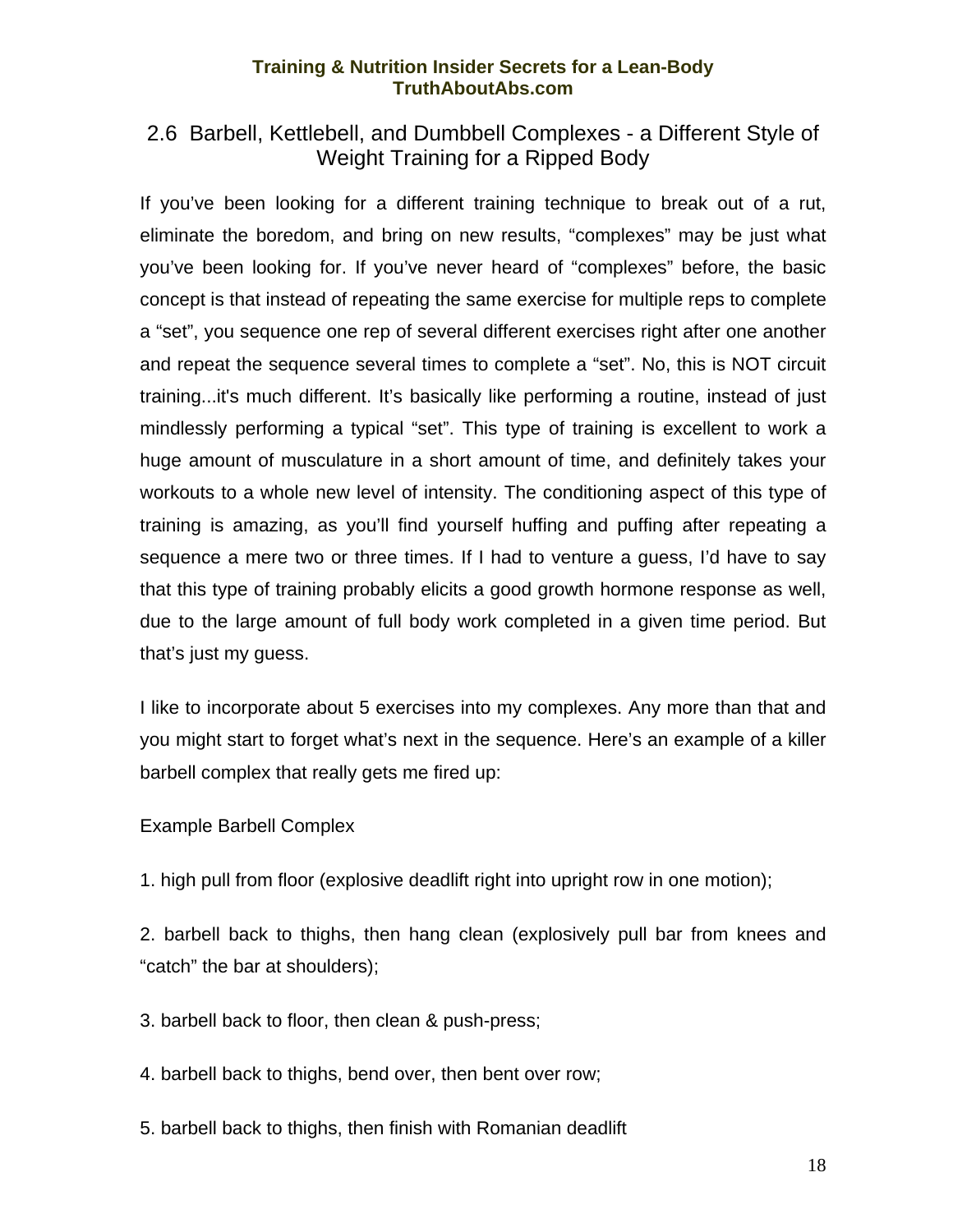Use a weight that you can still handle for your weakest lift of the bunch, but keep it heavy enough to challenge you. Try to repeat the sequence 2-3 times without resting... That's 1 set. You could progress over time on this routine by increasing the amount of times you repeat the sequence in each set, or by adding sets on subsequent workouts before eventually increasing the weight. For example, say you completed the above complex with 155-lbs for 3 sequences per set for 3 sets in today's workout. Next time you perform the workout, try to do 155 lbs for 3 sequences per set for 4 sets. Once you successfully complete 5 sets with 155, increase the weight 5 or 10 lbs next time, and drop back to 3 sets. This is a great way to make improvements over time, while cycling your training volume.

Now I'm going to show you a great kettlebell complex that really kicks my butt. I've been training with kettlebells for a little over a year now, and can definitely say that they've dramatically improved my strength, body composition, and overall physical capabilities. If you're not familiar with kettlebells, they are an old eastern European training secret that has just started to take the US by storm over the last few years. Many elite athletes are using kettlebells as their preferred training tool for serious results. You can learn more info about body-hardening [kettlebells here.](http://www.dragondoor.com/p10.html?kbid=2531) I'd recommend just starting off with one bell and learn all of the single kettlebell drills first, before delving into the double-bell drills. Just one kettlebell coupled with some bodyweight exercises can literally be enough to comprise your own home gym, without any other equipment necessary. Or you can just incorporate kettlebell training into your normal training routine once or twice a week to shake up your routine and stimulate new results. Either way, they are one of the best fitness products I've ever invested in that I'll be able to use for the rest of my life.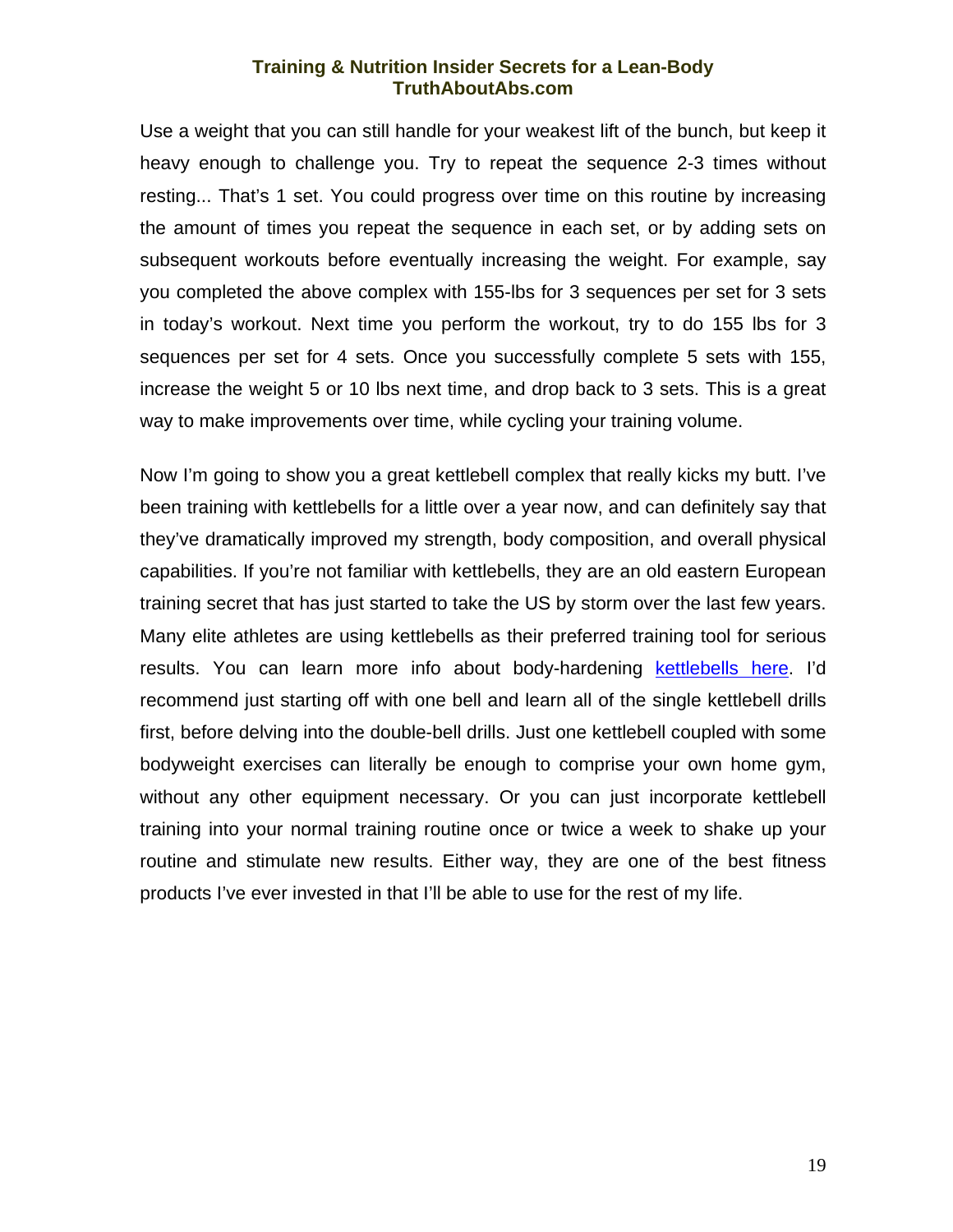Example Kettlebell Complex

1. one arm swing

- 2. one arm snatch, keep the bell over head;
- 3. one arm overhead squat;
- 4. bell back down to bottom, then one arm split snatch;
- 5. bell back down to bottom, then one arm clean & press

As with the barbell complex, repeat the sequence (without rest) 2-3 times with each arm. That's one set...and one hell of a killer set at that! Try increasing from 3 to 4 to 5 sets on subsequent workouts with a given weight before increasing your sequence reps. If you're not drenched in sweat with your heart beating out of your chest after that complex, you either went too light, or you are a mutant freak!

Alright, since most people will have easier access to dumbbells instead of kettlebells, now I'll show you how to compile a good dumbbell complex.

Example Dumbbell Complex

- 1. upright row with each arm separately, then both together;
- 2. front lunge with one leg, then the other;
- 3. back lunge with one leg, then the other;
- 4. curl to overhead press;
- 5. keep dumbbells at shoulders and squat

Again, the same type of sequencing and progressions work great with the dumbbell complexes. I think a great strategy is to alternate barbell complexes on one day with kettlebell or dumbbell complexes on alternative training days. For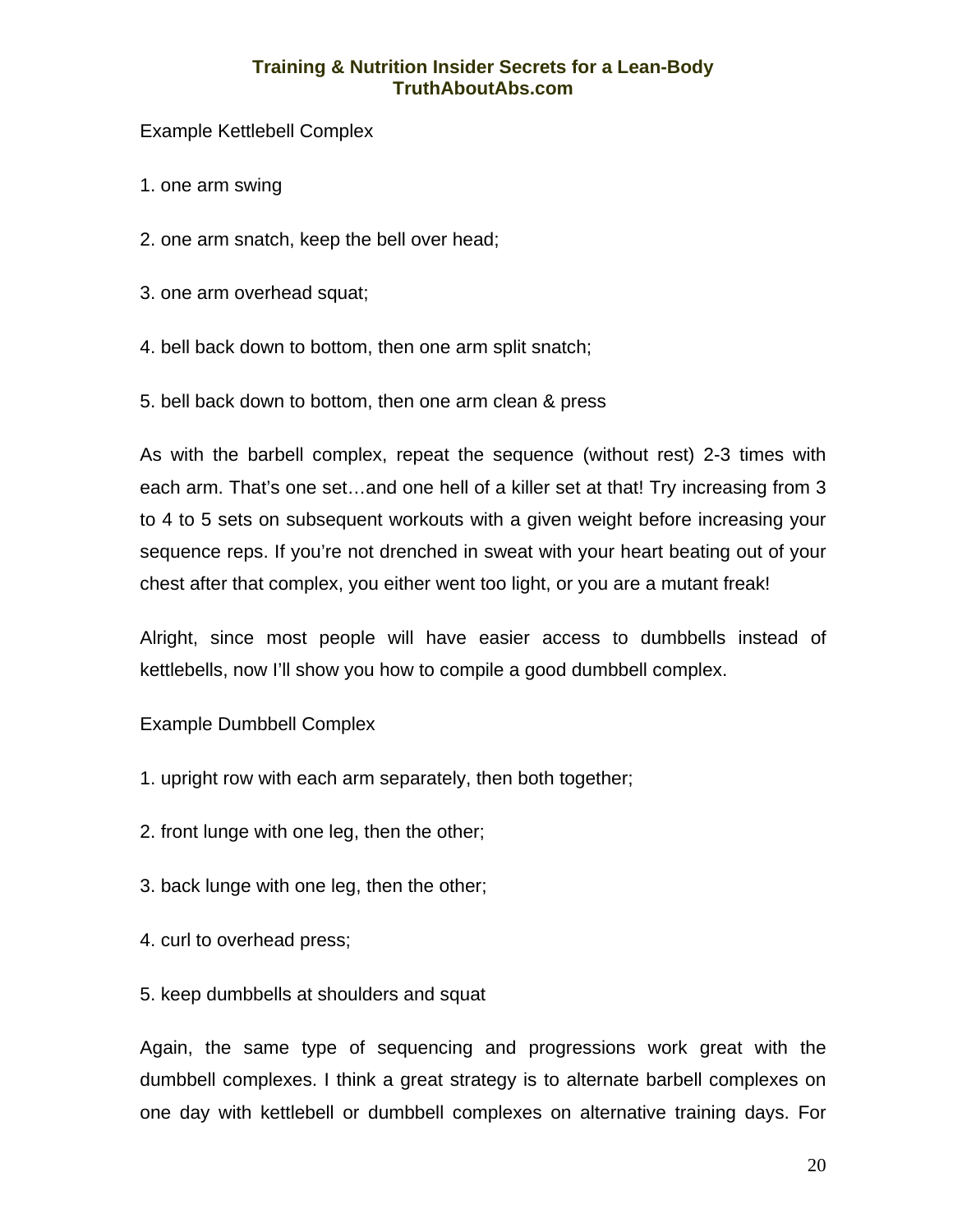example, you could do barbell complexes Monday, K-bell or D-bell complexes Wednesday, and back to barbell complexes on Friday. Maybe hit some sprints and bodyweight drills on Saturday or Sunday; then Monday would be K-bell or D-bell complexes again, Wednesday would be barbells again, and so on. Give this program a try for a month (if you dare), and you will be one hardened individual!

For more killer full body training routines and a fully comprehensive nutritional analysis for developing the body you've always wanted and get rid of that stubborn belly fat for good, check out the *[Truth about Six Pack Abs](http://exercise.mikegeary1.hop.clickbank.net/).*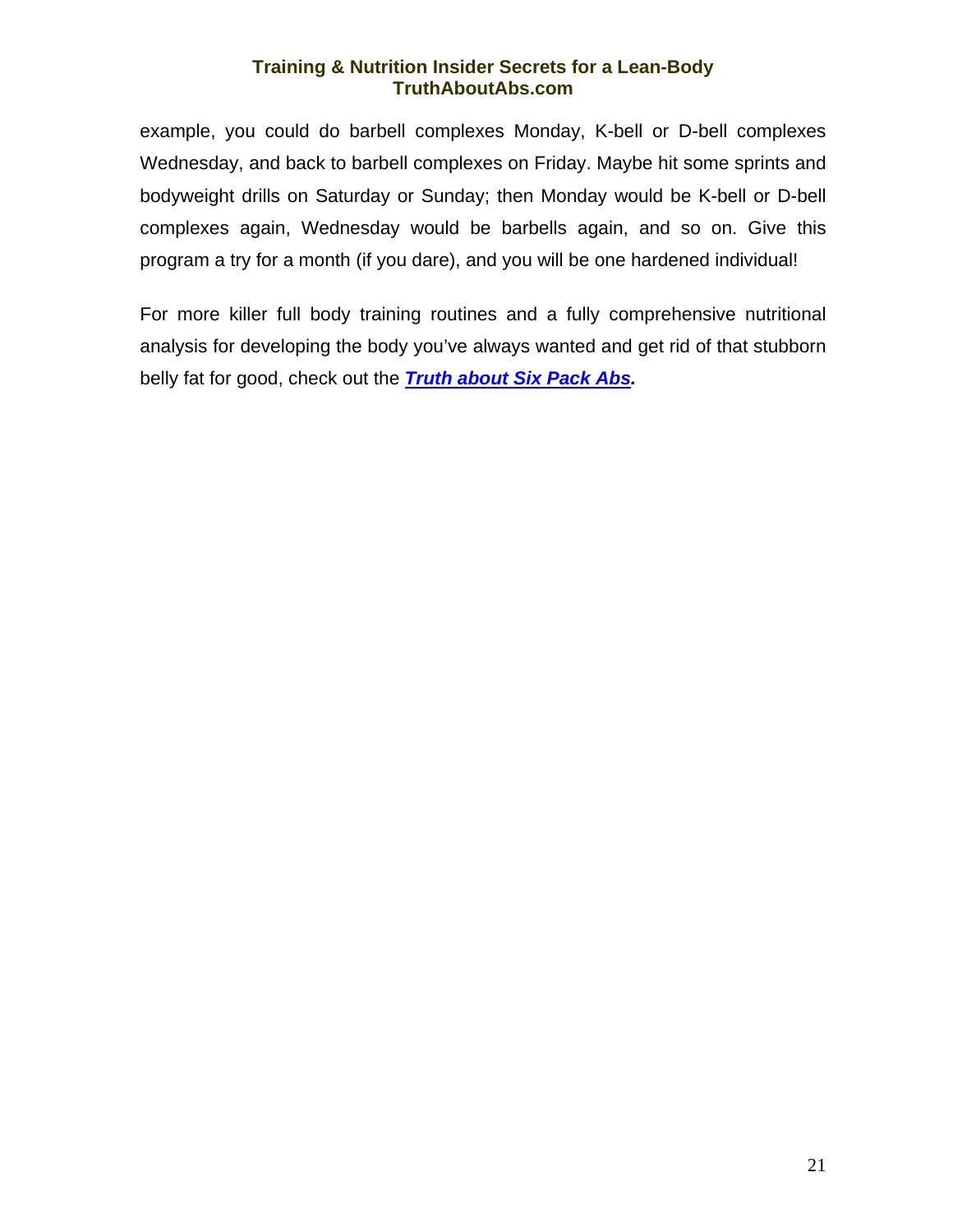## <span id="page-23-0"></span>2.7 Top 15 Non-Traditional, Muscle-Building, Fat Blasting Workouts!

If you have been a subscriber to my newsletter for some time, you know that I'm always trying to give you ways to make your workouts more interesting and fun, while also stimulating big-time results. Don't you agree that your training should be fun? This is what separates the people who jump on and off the "fitness bandwagon" a couple times every year without ever making any real progress from the people that actually adopt a true fitness lifestyle and finally achieve the body they have always wanted. Make it interesting, make it fun, and make your fitness a priority, and you'll have the body that you want.

What I have noticed over the years is that many people will train regularly for a few months and then will either get bored with the same old weight training and cardio routines, or will get discouraged because their progress comes to a grinding halt after a while. In my opinion, I don't think your workouts ever need to get boring or stale. You just need to have an open mind to the huge world of various training styles and techniques that are out there. Seriously, there are so many different and fun training styles out there, that there is no reason you should ever get bored with your workouts and give up on that lean ripped body that you've been looking for. Also, mixing in various training styles builds stronger joints by reducing repetitive movement pattern overload and varying your training stressors.

Now before I start with some of my favorite non-traditional training styles, I will state that I think one of the best ways to achieve a lean, muscular and healthy body is through a consistent weight training routine with free weights. You can choose to integrate some of these alternative training techniques with your weight training routines on the same day, as alternative workouts on separate days of the week, or even as separate training cycles where you try some of these techniques for several weeks at a time before cycling back to a traditional weight training workout. Try some of these training styles out and you'll be on your way to never being bored again with your workouts…and your body will thank you with muscles popping out that you never knew existed!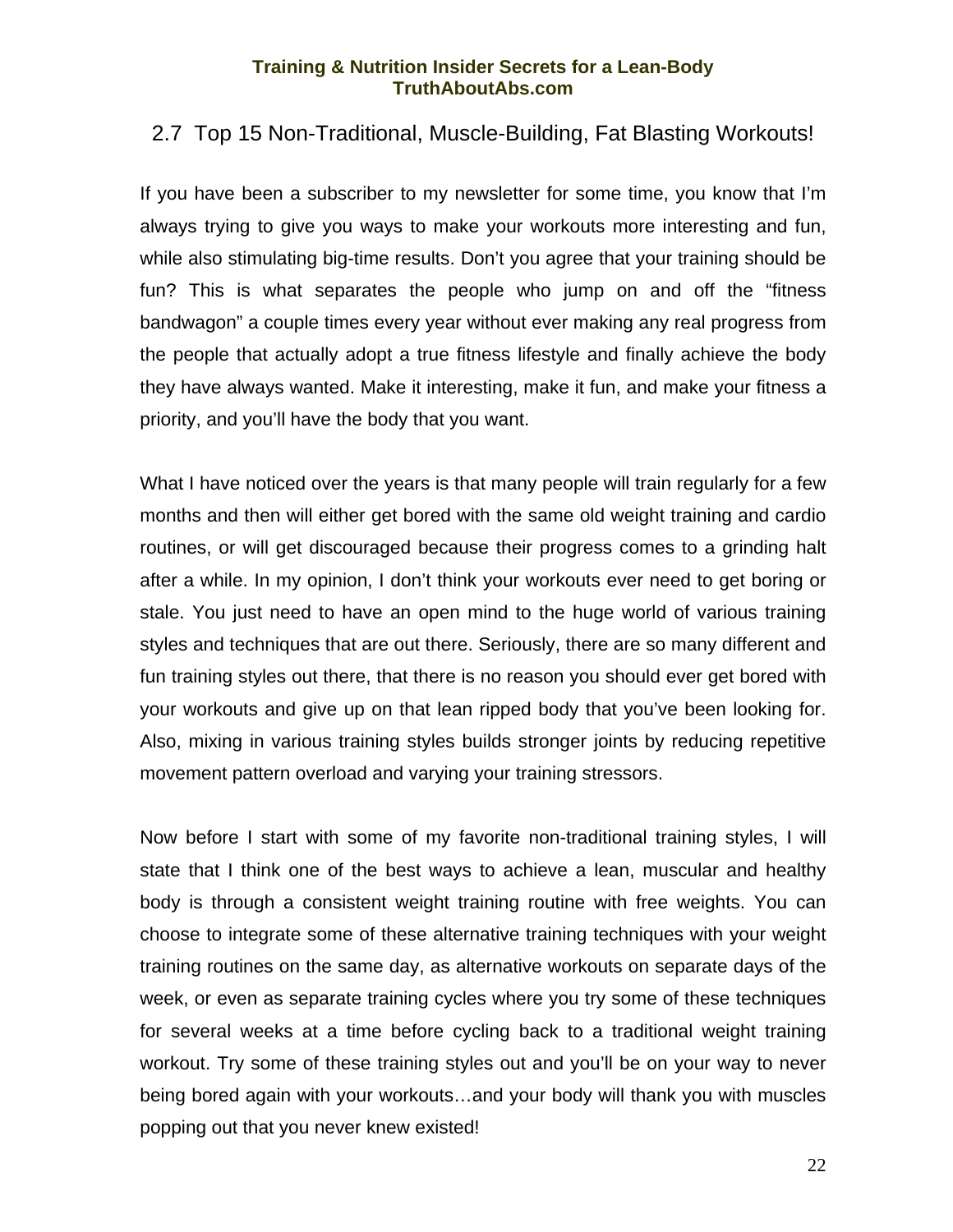Alright, here are some of my favorite non-traditional training techniques:

- 1. Staircase Workouts This is great because stairs are everywhere. You can go to a football field and do stadium stairs, any building that has stairs like a hotel (most people take the elevator, so you won't even have many people looking at you while you're working out), or even the stairs in your own home. For an awesome full body workout, try mixing stairs sprints with an upper body exercise like pushups or pull-ups. If done with a high enough intensity, stairs workouts help to create changes throughout your entire body due to the muscle building and fat burning hormonal response and metabolism increase that you get through working the biggest muscle groups in your entire body. If you thought that going up and down the stairs was the only way to get a good stairs workout…think again. My fellow trainer and friend, Virgil Aponte, has developed a website that focuses on creative stairs workouts using all kinds of exercises you never would have thought of before. I'll even admit that I learned quite a few new stairs exercises here myself. Check out his [stairs exercises site](http://www.1shoppingcart.com/app/?Clk=1770167) for more creative ideas!
- 2. Wind Sprints and Hill Sprints Find any open field in a park or athletic field and try 50, 75, and 100-yard all-out wind sprints. After each sprint, rest long enough to catch your breath before the next one (generally 1-2 minutes). Try workouts of anywhere from 6 to 20 wind sprints for a great "cutting" workout. Also, if you have a hill nearby, hill sprints are also great workouts. Sprint up the hill as fast as you can and walk down for your rest interval. Repeat until you're whooped. These sprint workouts are so amazingly effective at changing your entire body for the same reason as stairs exercises…by powerfully working the biggest muscle groups in your entire body, you greatly stimulate your metabolism while simultaneously increasing your fat burning and muscle building hormones. Just look at any world class 100-meter sprinters and notice how ripped-to-shreds those guys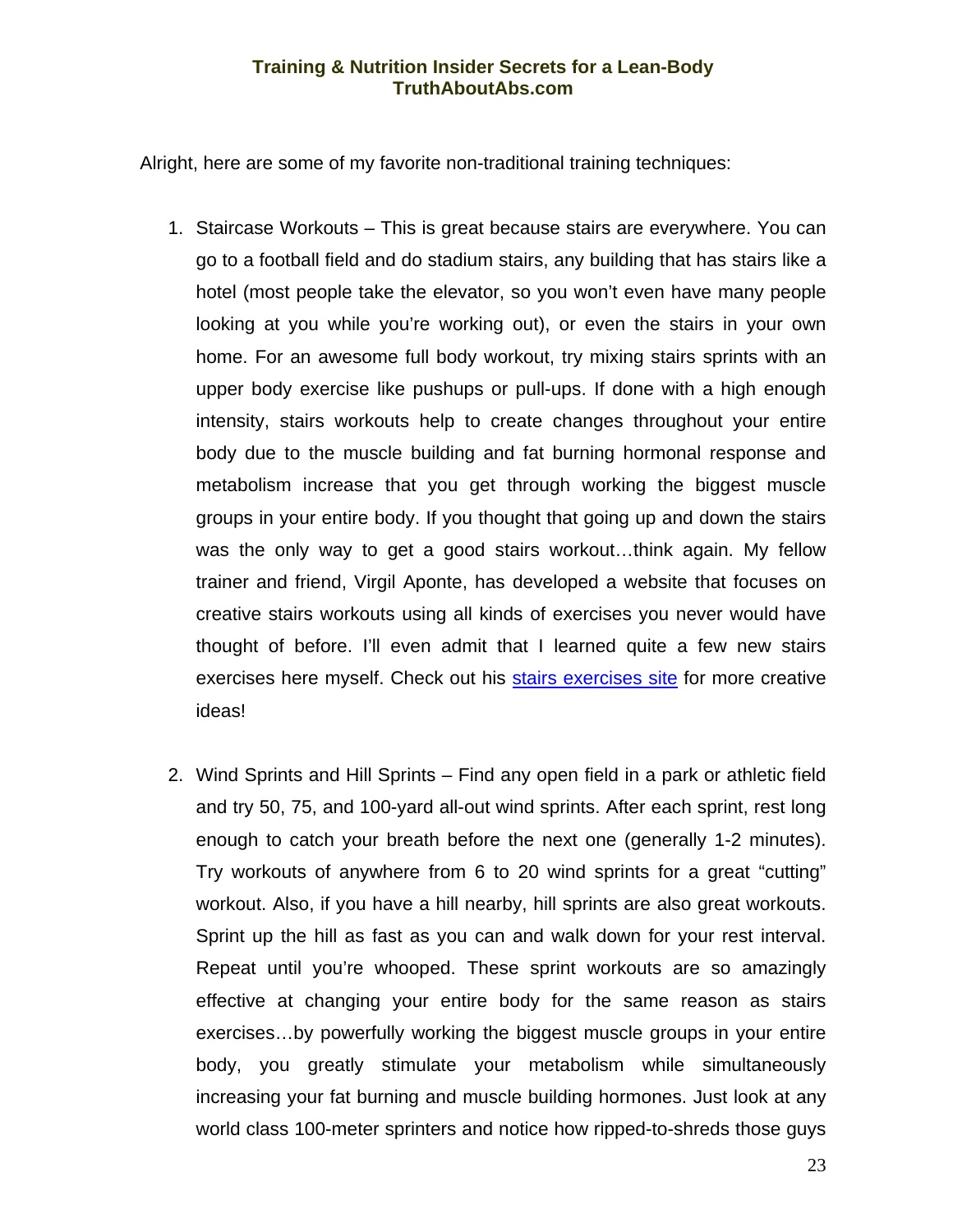are. Now compare that to the emaciated weakling physiques of many marathoners, and you'll see that sprinting is where the action is at for a healthy, ripped, powerful body! Now I don't want to upset all of you distance runners out there. Hey, if distance running is something you enjoy, then go right ahead. But don't say you're doing it for the health benefits, because I might just have to disagree. Section 2.1 in this book provided my full opinion on why I believe highly variable intensity exercise (such as sprinting and interval training) is far superior to steady state endurance exercise (such as jogging, endurance cycling, or any same-pace cardio).

- 3. Kettlebell Training You've probably heard me praise kettlebell training many times before, but I will have to reiterate that it has been one of the best training methods that I've ever tried and has taken my physical capabilities to a whole new level. Kettlebells are an alternative type of freeweight training instead of barbells and dumbbells. Their unique construction and weight distribution (basically a cannonball with a handle) allows for a whole different realm of exercises that's available compared to dumbbells and barbells. Kettlebells have been typically used for training hard-core athletes, military units, martial arts competitors, and other tough individuals, but there is no reason that anybody looking to get stronger, bigger, or more cut can't learn the exercises and benefit from them. It's been a little over a year now since I've incorporated kettlebell training into my routines, and I'll admit that I'm hooked for life! At between \$100-\$150 per kettlebell, they are definitely not cheap, but they are well worth the money. Just one or two [kettlebells](http://www.dragondoor.com/p10.html?kbid=2531) and you've literally got yourself an entire home gym that you can use for the rest of your life…worth every penny in my book!
- 4. Bodyweight Workouts Try doing one or two workouts a week at home with just bodyweight based exercises. These can be great because you can get a high intensity workout done in only 15-30 minutes without having to go to the gym on days that you might not have time for a trip to the gym. Try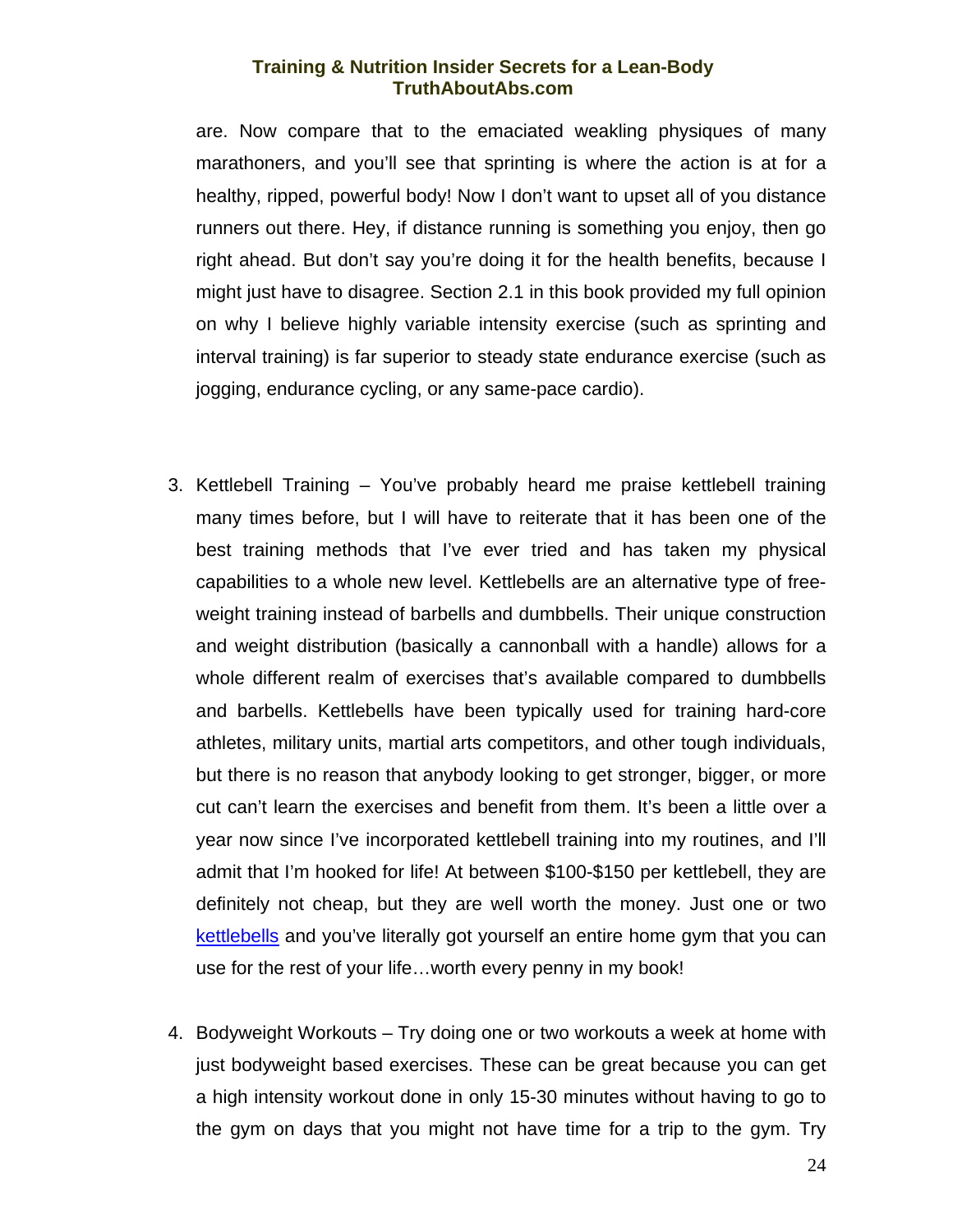alternating bodyweight squats, pushups variations, lunges, and floor abs exercises continuously for 15-30 minutes. Try to take very short rest periods or none at all to really amp up the intensity since this will be a brief workout. If you're more advanced, you can even incorporate more challenging exercises like handstand pushups, one-arm pushups, and one-legged squats into your bodyweight training routines. For those of you that want to develop crushing strength through bodyweight exercises alone, a great book that I read a couple years back is called the Naked Warrior by Pavel Tsatsouline.

- 5. Ring Training This type of training basically uses portable gymnastic rings that you can take anywhere with you. You throw the straps up over any high bar like a pullup bar, the top of a power rack, or even over a football field goal crossbar. Then you can quickly adjust the rings to do exercises like ring dips, ring pushups, ring pull-ups, hanging leg raises, horizontal body rows, L-sits, and more. Dips and pushups on the rings are my favorites and the rings really make them a hell of a lot more difficult, while also incorporating your stabilizer muscles to a much greater degree. The rings allow your joints to move in a more natural pattern and can help you prevent or even recover from shoulder injuries. Personally, when I try dips on a normal dip stand, it hurts my shoulders. However, dips on the training rings feel perfect, and also give me a much better muscle pump. The training rings are one of the best training devices I've ever bought. Give them a try…I think you'll like them if you're up for a challenge. Ever notice the impressive upper body development of gymnasts… yep, that's mostly due to the rings! Visit [RingTraining.com](http://www.ringtraining.com/cgi-bin/affiliates/clickthru.cgi?id=mikegeary) for more info.
- 6. Swimming A great full body workout that stresses the muscles and joints in a much different way than most resistance training. Incorporating swimming workouts once or twice a week into your normal training routings can really enhance your physique. I recommend trying a "sprint" style swimming workout, which will help more for building muscle compared with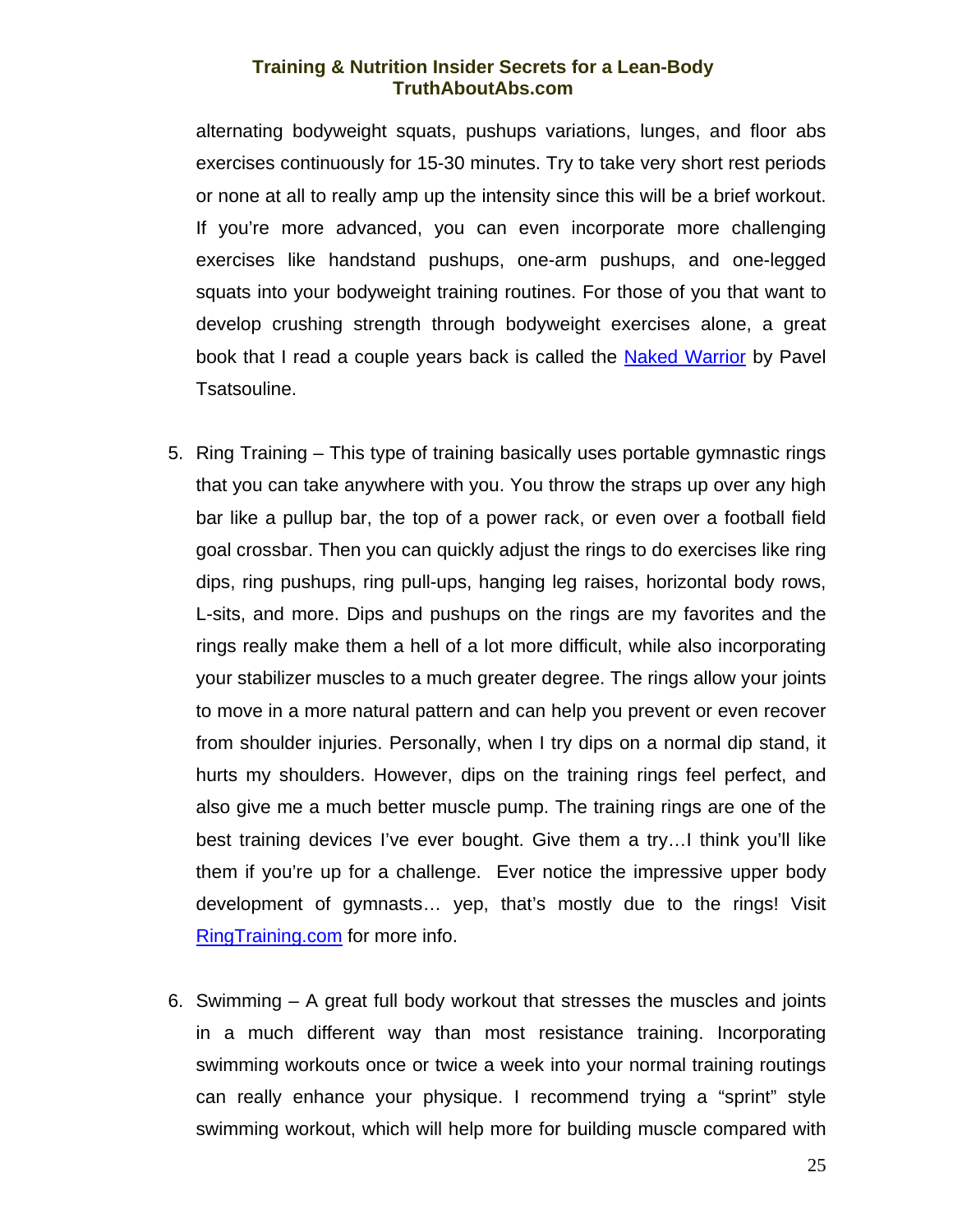endurance long distance swimming. For sprint style, swim as hard as you can to the other side of a 25-meter or 50-meter pool (or sprint swim similar distances in a lake or the ocean if you like to swim outdoors). Rest enough to catch your breath between sprint swims (about 20-40 seconds). Try to keep the rest intervals fairly short with swim sprints. You can also mix different strokes (crawl, breaststroke, sidestroke, backstroke, butterfly) on each swim sprint. I've found that sprint swimming gives me a great muscle pump (especially in the upper body), without any soreness the next day as is typical with weight training. This is because swimming has no eccentric movement (the negative portion of a lift), which is what causes muscle soreness. You can get a great sprint swimming workout done in about 30-40 minutes. Keep in mind that even though swimming works your muscles well and is a great alternative workout to mix in once or twice a week, it does not strengthen your bones. You still need to do regular weight training to do that.

7. Sandbag Training – This form of training is a nice variation to mix in with your strength training. It works your body with an unstable object, which makes muscles that might normally be neglected get in on the action to perform the movements. I've been mixing some sandbag training into my routines for over a year now, and I've found it is a very intense method of training that works your muscles in a different way and gets you huffing and puffing like crazy. You can make your own sandbags to train with by filling various sized duffle bags with sand, or you can use those construction type sandbags that come in several shapes. Sandbag exercises can be done as squats, cleans, presses, lunges, shouldering, throws or heaves, carrying up hills, etc. Make no mistake…adding intense sandbag training to your routine will have you ripped in no time! I've actually read an entire book recently devoted to sandbag training, which gave me some really good ideas for sandbag based workouts. Check out more info at [Sandbag Strength.](http://m231g.sandbag.hop.clickbank.net/)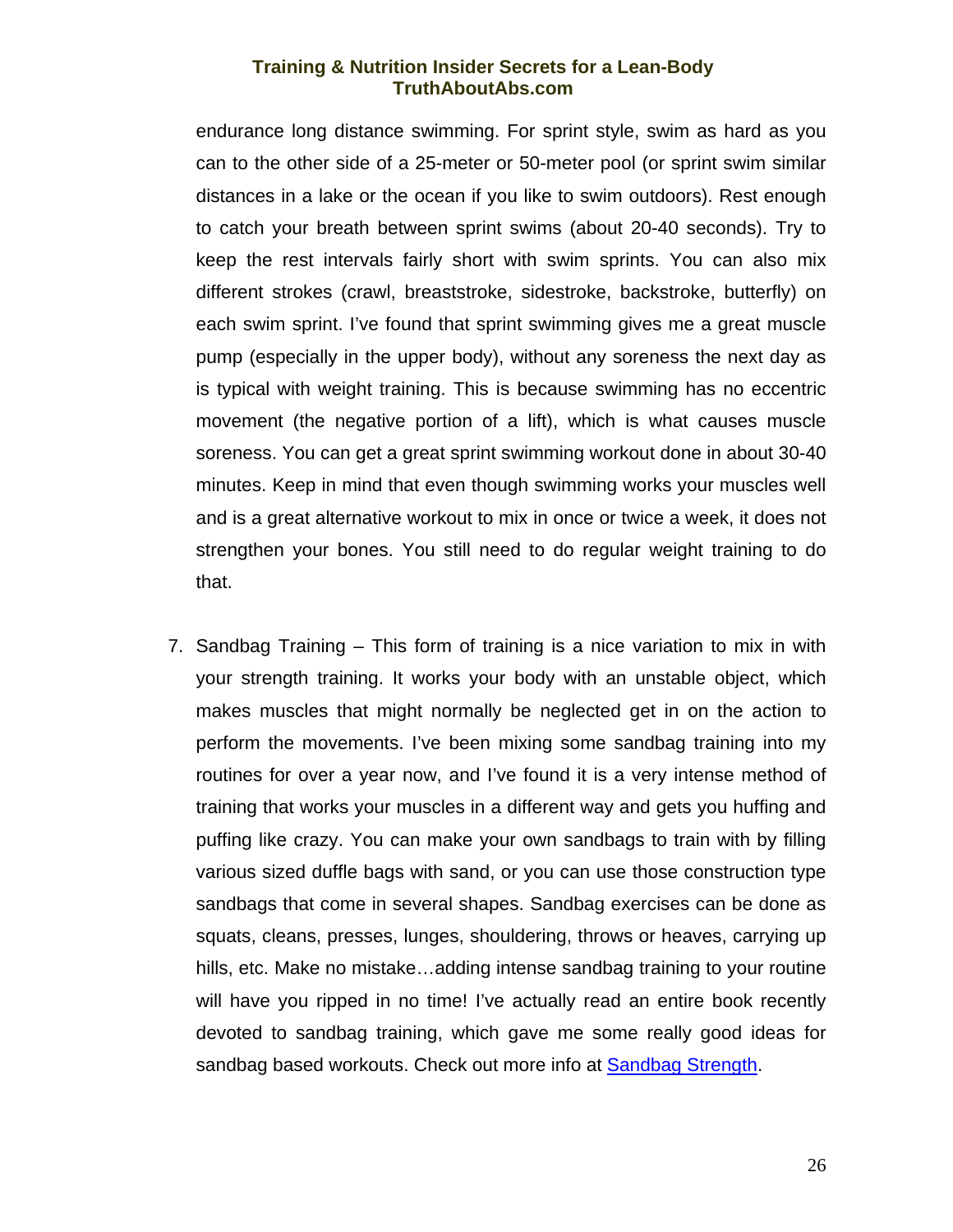- 8. Mountain Biking As you may have figured out by now, I'm not a proponent of steady pace endurance exercise, but rather, highly variable intensity exercise that works with bursts of exertion followed by recovery intervals. Well, mountain biking fits this bill perfectly. You get the leg pumping exertion during the uphill climbs, while also getting the adrenaline rush of the downhill acting as your recovery intervals. Mix it all together and you get a super-fun, high-intensity, leg burning workout that will melt fat off of your entire body and build awesome legs at the same time. The climbs can be tough and will challenge you both physically and mentally as you pump away trying to make it up steep hills without having to resort to getting off of the bike. Then after you make it up the challenging climbs, you get rewarded with the adrenaline rush of flying down steep hills while jumping off of boulders and logs and trying not to stumble or fall off the bike. It's such an addicting thrill…I love it! See, who says that working out has to be boring!
- 9. Indoor (or outdoor) Rock Climbing This is yet another fun way to get in a great workout that will also challenge you both physically and mentally. Indoor rock climbing gyms have starting popping up all over the place in recent years and will be more accessible than outdoor rock climbing to most people. Rock climbing is a great workout for your legs, arms, shoulders, and your entire back. It also really works your grip strength and forearms like crazy. Whenever I go indoor rock climbing (which is only on occasion), my forearms are sore for about 2-3 days afterwards. Give it a try if you've never done it…it may be just what you're looking for to spice up your fitness routine.
- 10. Stick Wrestling This is a killer full body workout and can also be a great competition between you and your friends. This is probably more of a guy thing for most. You could even come up with your own "fight club" and have stick wrestling competitions with your buddies to see who is toughest. There are actually sticks designed specifically for stick wresting, but you can even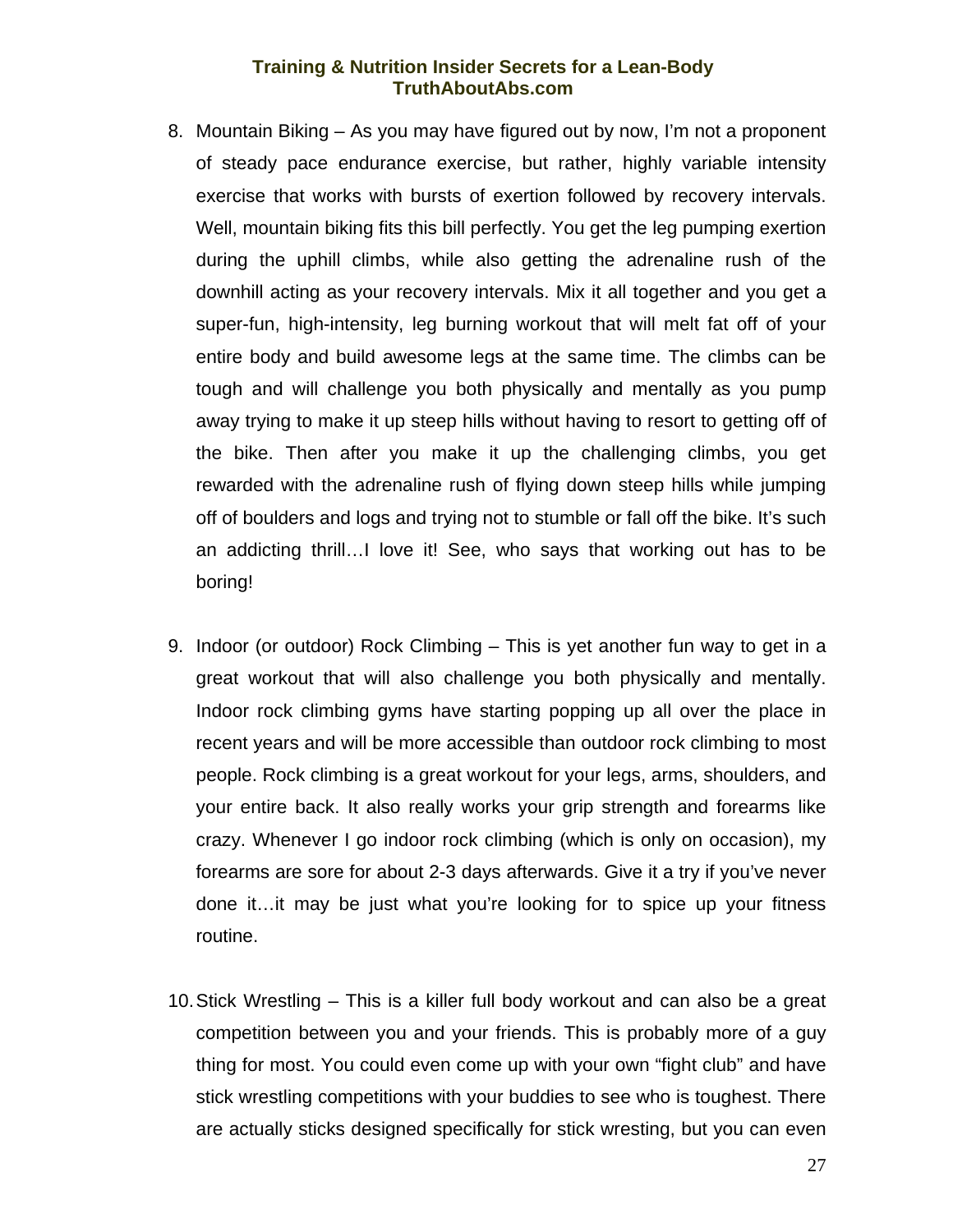just use a strong broomstick cut down to about 30-36 inches long and taped up with some athletic tape to prevent splinters. For your stick wrestling workout, stand on a soft mat or carpeted area (or grass if outdoors), match up with a friend or foe. You'll both grab the same stick toward the ends with your hands on the outsides of your partner's hands, on the inside, or staggered. Then you simply push, pull, jerk, and thrash your opponent around trying to knock them off balance until they either fall or lose their grip of the stick…and you win that round! Be careful not to get the stick up high and knock each other in the face. Use common sense. You can do this in 1- 2 minute rounds or just keep going until someone gives up. Be creative and keep going until you've gotten a killer workout. Your forearms and legs will be screaming!

- 11. Strongman Training This type of training is a little more hard-core, but it's a blast for those who are into trying something different. The premise is based on the types of exercises competitors perform in the "worlds strongest man" competitions. If you have a yard, you can even set up some of these exercises in your yard and do some outdoor workouts to have a little fun. You can get one of those giant tractor tires and do tire flips (which is basically a deadlift followed by a push-press). You can also try your hand at log lifts, boulder lifts and carries, keg lifts and tosses, sled dragging…anything that involves pulling, pushing, lifting, or heaving any types of odd objects. You don't need to be a monster to enjoy this type of training…just handle whatever size objects are challenging for your individual strength. Strongman training works your entire body in a very intense fashion and could easily spark some new results. If you're interested in finding out more ideas for strongman training, check out this site devoted entirely to these *underground training techniques*.
- 12. Rope Climbing This goes back to the old high school days of climbing the rope in gym class. Seriously, if you have access to a rope, either at a gym or somewhere outdoors, rope climbing builds a powerful and ripped upper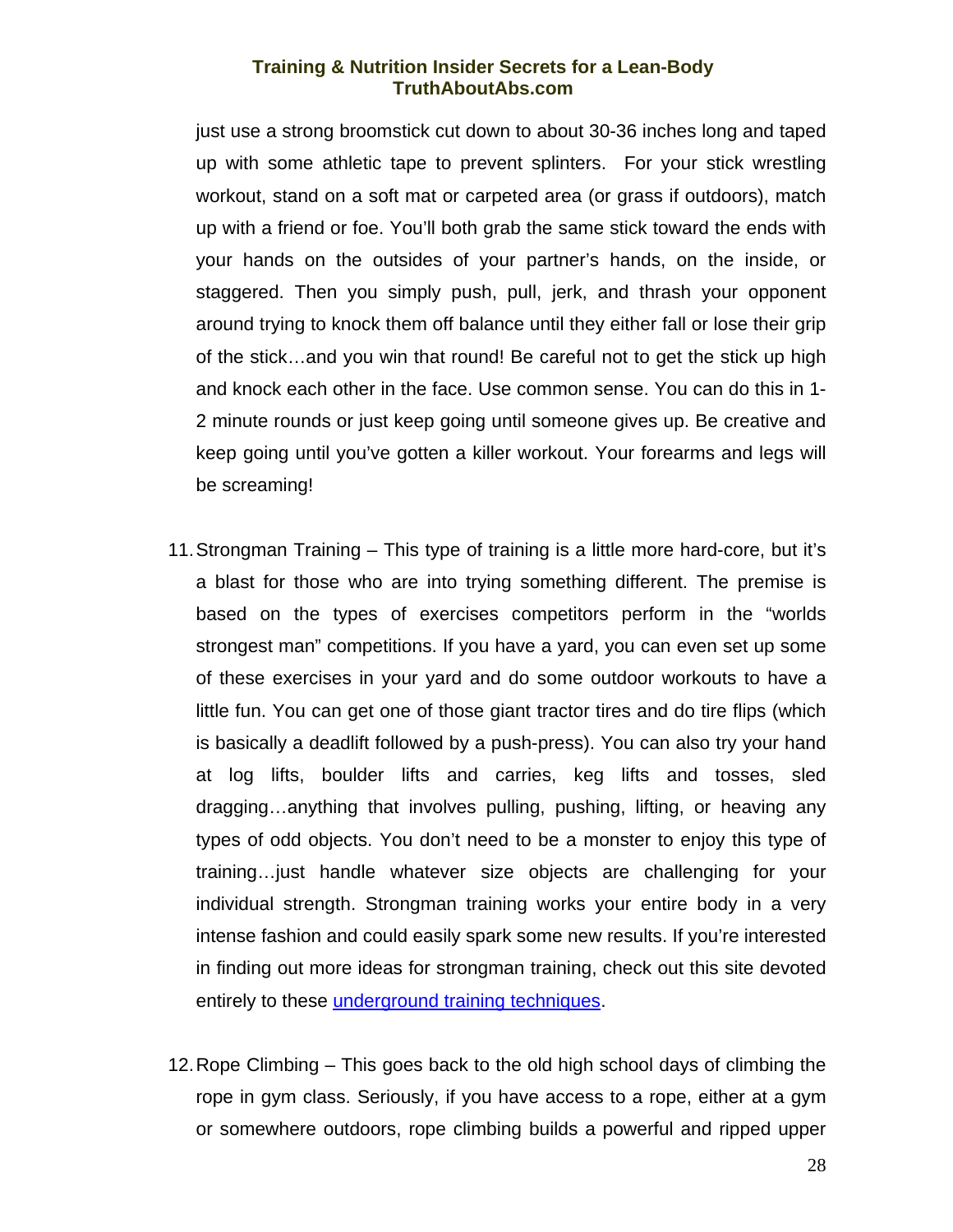body like no other exercise. A great way to incorporate rope climbing into intense workouts is to do a climb up, then lower yourself back down. Then while your upper body is recovering for the next climb, you can do a lower body exercise like squats or lunges, or go up and down stairs. Keep alternating the upper body rope climbs with the lower body exercises in between and you'll get one hell of a full body workout.

- 13. Bag Boxing You can use a heavy bag, a speed bag, or even one of those rebound bags to get a great workout. Among the three, the heavy bag is the best all around full body workout, while the speed bag will test your rhythm and timing and give you a great upper body workout. If available at your gym or if you have a bag at home, try mixing these in as a good warm-up or as an intense finish to your strength routine.
- 14. Rope Skipping You can't beat rope jumping as a great full body exercise. I like to use it as a warm-up for my weight training workouts. I prefer to use the really cheap "speed" ropes with a plastic rope instead of a fabric rope. Once you get good, you can jump rope much faster with the plastic ropes than the fabric ones, which will allow you to get a more intense workout. Try mixing together two legged jumps, one-legged jumps, arm crossovers, double jumps (rope passes under feet twice for each jump) to keep things interesting and increase the intensity. Also, try alternating 15-20 second high intensity bursts where you jump as fast as you possibly can, followed by 15-20 second recovery intervals where you jump slowly to get ready for your next burst. Keep repeating until you're whooped.
- 15. Jumping exercises squat jumps, box jumps, lunge jumps, and broad jumps are some of the best ways to incorporate explosive jumping exercises into your routines. The explosive and powerful nature of jumping exercises works your leg muscles in an entirely different way than most normal slow grinding strength training moves. I've even seen a university study cited once that found squat jumps to elicit the greatest testosterone response of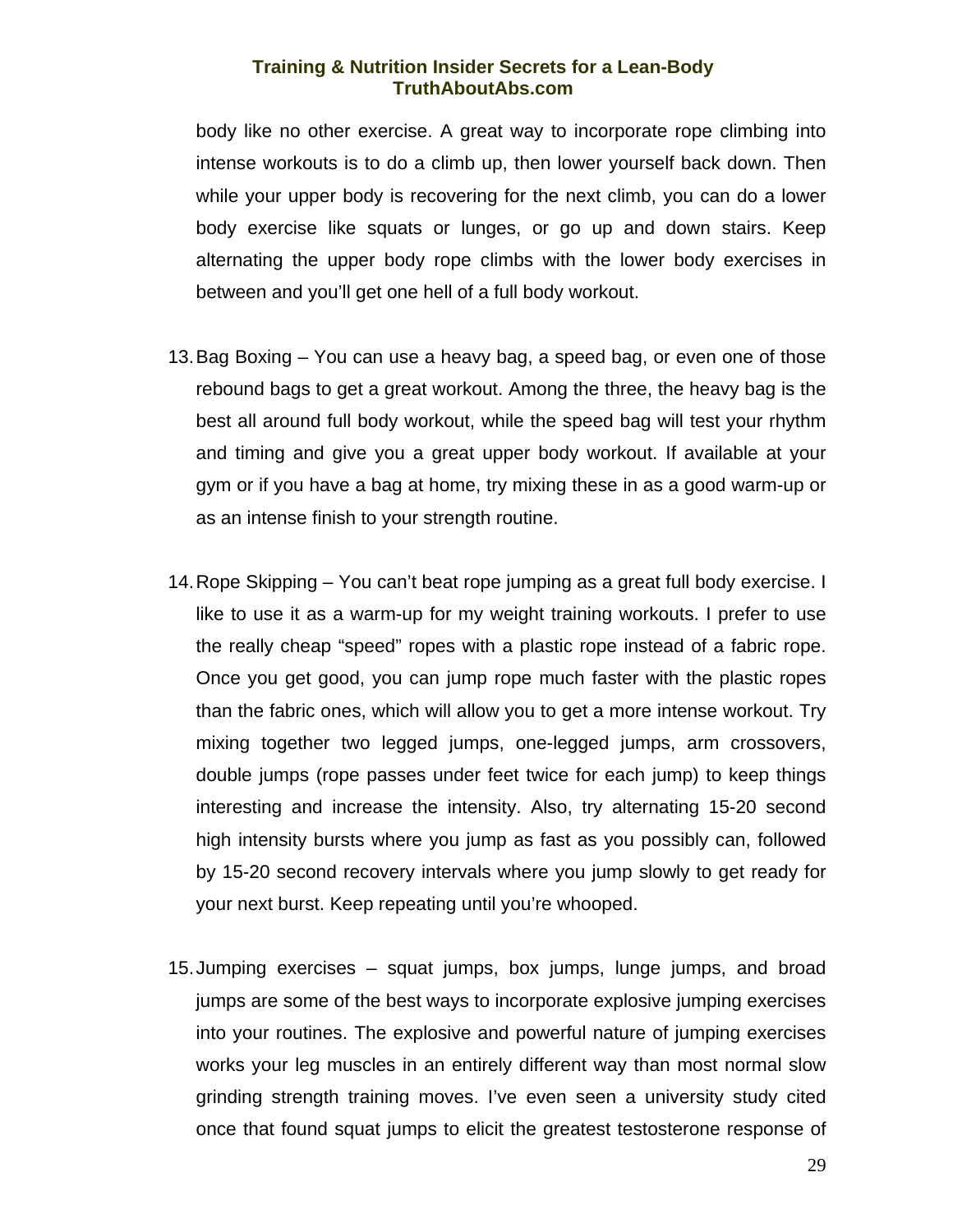Well, I hope you've enjoyed all of these ideas for ways to really shake up your workouts and make them fun again. I know some of them may seem a little "out there", but open your mind to the possibilities and you'll never be bored again…and your body will respond with new found results! Remember, don't listen to all of the gimmicks and infomercials, etc. that claim that THEIR training style or machine or routine is THE BEST in the world. There is no single "best" method. But there are lots of great methods to try out and see which work best for you and keeps you interested!

Nutrition is next…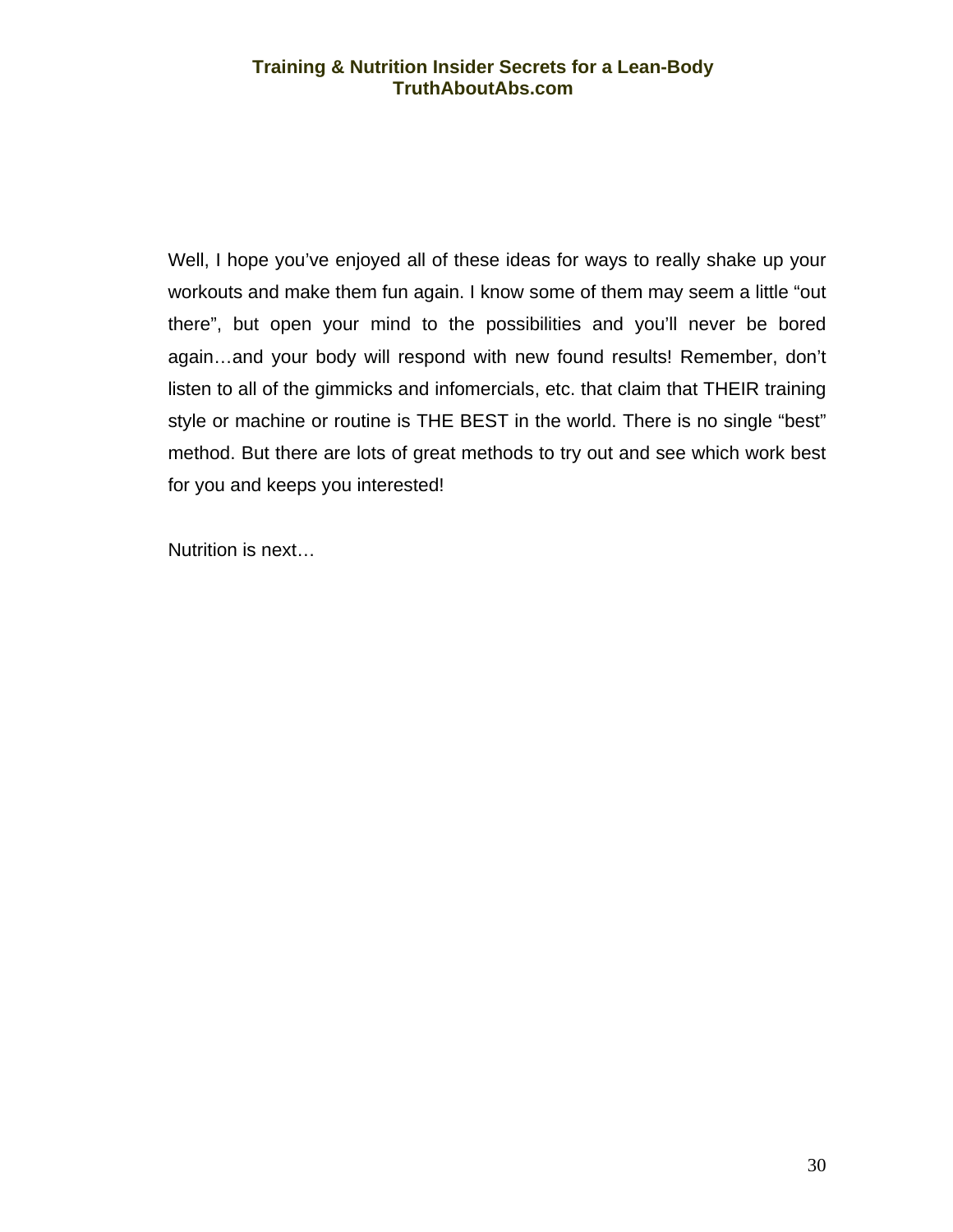<span id="page-32-0"></span>



# **3.0 NUTRITION STRATEGIES**



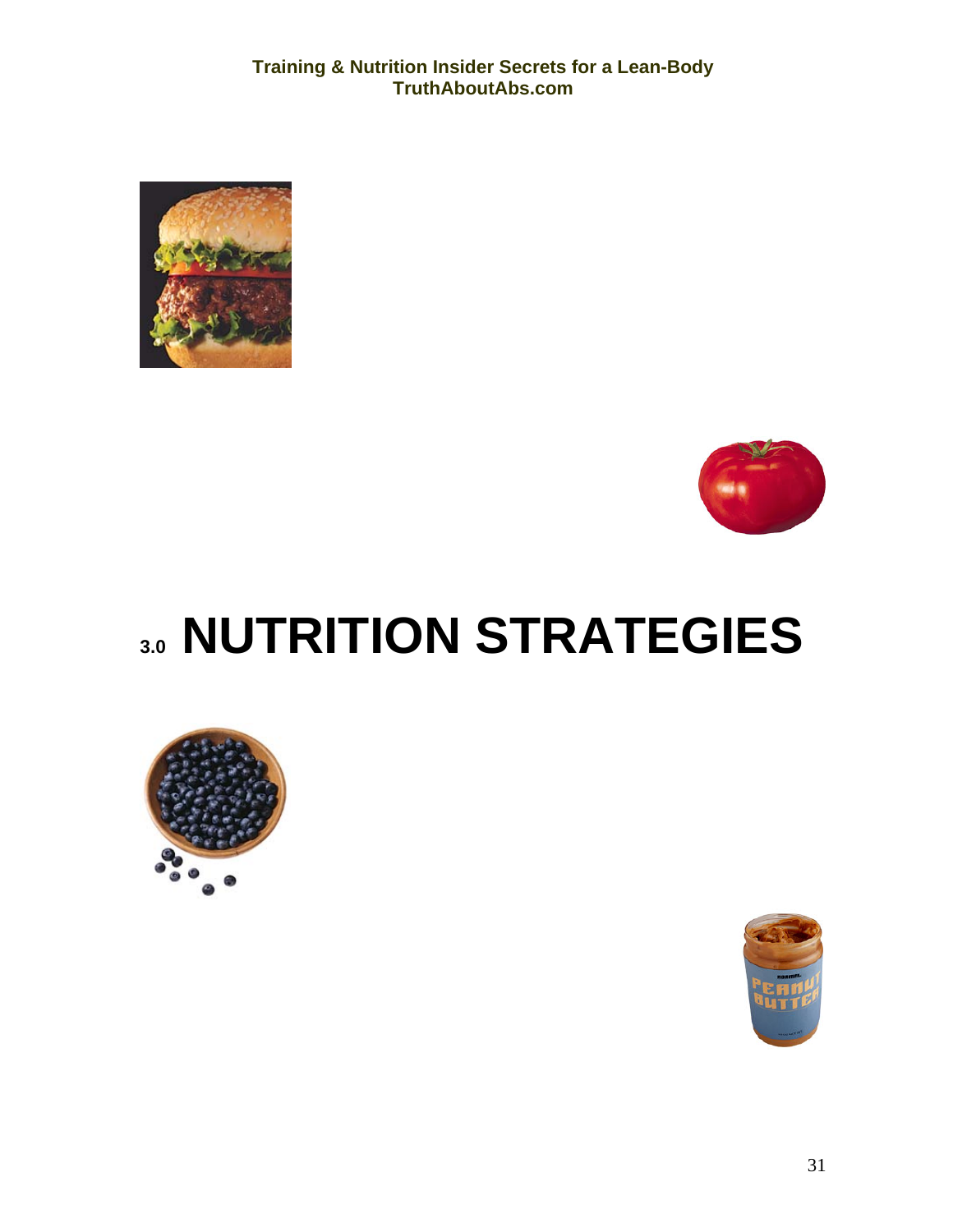## 3.1 Post-Workout Nutrition: Secrets to a Hard, Lean Body

<span id="page-33-0"></span>As you've probably heard before, your post-workout meal may very well be your most important meal of the day. The reason is that when you're finished with an intense workout, you're entering a catabolic state where your muscle glycogen is depleted and increased cortisol levels are beginning to excessively break down muscle tissue. These conditions (if left to go too long) are not good and the only way to reverse this catabolic state (and promote an anabolic state) is to consume a quickly digestible post-workout meal as soon as you can after training. The goal is to choose a meal with quickly digestible carbs to replenish muscle glycogen as well as quickly digestible protein to provide the amino acids needed to jump start muscular repair. The surge of carbohydrates and amino acids from this quickly digested meal promotes an insulin spike from the pancreas, which shuttles nutrients into the muscle cells. The post-workout meal should generally contain between 300-500 calories to get the best response. For example, a 120-lb female may only need a 300-calorie meal, whereas a 200-lb male may need a 500-calorie post-workout meal. Your post-workout meal should also contain anywhere from a 2:1 ratio of carbs:protein to a 4:1 ratio of carbs:protein. While most of your other daily meals should contain a source of healthy fats, keep the fat content of your post-workout meal to a bare minimum, since fat slows the absorption of the meal, which is the opposite of what you want after a workout.

When choosing what to make for your post-workout meal, the first thing to realize is that you DON'T need any of these expensive post-workout supplement formulations that the magazines (who advertise for them) will tell you that you absolutely NEED! As with any nutritional strategies, natural is always better. A good source of quickly digestible natural carbs such as frozen bananas, pineapples, raisins, honey, or organic maple syrup are perfect to elicit an insulin response that will promote muscle glycogen replenishment and a general anabolic (muscle building) effect. The best source of quickly digestible protein is a quality non-denatured whey protein isolate, some fat-free or low-fat yogurt, or even some fat free or low fat ricotta cheese. Ricotta is mostly whey protein, so it is fast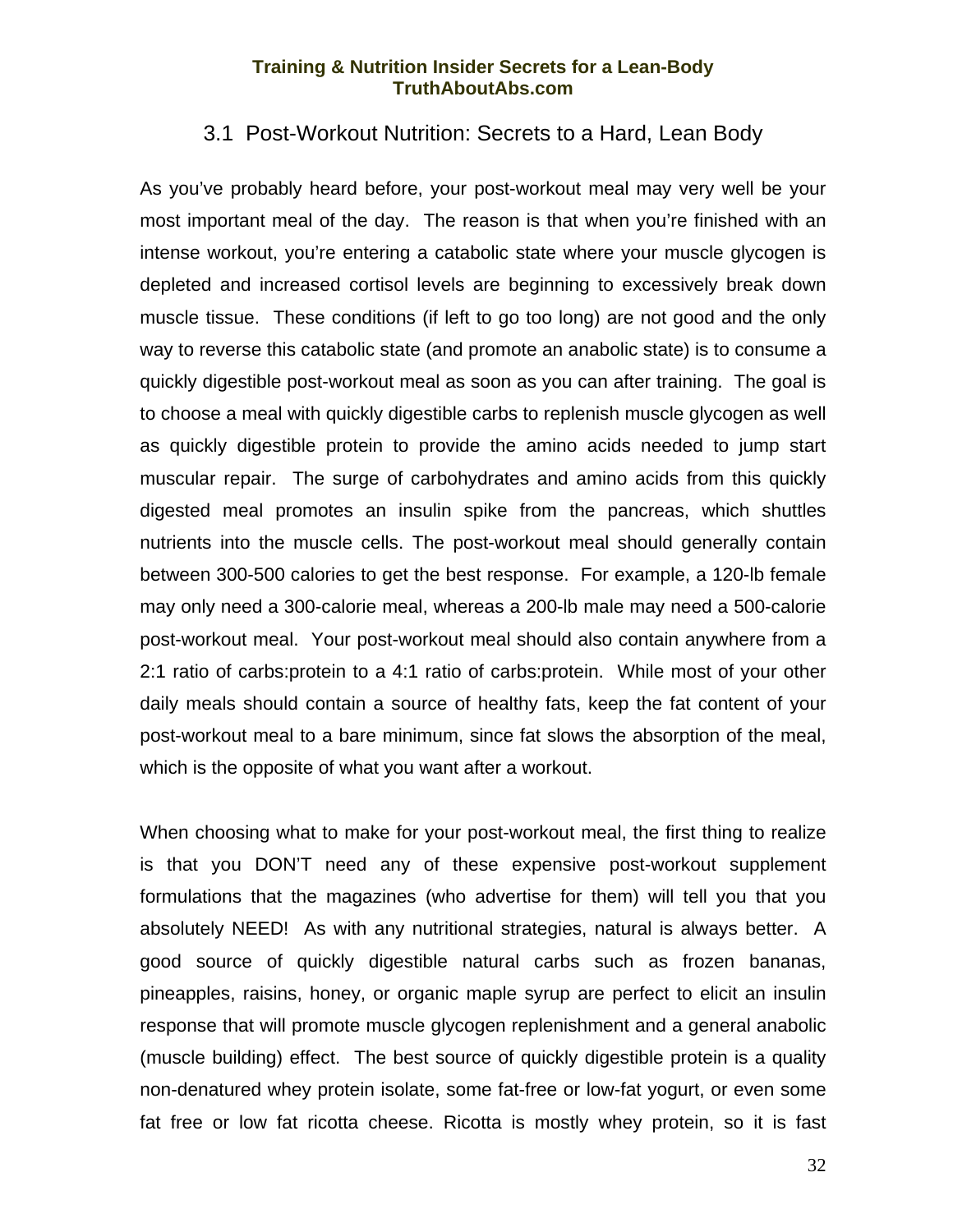digesting. Cottage cheese, on the other hand, is mostly casein and is slow digesting and would not be good as a post-workout meal (even though it is great any other time of day). Here are a couple ideas for delicious post-workout smoothies that will kick start your recovery process:

Chocolate Banana – blend together 1 cup water,  $\frac{1}{2}$  cup skim milk, one and a half frozen bananas, 2 tbsp organic maple syrup, and 30 grams chocolate whey protein powder – 38 g prot, 72 g carb, 0.5 g fat, 440 calories.

Pineapple Vanilla - blend together 1 cup water, ½ cup vanilla yogurt, one cup frozen pineapples, 2 tbsp honey (preferably raw), and 30 grams vanilla whey protein powder – 35 g prot, 71 g carb, 0.5 g fat, 425 calories.

When looking to lose body fat, keep in mind that post-workout meals should have the opposite characteristics of all of your other meals throughout each day. While post-workout meals should have quick high glycemic index carbs, quickly digested proteins, and minimal fat, all of your other meals throughout the day should be comprised of low glycemic index, slowly digested carbs, slow release proteins, and ample healthy fats. These are powerful strategies towards developing a lean muscular body with a low body fat percentage. Another great thing about postworkout meals is that you can satisfy even the worst sweet tooth, since this is the one time of the day where you can get away with eating extra sugars without adding to your gut. Instead, it all goes straight to the muscles! Enjoy!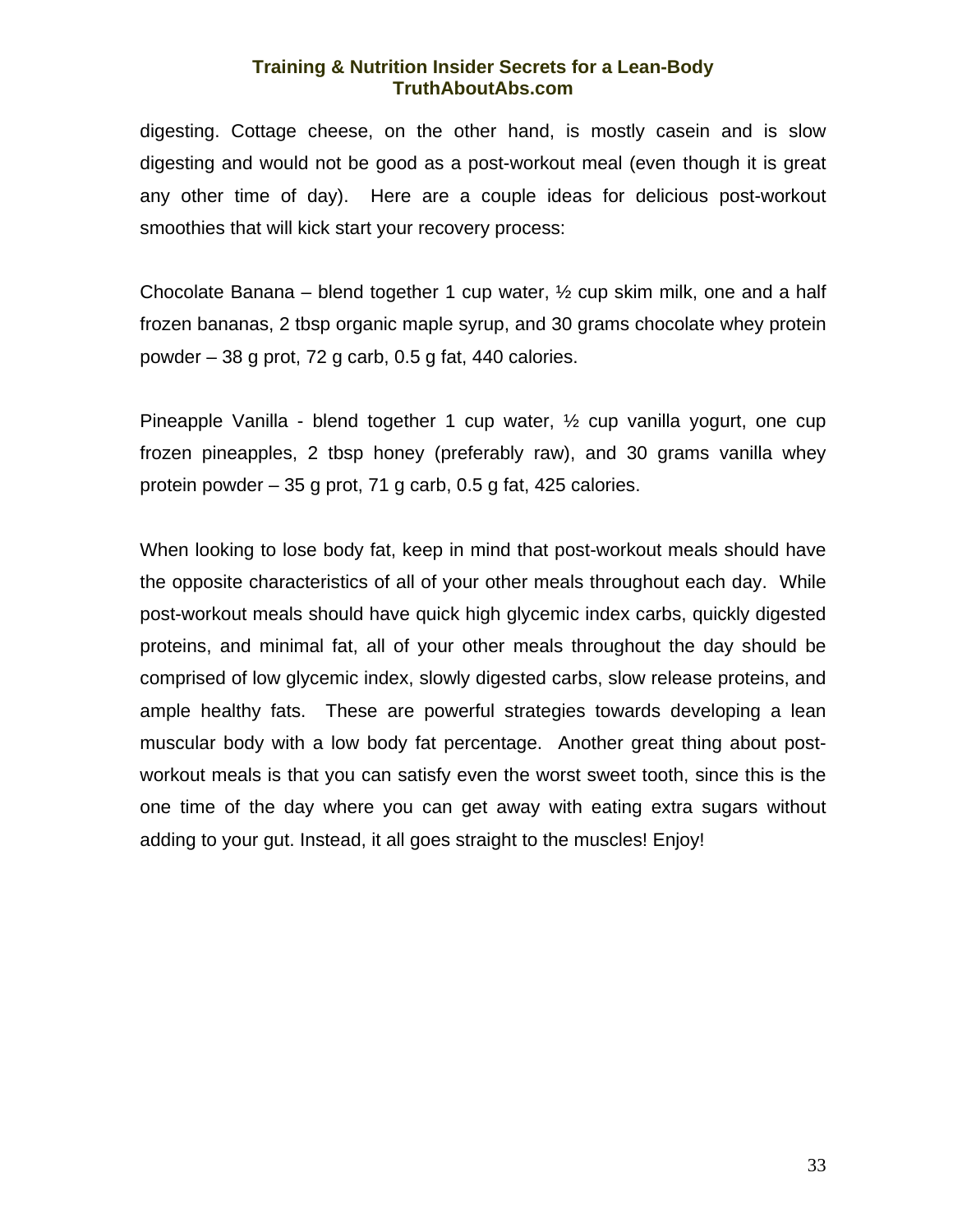## <span id="page-35-0"></span>3.2 Don't be Afraid of Dietary Fat! Even Some Saturated Fats are Healthy for You

I'll preface this section by saying that it will help if you have an open mind and accept that some of these facts are a slap in the face to politically correct nutrition in this day and age where fats are admonished by many well intentioned, but mislead health professionals, doctors, the mass media, etc.

To start, eating an adequate supply of healthy dietary fats is vitally important to your overall health. Fats are one of the main components in all of the cell membranes throughout your entire body. If you eat enough healthy natural fats, your cellular processes will proceed normally. On the other hand, if you eat manmade, heavily processed, chemically altered fats (damaged fats) that are found in most processed foods, your cellular function will be impaired as these damaged fats become part of your cell membranes, the body will have to work harder to operate correctly, and degenerative diseases can develop. In addition, healthy dietary fats are essential for optimal hormone production and balance within the body and are therefore essential for the muscle building and fat burning processes. Did you know that eating a diet that is too low in fat will reduce your testosterone levels? You know what the results of that are: less muscle and more fat on your frame. Females, don't be afraid…your testosterone is not going to go through the roof by eating more fat. It helps to keep everything in balance for both men and women, as long as you eat the right fats (more on the right fats in a minute). Other important functions that dietary fats play in a healthy body are aiding vitamin and mineral utilization, enzyme regulation, energy, etc.

I cringe every time I hear so called "health experts" recommend restriction of dietary fat, claiming that a low-fat diet is the key to good health, weight loss, and prevention of degenerative diseases. Restriction of any one macronutrient (protein, carbs, or fat) in your diet works against what your body needs and can only lead to problems. All three basic macronutrients serve important functions for a lean, healthy, and disease-free body. As Dr. Mary Enig, Ph.D, and one of the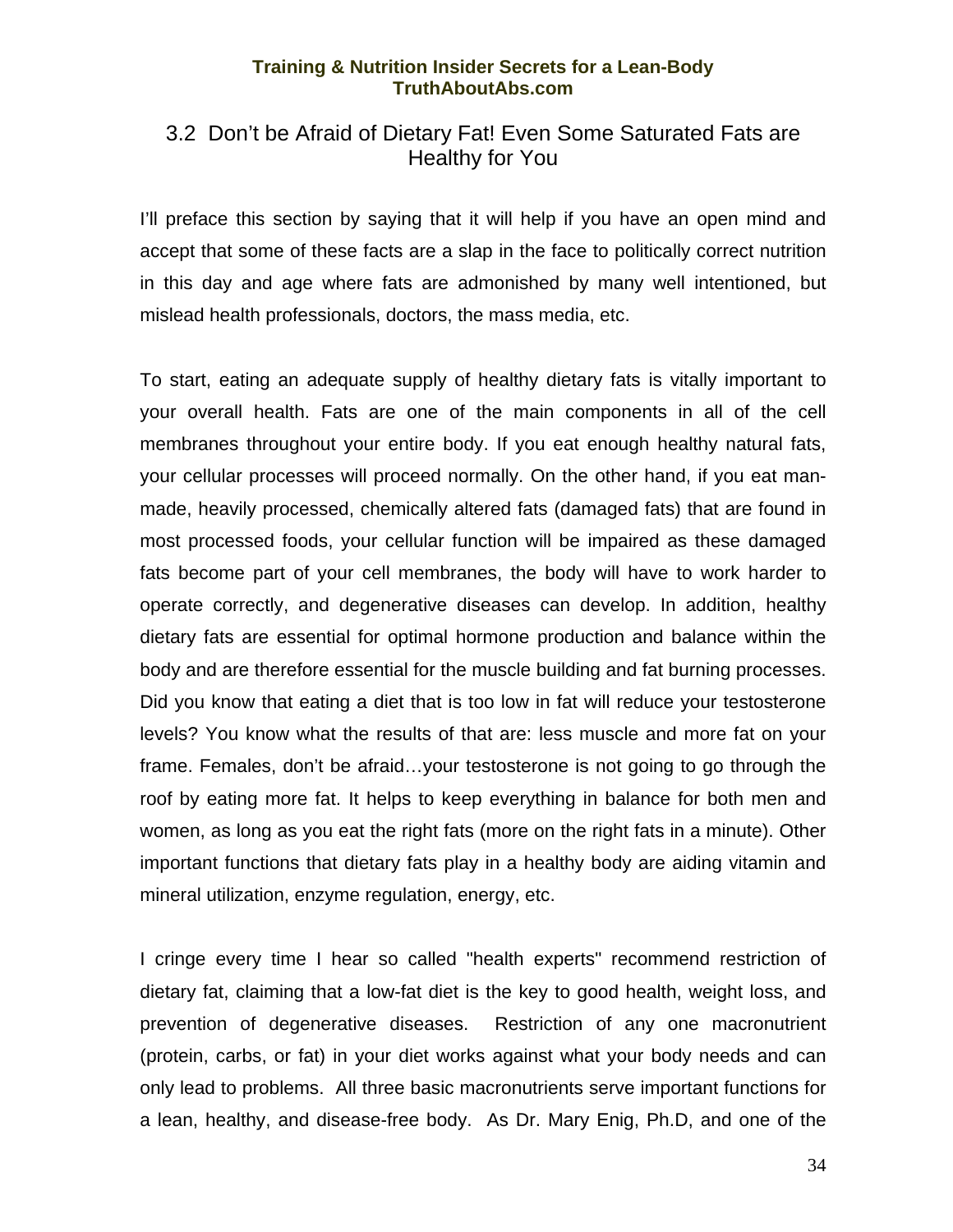leading fats and lipids researchers in the world notes in several of her books and articles, there is very little true scientific evidence supporting the assertion that a high fat diet is bad for us. For example, if these so called "health experts" that admonish fat are correct, and a low-fat diet is the solution to good health, then why did traditional Pacific Islanders who typically obtained 2/3 to 3/4 of their total daily calories from fat (mostly from coconut fat), remain virtually free from heart disease, obesity, and other modern degenerative diseases (that is, until Western dietary influences invaded)? Also, why did traditional Eskimo populations, consuming up to 75% of their total caloric intake from fat (mostly from whale blubber, seal fat, organ meats, and cold water fish), display superior health and longevity without heart disease or obesity? Why did members of the Masai tribe in Africa remain free from degenerative diseases and maintain low body fat percentages on diets consisting of large quantities of raw whole milk, blood, and meat? What about the Samburu tribe of Africa, which eats an average of 5 times the quantity of dietary fat (mostly from raw whole milk and meat) as overweight, disease-ridden Americans, yet Samburu members are lean, healthy, and free of degenerative diseases? What about traditional Mediterranean diets, which are known to be very high in fat (sometimes up to 70% fat), and are also well known to be very healthy?

These examples of high fat diets and the associated excellent health of traditional populations around the world go on and on, yet it seems that many doctors, nutritionists, and government agencies still ignore these facts and continue to promote a diet that restricts fat intake. It's not that their intentions are bad, it's just that everyone has been brainwashed by poor science over the years, when in fact, there really is no hard evidence that **natural unprocessed** fats are bad for us.

Well, the problem that has led to this misconception is that the good fats (the natural, unprocessed, health promoting fats) have gotten mistakenly lumped together in nutritional advice with the deadly processed fats and oils that make up a large percentage of almost all processed food that is sold at your local grocery store, restaurant, deli, fast food joint, etc. These deadly processed fats are literally everywhere and almost impossible to avoid unless you know what to look for and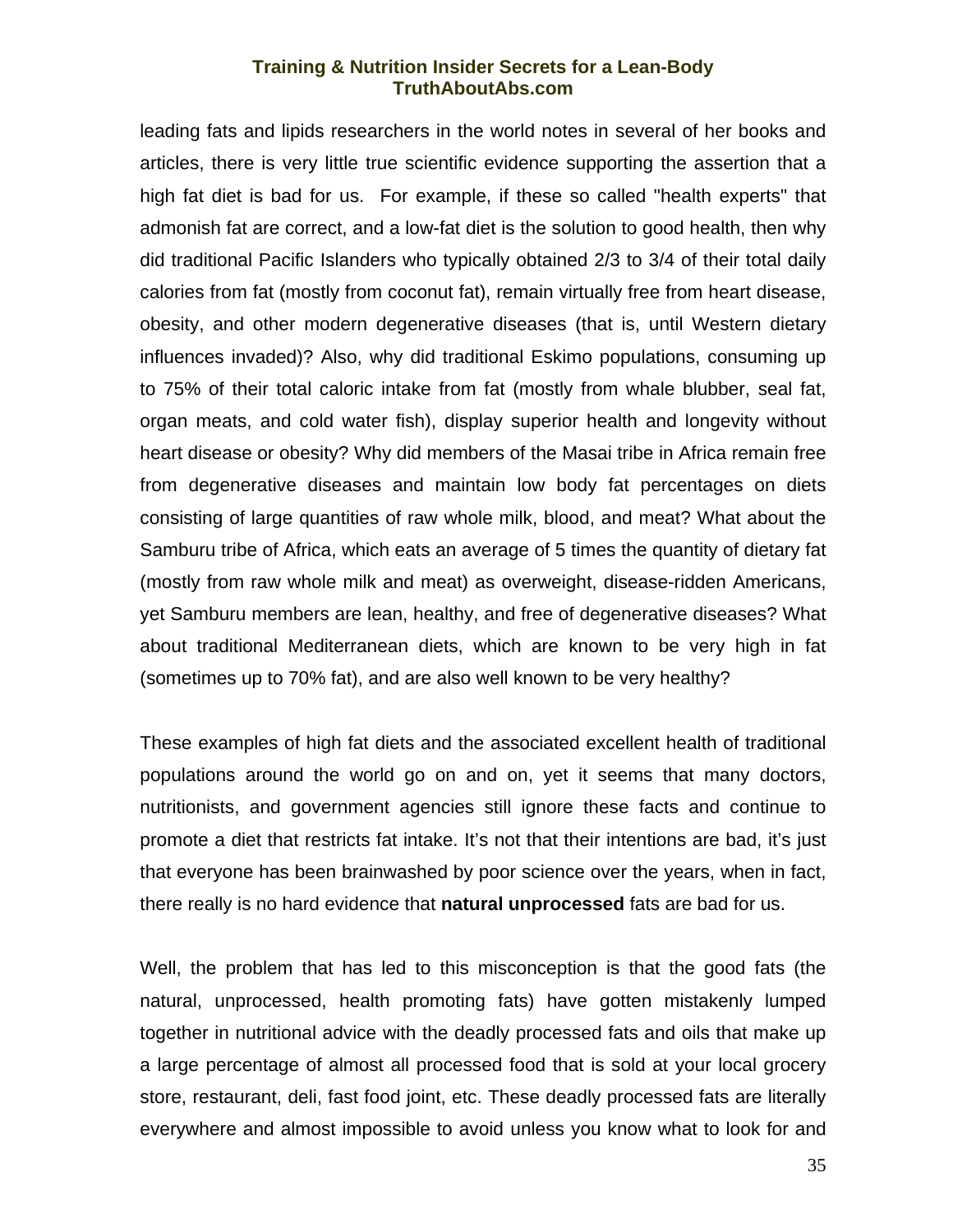make smart choices in what you feed your body with. Take note that I'm not recommending following a super high fat diet. Active individuals that exercise on a regular basis certainly also need adequate supplies of healthy carbohydrates for energy and muscle glycogen replenishment, as well as good sources of protein for muscle repair. The above examples of the high fat diets of traditional populations and their corresponding excellent health were simply to prove the point that you don't need to be afraid of dietary fats as long as you make healthy natural choices and stay within your daily caloric range to maintain or lose weight (depending on your goals). Following is a list of some of the healthiest fatty foods (some will surprise you!) as well as some of the deadliest fatty foods to try to avoid at all costs:

#### **The Healthy Fatty Food Choices:**

• Coconut fat (and other tropical oils): Coconut fat is approximately 92% saturated fat, yet surprisingly to most people, is considered a very healthy natural fat. The health benefits of coconut fat lie in its composition of approximately 65% medium chain triglycerides (MCTs). Specifically, about 50% of coconut fat is a MCT called lauric acid, which has very potent antimicrobial properties helping to enhance the immune system. Also, MCTs are more easily utilized for immediate energy instead of being stored as body fat. Coconut oil is also an excellent cooking oil for stir-frying, baking, etc. since saturated fats are much more stable and do not oxidize like polyunsaturated oils when exposed to heat and light, which creates damaging free radicals. The best sources of healthy coconut fat are organic coconut milk, virgin coconut oil, or fresh coconut. Palm oil (nonhydrogenated) is another healthy tropical oil that is highly saturated. Keep in mind that most mainstream health and fitness professionals have been brainwashed to believe that tropical oils are unhealthy. So you will see other health professionals all over the place writing statements such as "avoid saturated fats at all costs" and similar. Come on now. Think about it. A large portion of our natural food supply on this planet is composed of saturated fats, substances that we humans are meant to eat and thrive on. It is only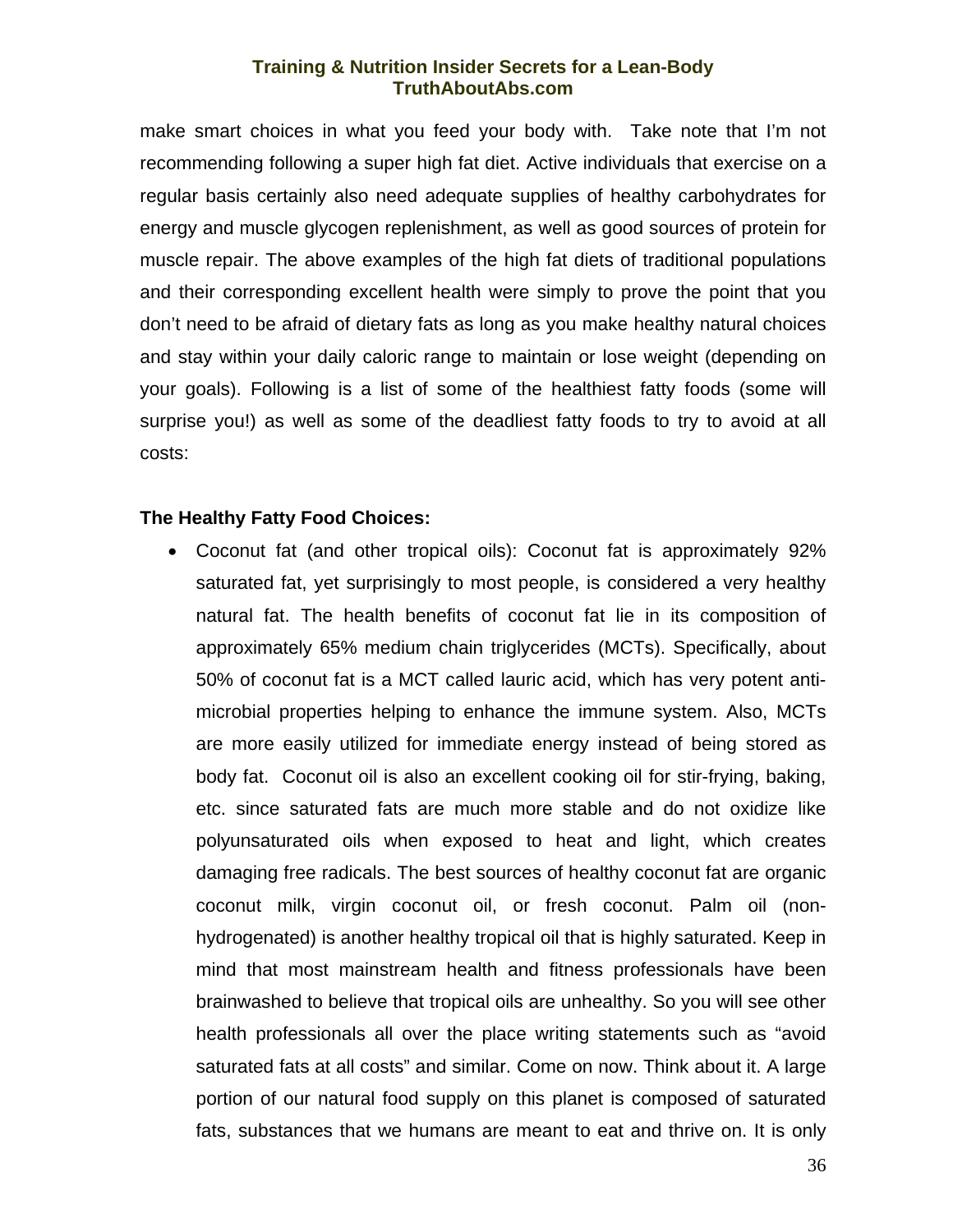when we humans take natural food and put it through all kinds of chemical and physical processing (that it was never meant to undergo naturally), that it becomes unhealthy. If you're interested in a detailed article regarding why saturated fats can actually be good for you, and how you've been brainwashed with decades worth of propaganda against saturated fats, here is one of the best I've found written by Dr. Mary Enig, PhD:

<http://truthaboutabs.com/truth-about-saturated-fat.html>

- Extra virgin olive oil: Olive oil is approximately 71% monounsaturated, 16% saturated, and 13% polyunsaturated. Choose "extra virgin" olive oil, which comes from the first pressing of the olives and has higher quantities of antioxidants. Unlike most other oils on supermarket shelves, extra virgin olive oil is not extracted with the use of harmful industrial solvents and is one of your healthiest choices for liquid oils. Try making your own salad dressing by mixing a small amount of olive oil with vinegar. This is healthier than most store bought salad dressings, which are usually made with highly processed and refined (chemically damaged) soybean oil extracted with industrial solvents.
- Dark, bittersweet chocolate (>70% cocoa content): The cocoa bean is a very concentrated source of antioxidants and responsible for part of the health benefit of dark chocolate. The fat portion of the cocoa bean (cocoa butter) is a healthy natural fat, composed of approximately 59% saturated fat (mostly healthy stearic acid), 38% monounsaturated fat, and 3% polyunsaturated fat. I'll limit the description of healthy chocolate to ONLY dark bittersweet chocolate with >70% cocoa content. Most milk chocolates are only about 30% cocoa, and even most dark chocolates are only about 50% cocoa, leaving the remainder of those products composed of high amounts of sugar, milk fat, corn sweeteners, etc. Look for a quality dark chocolate that lists its cocoa content between 70%-80%. A dark chocolate with cocoa content in this range will contain mostly cocoa and very little sugar, but still have a mildly sweet taste with a smooth and creamy texture. Keep in mind that although dark chocolate can be a healthy treat, it is still calorie dense, so keeping it to just a square or two is a good idea.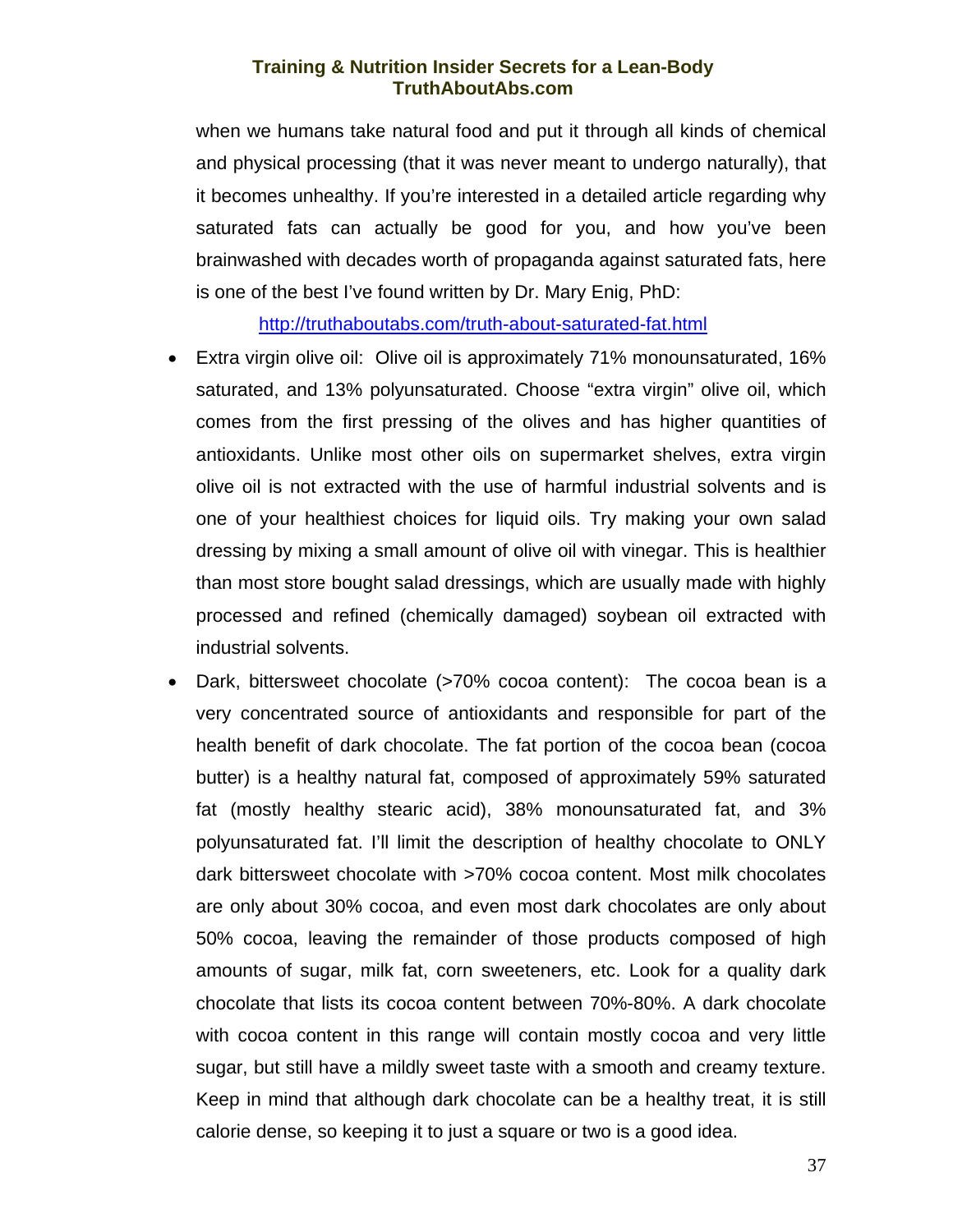- Avocados or guacamole: The fat in avocados (depending on where they're grown) is approximately 60% monounsaturated, 25% saturated, and 15% polyunsaturated. Avocados are a very healthy natural food that provides many nutrients, fiber, and healthful fats, while adding a rich flavor to any meal. Try sliced avocado on sandwiches or in salads or use guacamole in wraps, sandwiches, or quesadillas.
- High fat fish such as wild salmon, sardines, mackerel, herring, trout, etc.: Just about any fish or seafood are good sources of natural omega-3 polyunsaturated fats, but the higher fat fish listed above are the best sources of omega-3's. Due to the radical switch to a higher proportion of omega-6 polyunsaturated fats like soybean oil, corn oil, safflower oil, etc. in our food supply during the middle of the  $20<sup>th</sup>$  century, the average western diet is currently way too high in omega-6's compared to omega-3's, which wreaks havoc in your body. This is where good omega-3 sources like high fat fish, walnuts, and flax seeds can help bring you back to a better ratio of omega-6/omega-3.
- Nuts (any and all walnuts, almonds, peanuts, cashews, macadamias, etc.): Nuts are great sources of healthy unprocessed fats as well as minerals and other trace nutrients. Macadamias, almonds, and cashews are great sources of monounsaturated fats, while walnuts are a good source of unprocessed polyunsaturated fats (including omega-3's). Try to avoid nuts that are cooked in oil. Instead, choose raw or dry roasted nuts.
- Seeds (sunflower seeds, pumpkin seeds, sesame seeds, flax seeds, etc.): All of these seeds are great sources of natural unprocessed healthy fats. In particular, flax seeds have received a lot of attention lately due to their high omega-3 content. However, keep in mind that omega-3 polyunsaturated fats are highly reactive to heat and light, and prone to oxidation and free radical production, so freshly ground flax seed is the only way to go. Instead of using the store bought ground flax seed, you can buy whole flax seed and use one of those miniature coffee grinders to grind your own flax seed. Try grinding fresh flax seed into your yogurt, cereal, or even your salad. If you're using flax oil, make sure it's a cold-pressed oil in a light-proof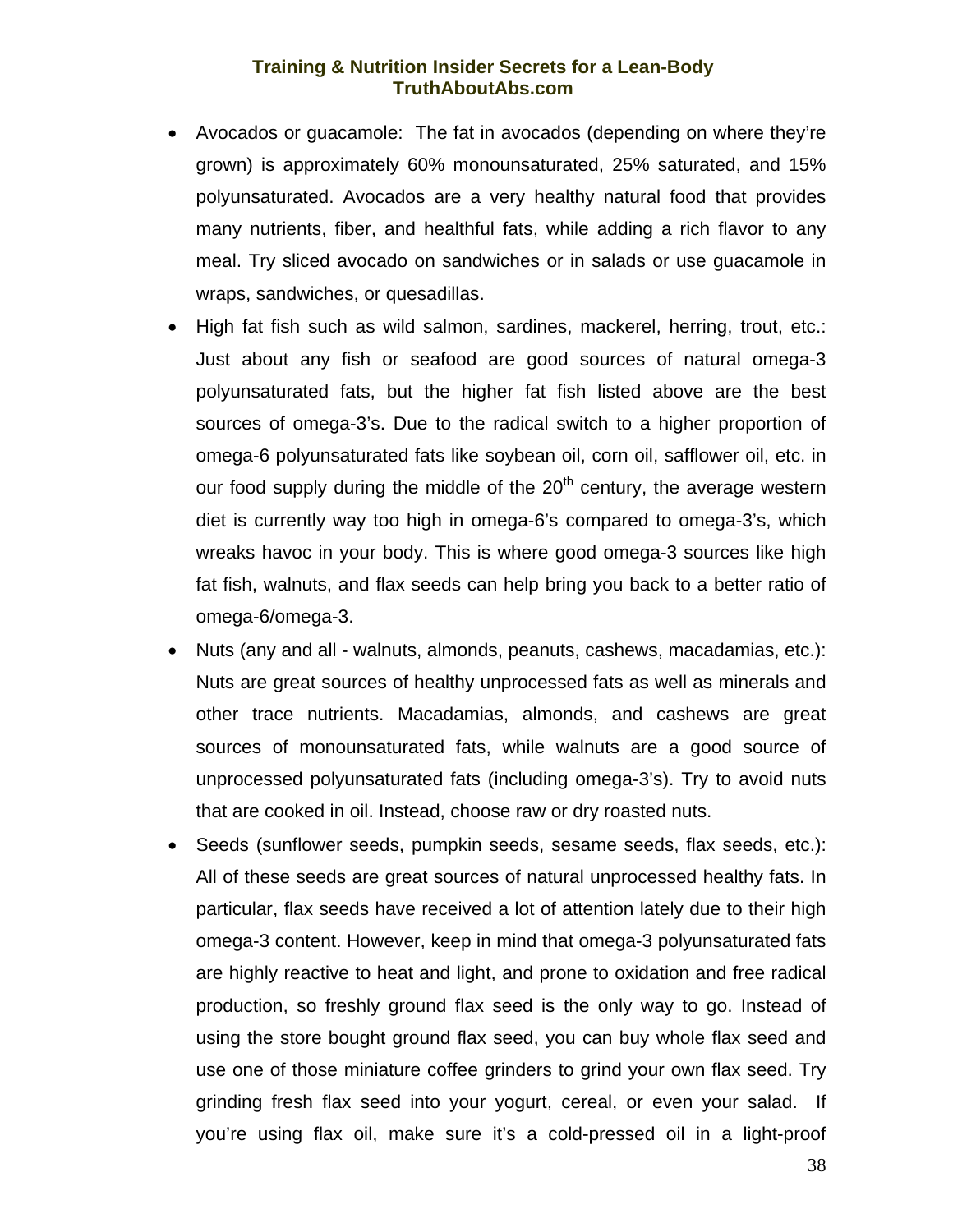refrigerated container, and use it up within a few weeks to prevent it from going rancid. NEVER cook with flax oil!

The fat in organically raised, free-range animals: This is one area where most people have been misinformed by the mass media. Animal fat is inherently good for us, that is, if it came from a **healthy animal**. Human beings have thrived on animal fats for thousands of years. The problem lies in the fact that most mass produced animal products today do NOT come from healthy animals. They come from animals given loads of antibiotics and fattened up with hormones and fed un-natural feed. The solution is to choose organically raised, free-range meats, eggs, and dairy. At this time, the price is still a little higher, but it is worth it, and as demand grows, the prices will come down.

#### **The Deadly Fatty Foods:**

• Hydrogenated oils (source of artificial trans fats): These are industrially produced chemically altered oils subjected to extremely high pressure and temperature, with added industrial solvents such as hexane for extraction, and have a metal catalyst added to promote the artificial hydrogenation, followed by bleaching and deodorizing agents…..and somehow the FDA still allows this crap to pass as food. These oils aren't even worthy of your lawnmower, much less your body! They've been linked to obesity, heart disease, diabetes, cancer, and more. Even small quantities of as little as 1 to 2 grams of trans fats/day have been shown in studies to be dangerous. For comparison, if you eat a normal order of fries at a fast food joint or any restaurant, you can easily get 5 grams or more of trans fats. Now if as little as 1 gram daily can be dangerous to your health, imagine what you're doing to yourself with 5 grams…and that was only the fries! What about all of the cookies, cakes, chicken fingers, donuts, and other stuff people eat on a regular basis? Some people are getting more than 20-30 grams of trans fats every day and don't even realize that they're slowly killing themselves with this crap. If you care about your health, check the ingredients of everything you buy, and if you see partially hydrogenated oils of any kind, margarine,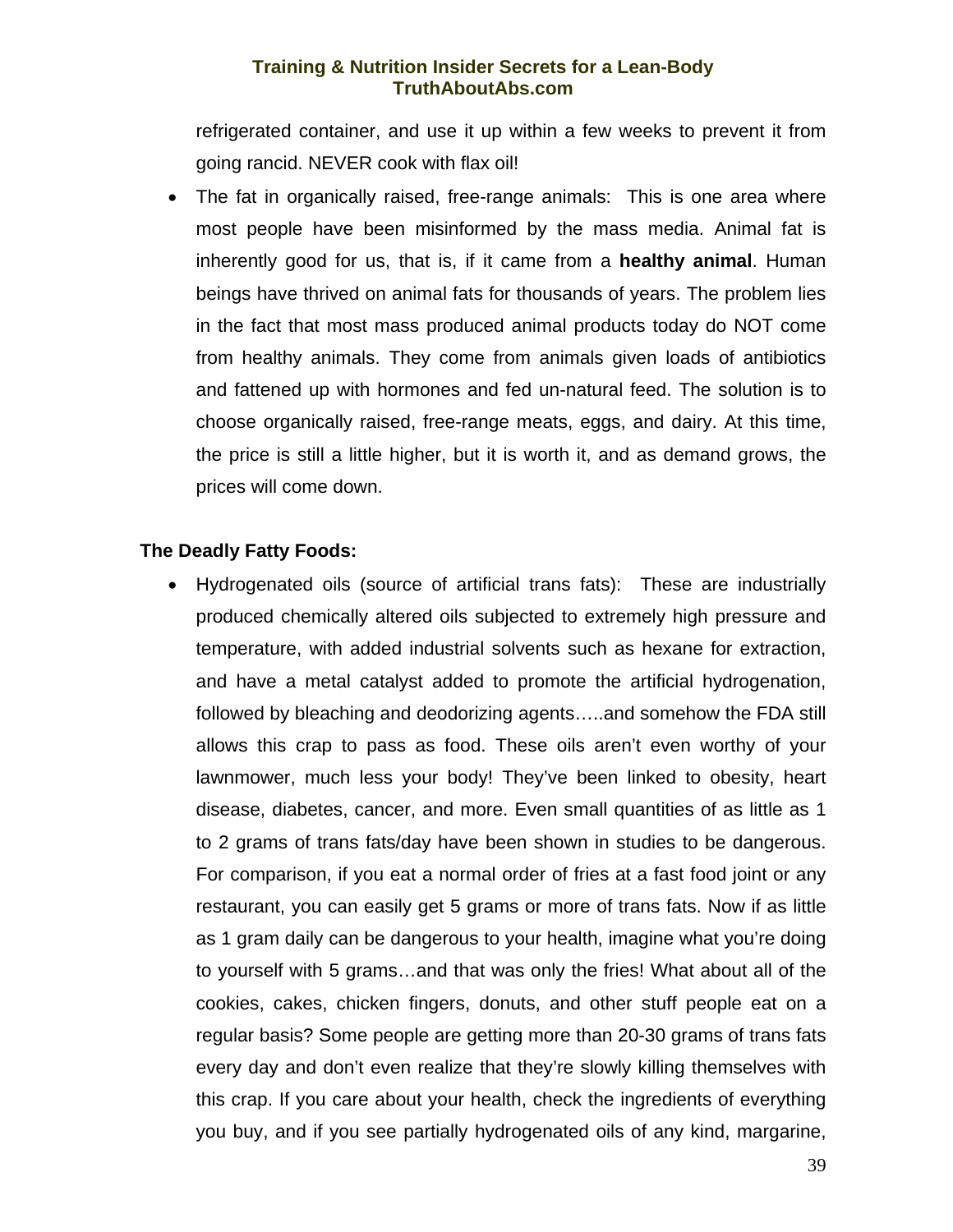or shortening, protect yourself and your family by choosing something else. If I were asked to pick one thing that is most harmful to our health that is used in our food supply, it would be the artificial trans fats by a landslide. They are simply THAT dangerous that they must be avoided. In my opinion, artificial trans fats are right up there with cigarettes in terms of negative health effects. Because of the growing awareness and concern over the negative health effects of trans fats, the FDA mandated that all food manufacturers show the quantity of trans fat on all labels starting back in January 2006. However, they can still claim that their product is "trans fat free" or "no trans fat" if it has 0.5 grams of trans fat or less per serving according to regulations in the US. So all they have to do is reduce the serving size portion small enough so that it has 0.5 grams of trans, and they can claim "no trans fat". Don't trust them! You must inspect the ingredients for yourself to know if it's free of hydrogenated oils, margarine, or shortening.

- Refined oils: Even if the oils are not hydrogenated, most oils on your supermarket shelves are refined, even most of the so called "healthy" canola oils. Most refined oils still undergo the high temperature, high pressure, solvent extraction, bleaching, and deodorizing processes. Anything labeled vegetable oil, soybean oil, corn oil, cottonseed oil, safflower oil, and even many canola oils have been damaged by this refining process. This damages the natural structure of the fats, destroys natural antioxidants, creates free radicals, and produces a generally unhealthy product. Take note that the explosion of heart disease in the middle of the  $20<sup>th</sup>$  century coincides quite nicely with the rapid increase in the use of hydrogenated and refined oils in the food supply at that time, while the consumption of **saturated fats has actually decreased** between the early 1900's and present time. Think about that. I think you'll begin to see the real culprit for heart disease…hydrogenated and refined oils, not the natural healthy saturated fats that have received an undeserved bad rap.
- Anything deep fried: including tortilla chips, potato chips, French fries, donuts, fried chicken, chicken nuggets, etc. It's all fried in hydrogenated or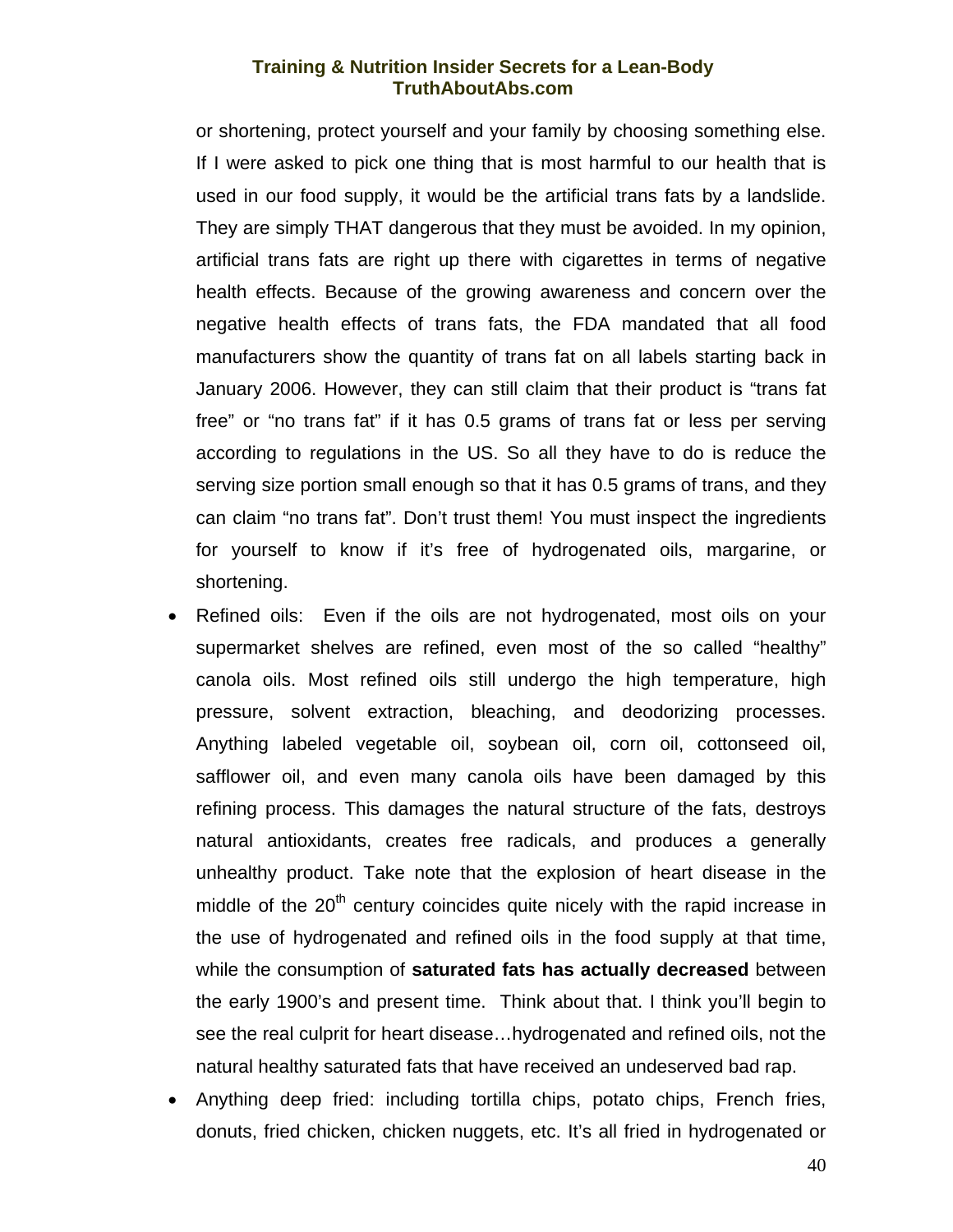refined oils…most of the time using cheap oils like cottonseed or soybean oil. All of this crap doesn't even pass as real food in my opinion! If you can actually find something that's deep fried in a non-hydrogenated tropical oil like palm or coconut (which are stable oils under heat), then that might be the only deep fried food that's acceptable. It's unlikely you'll find that these days though.

• Homogenized milk fat - Milk fat is a very healthy fat in its natural raw state. Traditional populations around the world thrived in perfect health while consuming huge quantities of raw, non-pasteurized, non-homogenized, full fat dairy products. Once again, food processing ruins a good thing by pasteurizing and homogenizing milk fat, rendering it potentially dangerous inside the human body. Unfortunately, you will find it almost impossible to find raw milk in the US unless you personally know a farmer. Check out [realmilk.com](http://www.realmilk.com/) for more info on the benefits of raw milk and to find out if it's available near you. As an alternative, cultured dairy products like yogurt have at least had beneficial microorganisms added back to them making them better for you. Just watch out for the yogurts that are loaded with refined sugar and high fructose corn syrup. Instead, find one that's just lightly sweetened with honey or real maple syrup, or just use plain yogurt and add your own fruit to sweeten. Realistically, since you probably won't find raw milk, sticking to skim milk is probably the best option. Just keep in mind that a large percentage of the population has difficulty digesting (or has allergies to) cow's milk either due to the lactose for some people, and the proteins for others. If you use butter for cooking, cultured organic butter is the best option.

I hope this section has shed some light on the truth about dietary fats and made you realize their importance in a healthy diet. This doesn't mean I'm promoting any sort of gimmicky high-fat, low-carb diet. I'm simply trying to show you that a balanced diet including ample healthy fats (including the healthy saturated fats) is very important to your overall health and training results.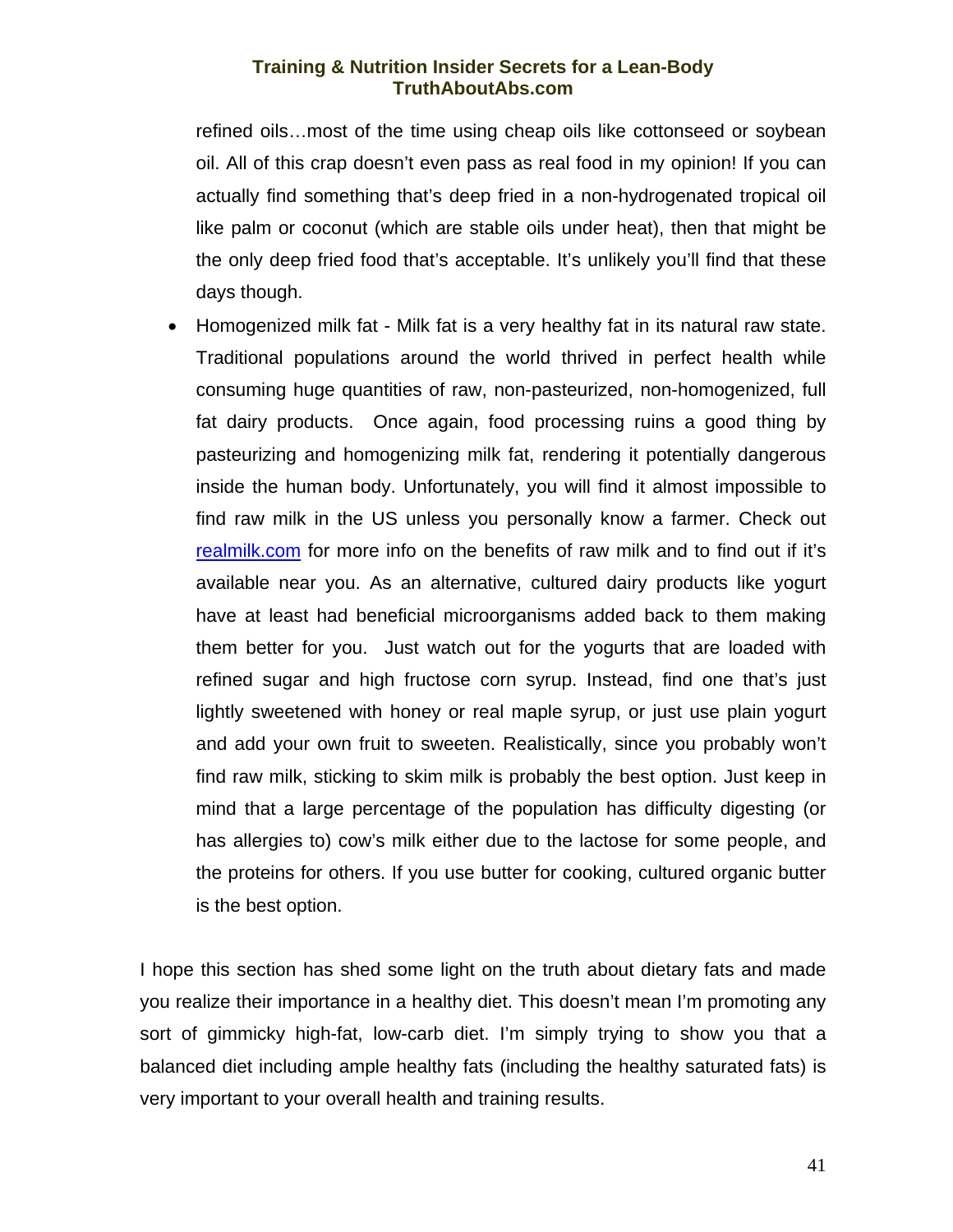## 3.3 Healthy Trans Fats vs. Unhealthy Trans Fats Revealed

<span id="page-43-0"></span>I'm going to talk about something in this section that most of you have probably never heard...that there is a distinction between good trans fats and bad trans fats. There is some evidence that the good trans can help you with fat loss, muscle building, and even cancer prevention, while the bad trans fats have been shown to cause heart disease, cancer, diabetes, and the general blubbering of your body.

I'm sure most of you have heard all of the ruckus in the news over the last few years about just how bad man-made trans fats are for your health. If you've been a reader of my newsletter and my "Truth about Six Pack Abs" e-book program, then you definitely know my opinion that these substances are some of the most evil food additives of all and are found in the vast majority of all processed foods and fast foods on the market today. In my opinion, man-made trans fats are right up there with smoking in terms of their degree of danger to your health. After all, they are one of THE MAIN factors for the explosion of heart disease since approximately the 1950's.

As you may have heard recently, the FDA has mandated that food manufacturers include the grams of trans fat on all nutrition labels starting back at the beginning of 2006. This means that as inventory is replaced in the grocery stores, you should start to see grams of trans listed on all packages from now on, providing you with an easier way to avoid them.

With all of the talk about trans fats in the news these days, I wanted to clarify some things, particularly regarding bad trans fats vs. good trans fats. If you've never heard of good trans fats before, let me explain in a bit.

#### **The Bad Trans Fats**

First, the bad trans fats I'm referring to are the man-made kind. These are represented by any artificially hydrogenated oils. The main culprits are margarine, shortening, and partially hydrogenated oils that are in most processed foods, junk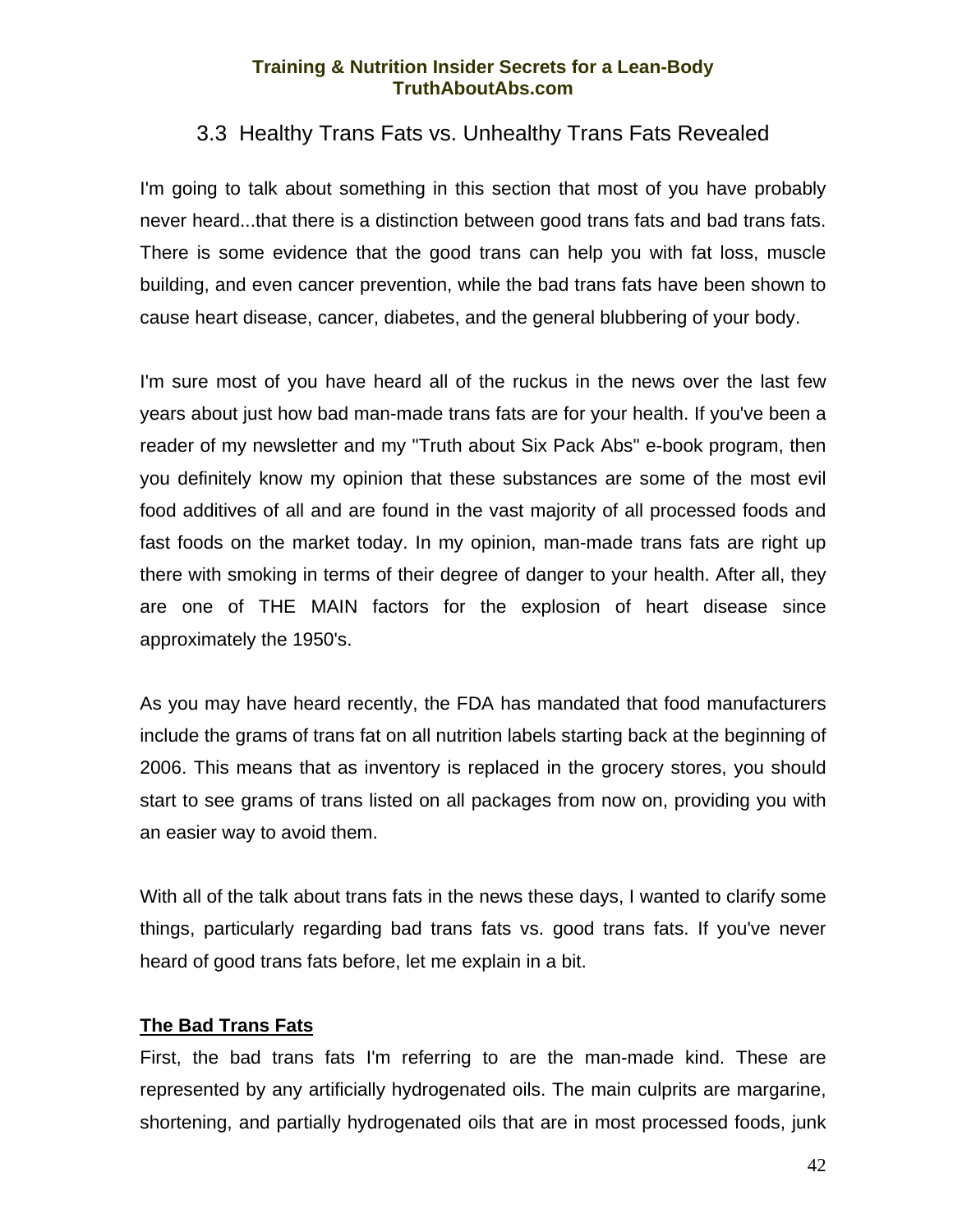foods, and deep fried foods. These hydrogenated oils are highly processed using harsh chemical solvents like hexane (a component of gasoline), high heat, pressure, have a metal catalyst added, and are then deodorized and bleached. A small % of the solvent is allowed to remain in the finished oil. This has now become more of an industrial oil rather than a food oil, but somehow the FDA still allows the food manufacturers to put this crap in our food at huge quantities, even with the well documented health dangers.

These hydrogenated oils cause inflammation inside of your body, which signals the deposition of cholesterol as a healing agent on artery walls. Hence, hydrogenated oil = inflammation = clogged arteries. You can see why heart disease has exploded since this crap has been loaded into our food supply over the last 5 to 6 decades. As time goes on, and science continues to unveil how deadly these oils really are, I feel that eventually they will be illegal and banned from use. The labeling laws were just the first step. In fact, certain countries around the world have already banned the use of hydrogenated oils in food manufacturing or at least set dates to phase them out for good.

However, keep in mind that as companies are starting to phase out the use of hydrogenated oils in processed foods, they are replacing them, in most instances, with highly refined cheap vegetable oils. These are still heavily processed oils using high heat, solvents, deodorizers, and bleaching agents. Even refined oils are known to produce inflammation in your body...a far cry from natural sources of healthy fats. Once again, for the best results, your best bet is avoiding highly processed foods altogether and choose whole, natural, minimally processed foods. Your body will thank you!

#### **The Good Trans Fats**

Ok, after having trash talked the man-made trans fats, let me clearly state that there IS such a thing as healthy natural trans fats. Natural trans fats are created in the stomachs of ruminant animals like cattle, sheep, goats, etc. and make their way into the fat stores of the animals. Therefore, the milk fat and the fat within the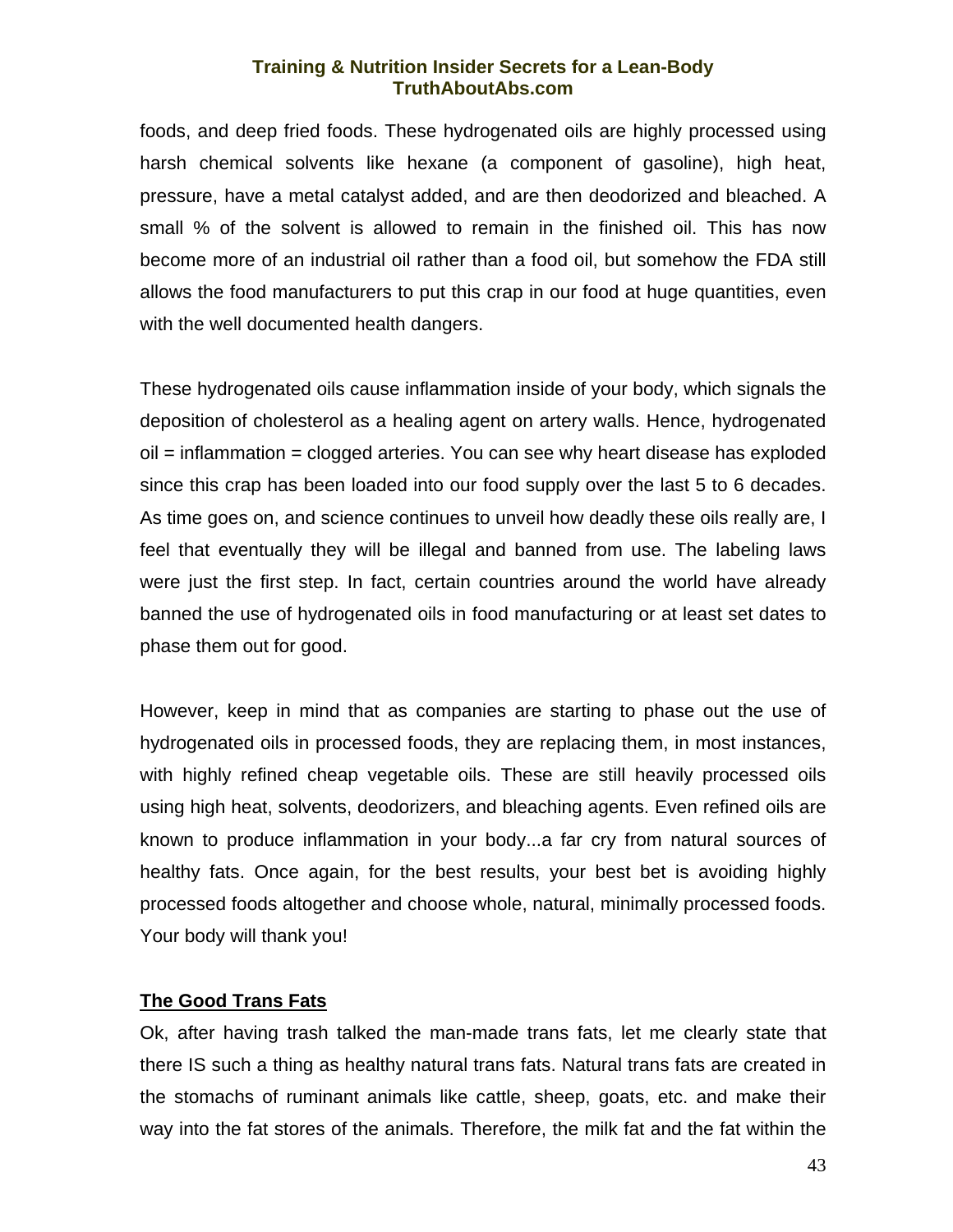meat of these animals can provide natural healthy trans fats. Natural trans fats in your diet have been thought to have some potential benefit to aid in both muscle building and fat loss efforts. However, keep in mind that the quantity of healthy trans fats in the meat and dairy of ruminant animals is greatly reduced by massproduction methods of farming and their grain and soy heavy diets. Meat and dairy from grass-fed, free-range animals always have much higher quantities of these beneficial fats.

One such natural trans fat that you may have heard of is called conjugated linoleic acid (CLA) and has been marketed by many weight loss companies. Keep in mind that these man-made CLA pills you see in the stores may not be the best way to get CLA in your diet. They are artificially made from plant oils, instead of the natural process that happens in ruminant animals. Once again, man-made just doesn't compare to the benefits of natural sources.

Now that all of your labels should be listing grams of trans fat, keep in mind that if a quantity of trans fat is listed on a meat or dairy product, it is most likely the natural good trans fats that we've discussed here. Otherwise, if the quantity of trans is listed on any processed foods, it is most likely the dangerous unhealthy crap from artificially hydrogenated oils, so stay away!

I hope you've enjoyed this interesting look at good trans fat vs. bad trans fat and use the info to arm yourself with more healthful food choices for a better body.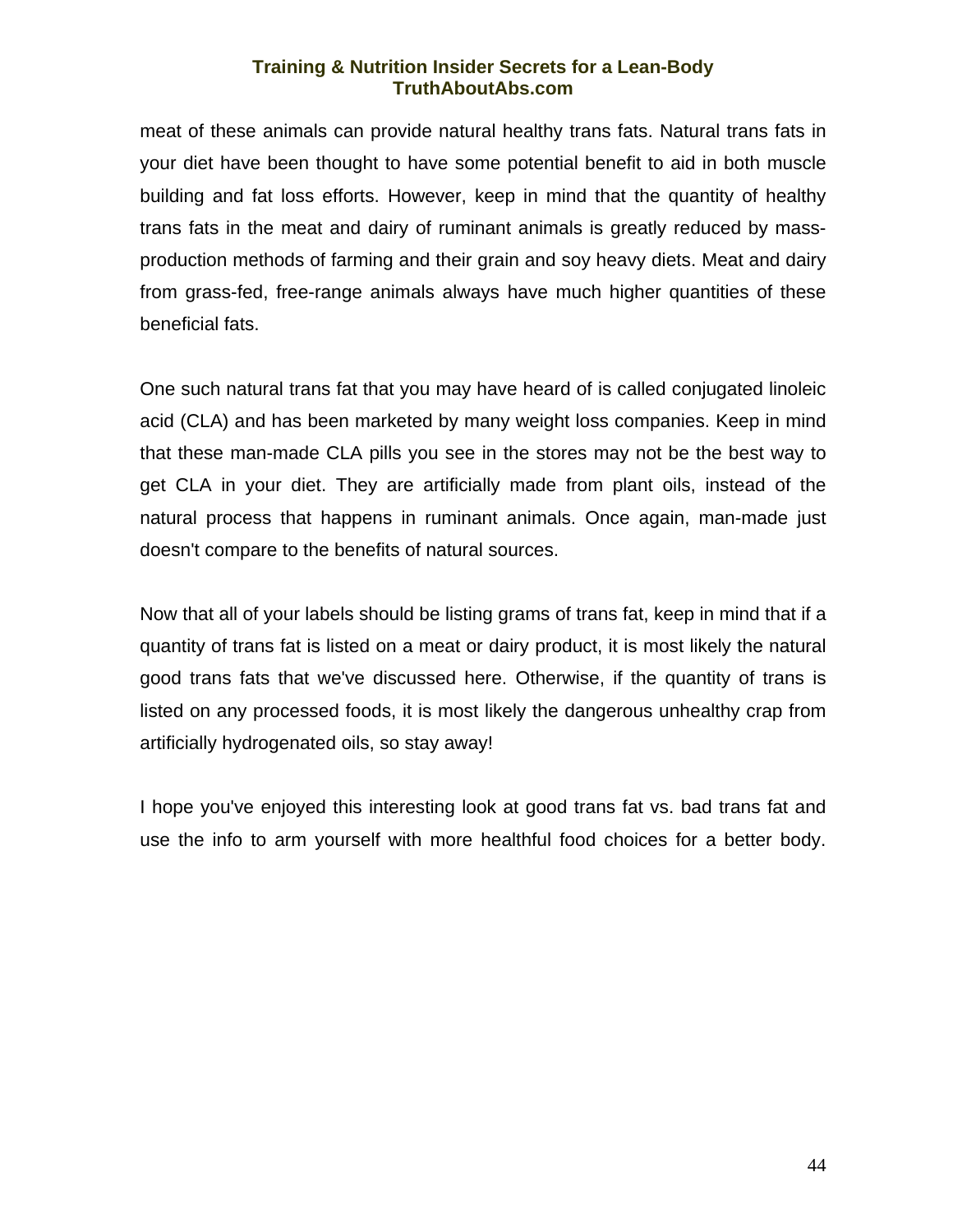## <span id="page-46-0"></span>3.4 The Top Fitness Foods to Stock Your Cabinets With…Making Smart Choices Starts at the Grocery Store

In most of my newsletters, I like to provide a healthy snack or meal recipe that not only is delicious, but also helps to get you closer to that hard-body appearance that everyone is looking for. In this section, I'd like to give you healthy food ideas in a different way. This time, I figured I'd just give you some ideas of what I stock my kitchen with. Remember, if you don't have junk around the house, you're less likely to eat junk. If all you have is healthy food around the house, you're forced to make smart choices. Basically, it all starts with making smart choices and avoiding temptations when you make your grocery store trip. Now these are just some of my personal preferences, but perhaps they will give you some good ideas that you'll enjoy.

Alright, so let's start with the fridge. Each week, I try to make sure I'm loaded up with lots of varieties of fresh vegetables. During the growing season, I only get local produce, but obviously in winter, I have to resort to the produce at the grocery store. Most of the time, I make sure I have plenty of vegetables like zucchini, onions, asparagus, fresh mushrooms, spinach, broccoli, red peppers, etc. to use in my morning eggs. I also like to dice up some lean chicken or turkey sausage into the eggs, along with some swiss, jack, or goat cheeses. Coconut milk is another staple in my fridge. I like to use it to mix in with smoothies, oatmeal, or yogurt for a rich, creamy taste. Not only does coconut milk add a rich, creamy taste to lots of dishes, but it's also full of healthy saturated fats. Yeah, you heard me...I said healthy saturated fats! Healthy saturated fats like medium chain triglycerides, specifically an MCT called lauric acid. If the idea of healthy saturated fats is foreign to you, check out an eye-opening article at truthaboutabs.com called "The Truth about Saturated Fats".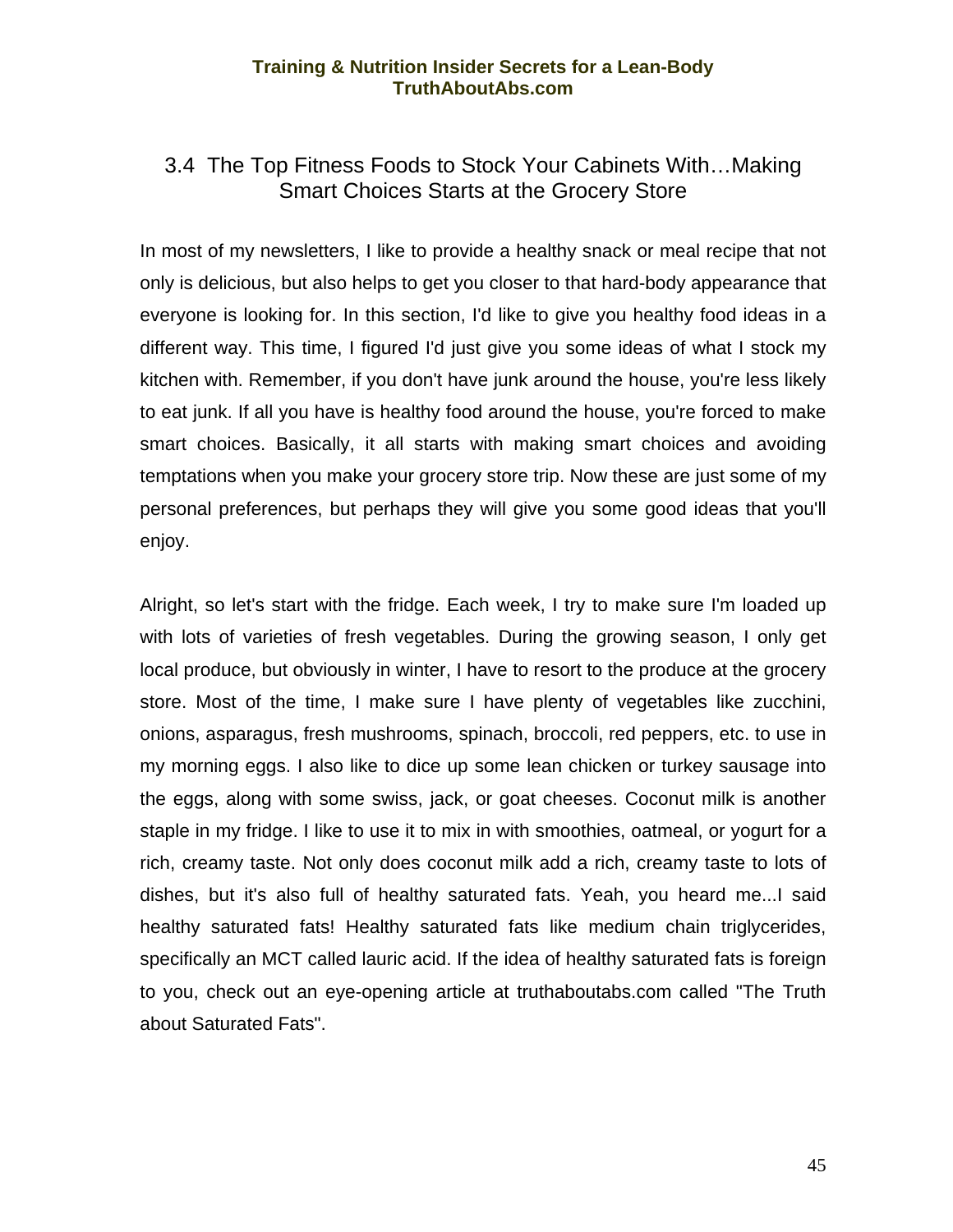Back to the fridge, some other staples:

• Cottage cheese, ricotta cheese, and yogurt - I like to mix cottage or ricotta cheese and yogurt together with chopped nuts and berries for a great mid-morning or mid-afternoon meal.

• Chopped walnuts, pecans, almonds, macadamias, etc. - delicious and great sources of healthy fats.

• Whole flax seeds - I grind these in a mini coffee grinder and add to yogurt or salads. Always grind them fresh because the omega-3 polyunsaturated fats are highly unstable and prone to oxidation, potentially creating inflammation causing free radicals from pre-ground flax.

• Whole eggs - one of natures richest sources of nutrients and high quality protein (and remember, they increase your GOOD cholesterol).

• Nut butters - Plain old peanut butter has gotten a little old for me, so I get creative and mix together almond butter with sesame seed butter, or even cashew butter with macadamia butter...delicious and unbeatable nutrition!

• Salsa - I try to get creative and try some of the exotic varieties of salsas.

• Butter - don't believe the naysayers; butter adds great flavor to anything and can be part of a healthy diet (just keep the quantity small because it is calorie dense...and NEVER use margarine, unless you want to assure yourself a heart attack).

• Avocados - love them...plus a great source of healthy fats, fiber, and other nutrients. Try adding them to wraps, salads, or sandwiches.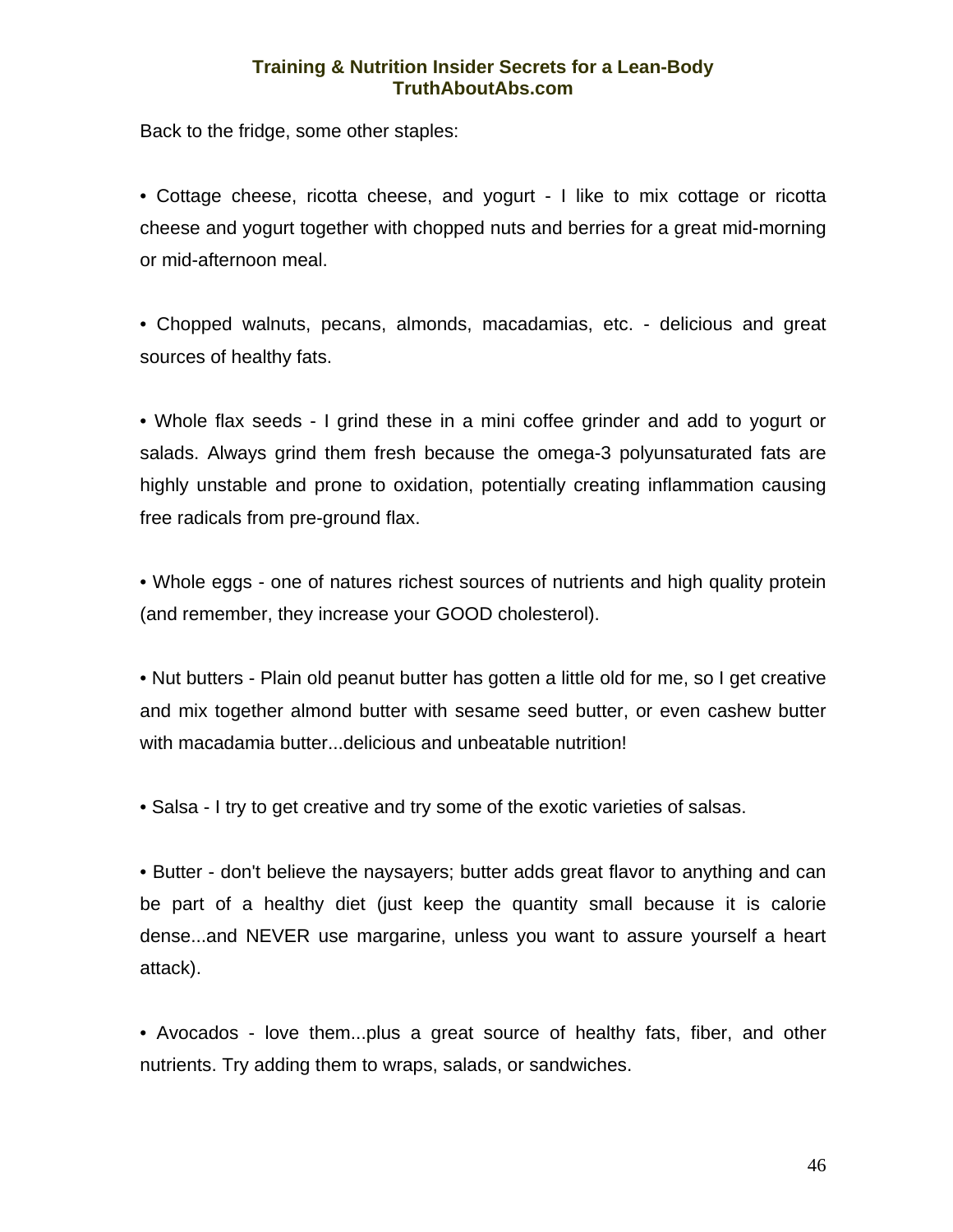• Whole grain wraps and whole grain bread (look for wraps and bread with at least 3-4 grams of fiber per 20 grams of total carbs).

• Rice bran and wheat germ - these may sound way too healthy for some, but they actually add a nice little nutty, crunchy taste to yogurt or smoothies, or can be added when baking muffins or breads to add nutrients and fiber.

• Leaf lettuce and spinach along with shredded carrots - for salads with dinner.

• Home-made salad dressing - using balsamic vinegar, extra virgin olive oil, and Udo's Choice oil blend. This is much better than store bought salad dressing which mostly use highly refined soybean oil (source of inflammation-causing free radicals).

Some of the staples in the freezer:

• Frozen fish - I like to try a couple different kinds of fish each week. There are so many varieties out there, you never have to get bored. Plus, frozen fish is usually frozen immediately after catching, as opposed to fresh fish, which has been in transport and sitting at markets for days, allowing it more opportunity to spoil.

• Frozen berries - during the local growing season, I only get fresh berries, but during the other 10 months of the year, I always keep a supply of frozen blueberries, raspberries, blackberries, strawberries, cherries, etc. to add to high fiber cereal, oatmeal, cottage cheese, yogurt, or smoothies

• Frozen veggies - again, when the growing season is over and I can no longer get local fresh produce, frozen veggies are the best option, since they often have higher nutrient contents compared to the fresh produce that has been shipped thousands of miles, sitting around for weeks before making it to your dinner table.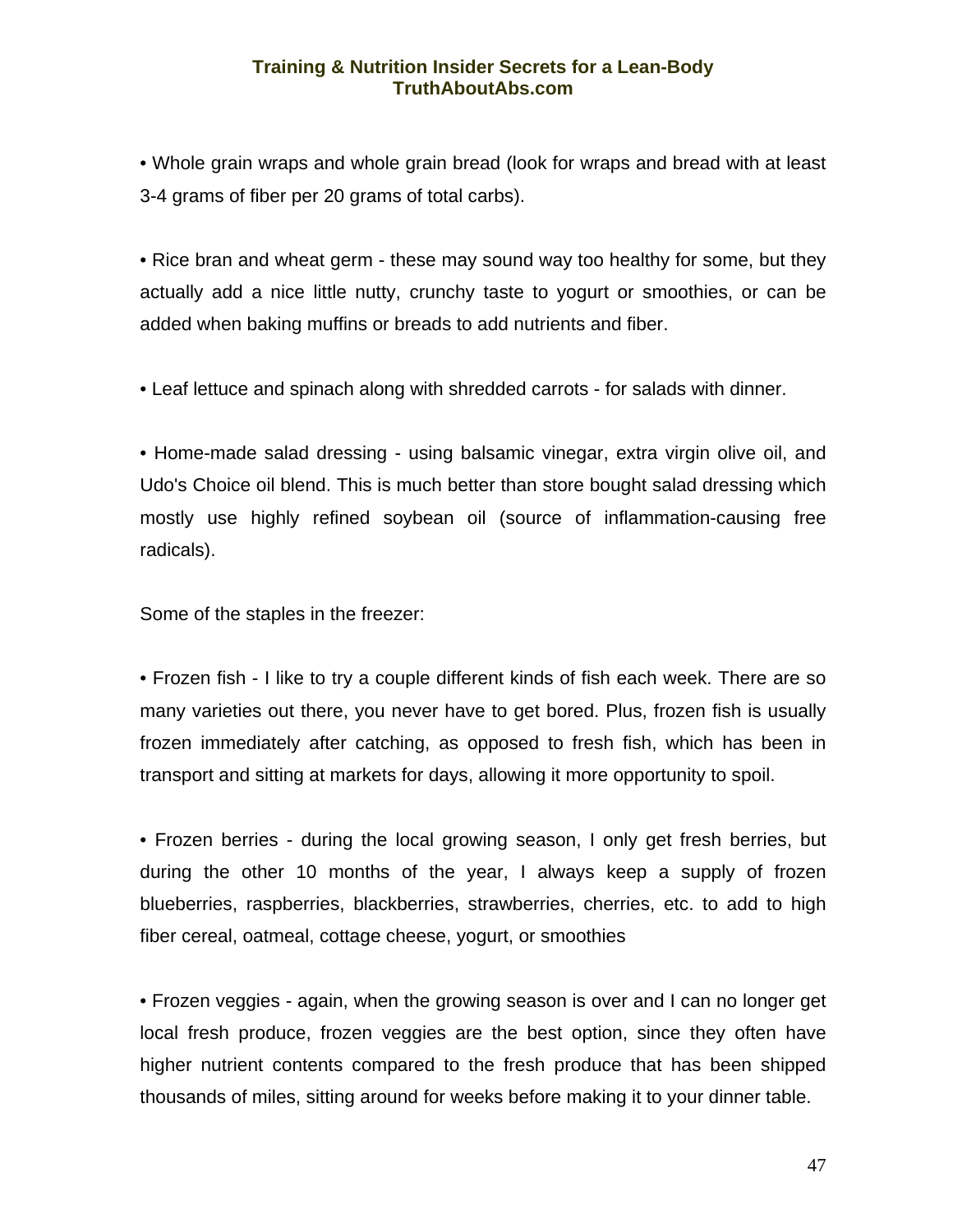• Frozen chicken breasts - very convenient to nuke up for a quick addition to wraps or chicken sandwiches for quick meals.

• Frozen buffalo, ostrich, venison, and other "exotic" lean meats – Yeah, I know, I'm weird, but I can tell you that these are some of the healthiest meats around, and if you're serious about a lean healthy body, these types of meats are much better for you than the mass produced, hormone-pumped beef and pork that's sold at most grocery stores.

Alright, now the staples in my cabinets:

- Oat bran and steel cut oats higher fiber than those little packs of instant oats.
- Cans of coconut milk to be transferred to a container in the fridge after opening.

• Various antioxidant rich teas - green, oolong, white, rooibos are some of the best. Surprisingly, even chammomile tea has been shown to provide important trace nutrients and antioxidants.

• Stevia - a natural non-caloric sweetener, which is an excellent alternative to the nasty chemical-laden artificial sweeteners like aspartame, saccharine, and sucralose.

• Organic maple syrup - none of that high fructose corn syrup Aunt Jemima crap...only real maple syrup can be considered real food. The only time I really use this (because of the high sugar load) is added to my post-workout smoothies to sweeten things up and also elicit an insulin surge to push nutrients into your muscles.

• Raw honey - better than processed honey...higher quantities of beneficial nutrients and enzymes. Honey has even been proven in studies to improve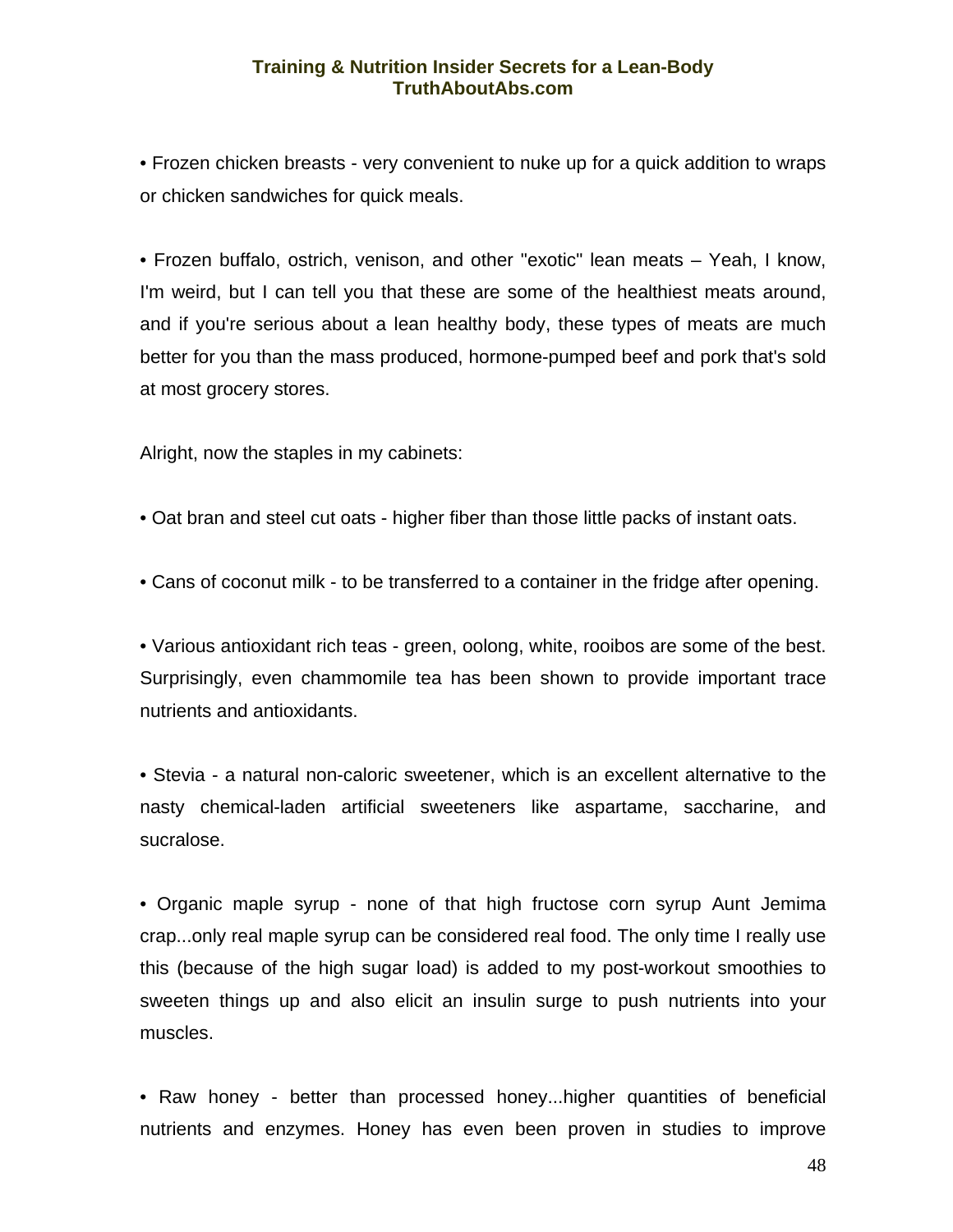glucose metabolism (how you process carbs). I use a teaspoon or so every morning in my teas.

• Whole wheat or whole grain spelt pasta - much higher fiber than normal pastas

• Brown rice and other higher fiber rice - NEVER white rice

• Cans of black or kidney beans - I like to add a couple scoops to my Mexican wraps for the fiber and high nutrition content. Also, beans are surprisingly one of the best sources of youth promoting antioxidants!

• Tomato sauces - delicious, and as I'm sure you've heard a million times, they are a great source of lycopene. Just watch out for the brands that are loaded with nasty high fructose corn syrup.

• Dark chocolate (as dark as possible) - This is one of my treats that satisfies my sweet tooth, plus provides loads of antioxidants at the same time. It's still calorie dense, so I keep it to just a couple squares; but that is enough to do the trick, so I don't feel like I need to go out and get cake and ice cream to satisfy my dessert urges. Choose dark chocolate that lists it's cocoa content at 70% or greater. Milk chocolate is usually only about 30% cocoa, and even most cheap dark chocolates are only around 50% cocoa. Cocoa content is key for the antioxidant benefit...the rest is just sugar and other additives.

• Organic unsweetened cocoa powder - I like to mix this into my smoothies for an extra jolt of antioxidants or make my own low-sugar hot cocoa by mixing cocoa powder into hot milk with stevia and a couple melted dark chocolate chunks.

Of course, you also can never go wrong with any types of fresh fruits. Even though fruit contains natural sugars, the fiber within most fruits usually slows down the carbohydrate absorption and glycemic response. Also, you get the benefit of high antioxidant content and nutrient density in most fruits. Some of my favorites are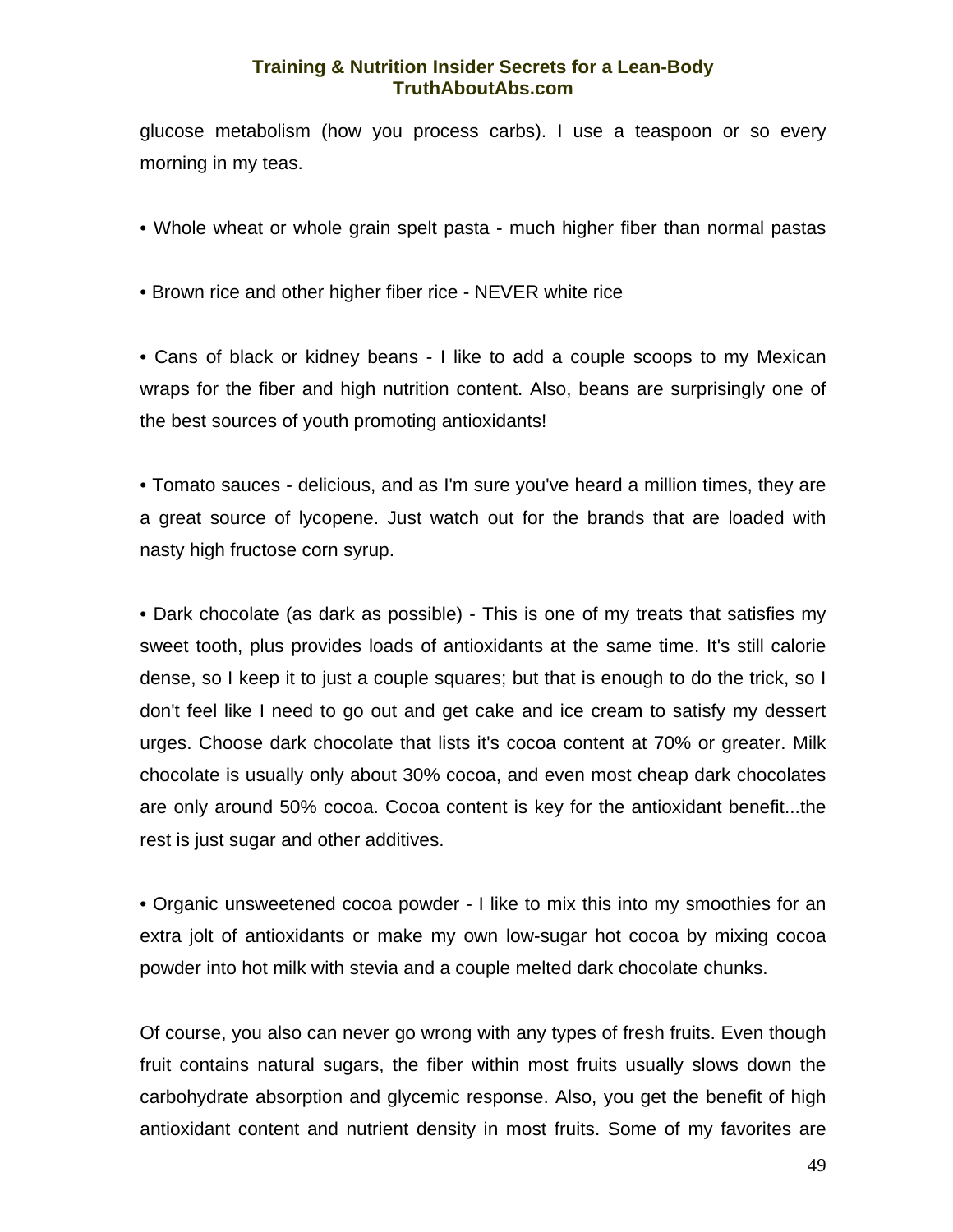kiwi, pomegranate, mango, papaya, grapes, oranges, fresh pineapple, bananas, apples, pears, peaches, and all types of berries.

Well, I hope you enjoyed this special look into my favorite lean body meals and how I stock my kitchen. Your tastes are probably quite different than mine, but hopefully this gave you some good ideas you can use next time you're at the grocery store looking to stock up a healthy and delicious pile of groceries.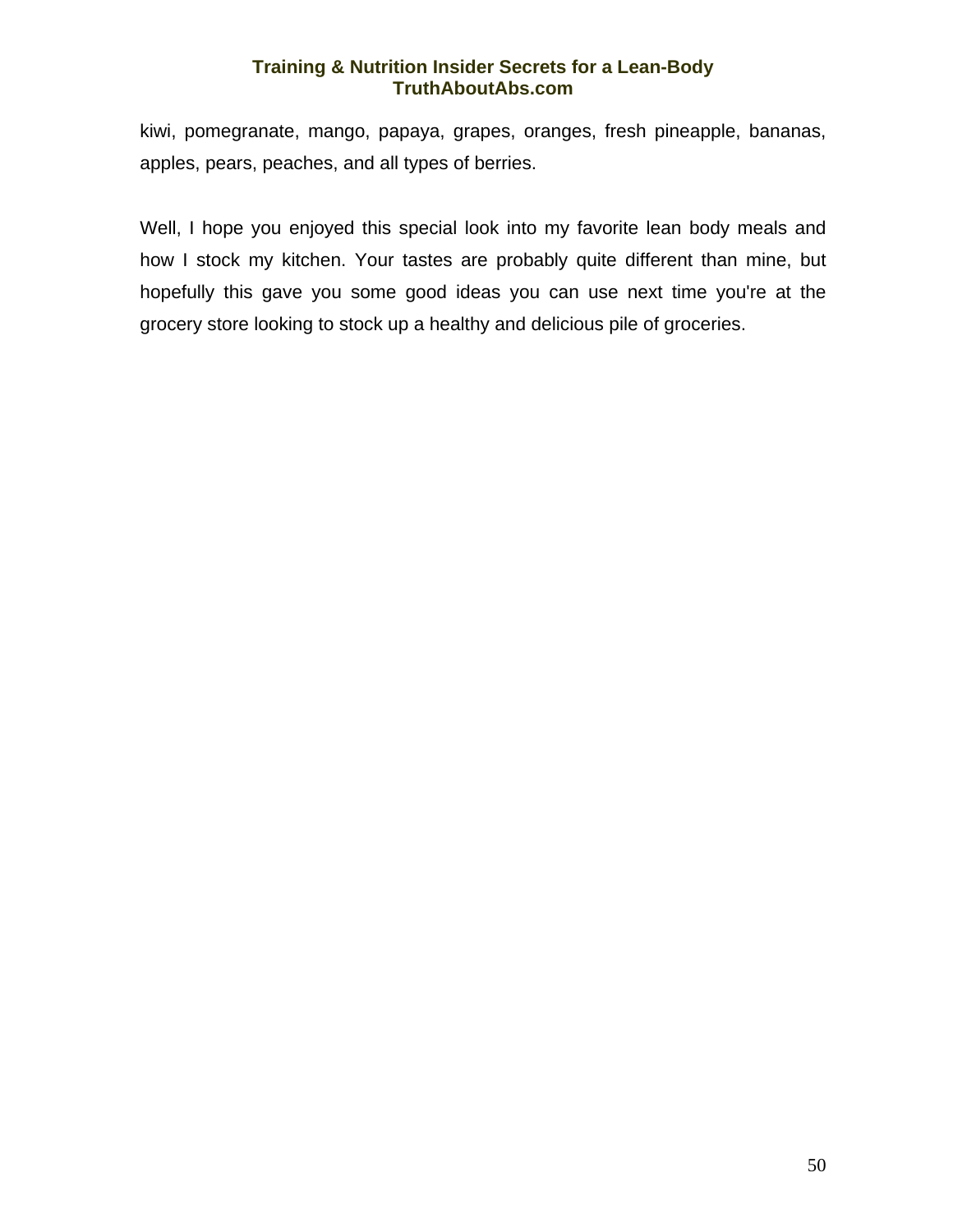## <span id="page-52-0"></span>3.5 Are Vitamin/Mineral Supplements Necessary or Just Money Down the Toilet?

As a fitness professional, I receive questions about vitamins all the time. Questions like……What kinds should I take? How much? Should I take a multi or just a couple of the important individual ones like C, E, calcium, or zinc? Will they help me lose weight or build muscle? So with all the talk and hype about vitamin and mineral supplements…Are they really necessary for optimal health? The answer is a definitive…..HELL NO! That is, if you're eating a balanced healthy diet, which most people don't. Let me put it this way…a vitamin/mineral supplement probably will be somewhat beneficial to you if you have a poor diet. However, if you're really serious about getting lean and ripped and truly healthy for good, why would your diet be poor? So, in the case that you're eating a healthy, balanced diet, the answer is that you don't need a vitamin supplement.

Let's think about this for a second. Did humans thrive on the planet for tens of thousands of years by popping an artificially created vitamin pill. Out of tens of thousands of years of human existence, vitamin pills have only been around for a couple of decades, yet the population is in worse health than ever before. Sure, maybe the human race is not in its worst health from a contagious disease perspective, but we definitely are from a degenerative disease perspective. Now I admit that we do live longer these days compared to historically, but that is only because medical advances keep us alive longer even though we are in horrendous shape physically. People might live longer now, but they're simply living longer while being overweight, crippled with degenerated joints, plagued with heart disease and cancers, and on and on. You get the point.

So let us get right to some answers as to why I contend that vitamin/mineral supplements are a waste of money and are not necessary to optimal health. Well, first and foremost, a healthy balanced diet consisting of a large variety of natural unprocessed foods (from meats, dairy, eggs, fruits, vegetables, grains, nuts, seeds, legumes, etc.) provides a rich array of vitamins, minerals, antioxidants, and all the other nutrients we need to thrive in perfect health. The problem is that many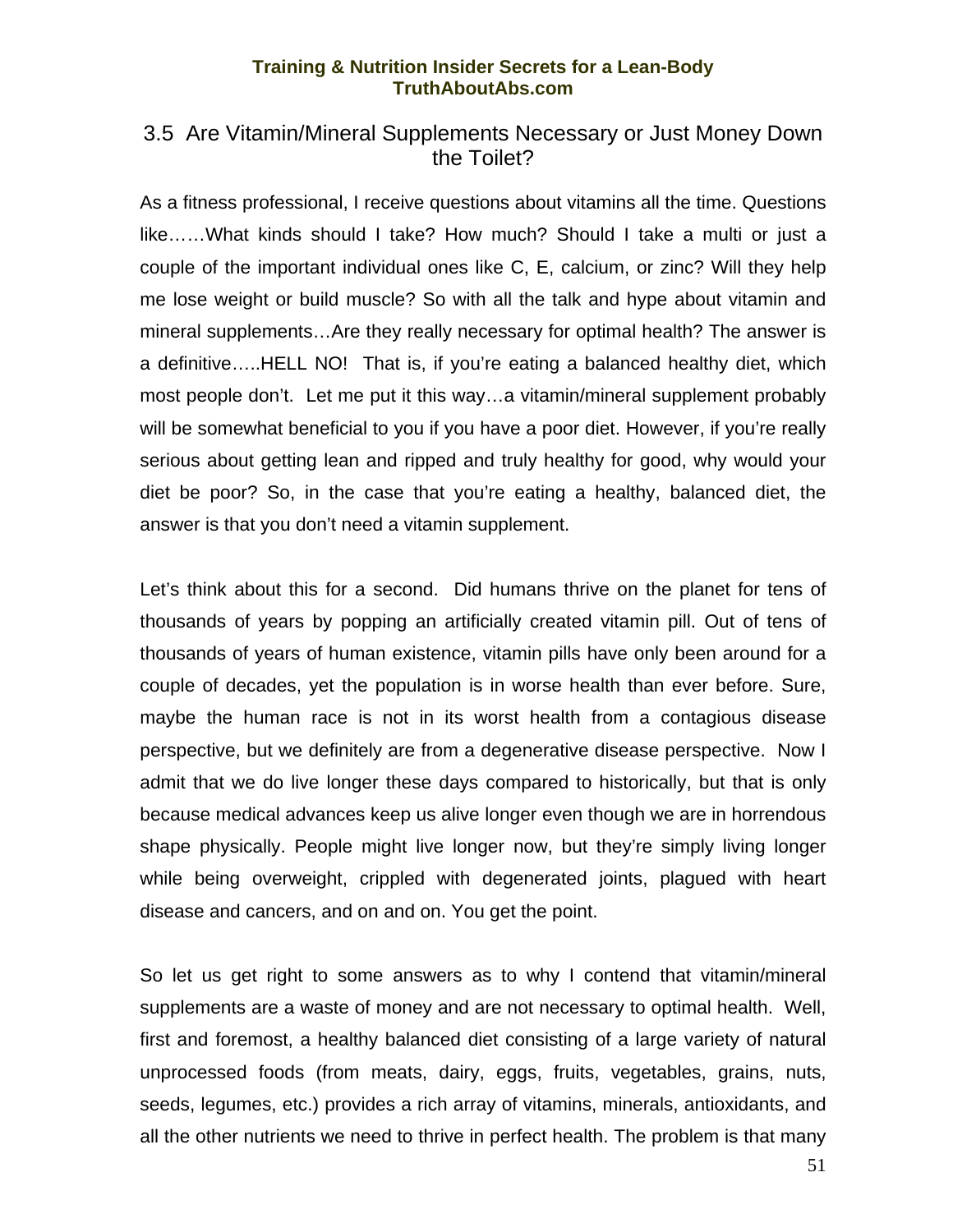people don't choose a healthy balanced diet full of variety. They claim they are too busy, or it's too inconvenient. Well, I hope that you take your body and the health of you and your family more seriously than these people that apparently don't care about the physical being that they are walking around in day in and day out.

Another problem with attempting to obtain your vitamins and minerals from a pill instead of natural foods is that your body does not absorb and utilize the nutrients from a pill as efficiently as those obtained from natural food. Whole foods naturally contain vitamins and minerals in combinations that are best assimilated. On the other hand, vitamin/mineral pills contain lots of vitamins and minerals that many times interfere with each other. For example, zinc and copper taken at the same time interfere with each others absorption. Also, high doses of Vitamin E can interfere with absorption of beta carotene (a vitamin A precursor) and other fat soluble vitamins. Many other combinations interfere with each other as well.

Another problem with vitamin pills is possible excess consumption of fat soluble vitamins (vitamins A, D, E, and K). Fat soluble vitamins accumulate in fatty tissue in our bodies, and therefore it is easier to overdose on these compared with water soluble vitamins (vitamin C and the various B vitamins). Excess fat soluble vitamin accumulation can cause various toxic effects within the body. It is much harder to take in excess quantities of fat soluble vitamins through natural foods. You would have to consume exorbitant quantities of liver and other organ meats to take in too much Vitamin A and D. It would be rare for someone to overeat on foods such as that. Also, it would be hard to over consume a plant-based precursor to Vitamin A (beta carotene), found in sweet potatoes, carrots, etc., because your body simply would shut down the conversion to Vitamin A once it has obtained what it needs.

There are even some instances where mega-doses of water soluble vitamins can be toxic. Mega doses of some B vitamins can potentially cause nausea, vomiting, diarrhea, and even liver damage. However, in most instances, you simply excrete excess water soluble vitamins in your urine. That is why many times, your urine will be a deep yellow color a couple of hours after taking a vitamin that has high doses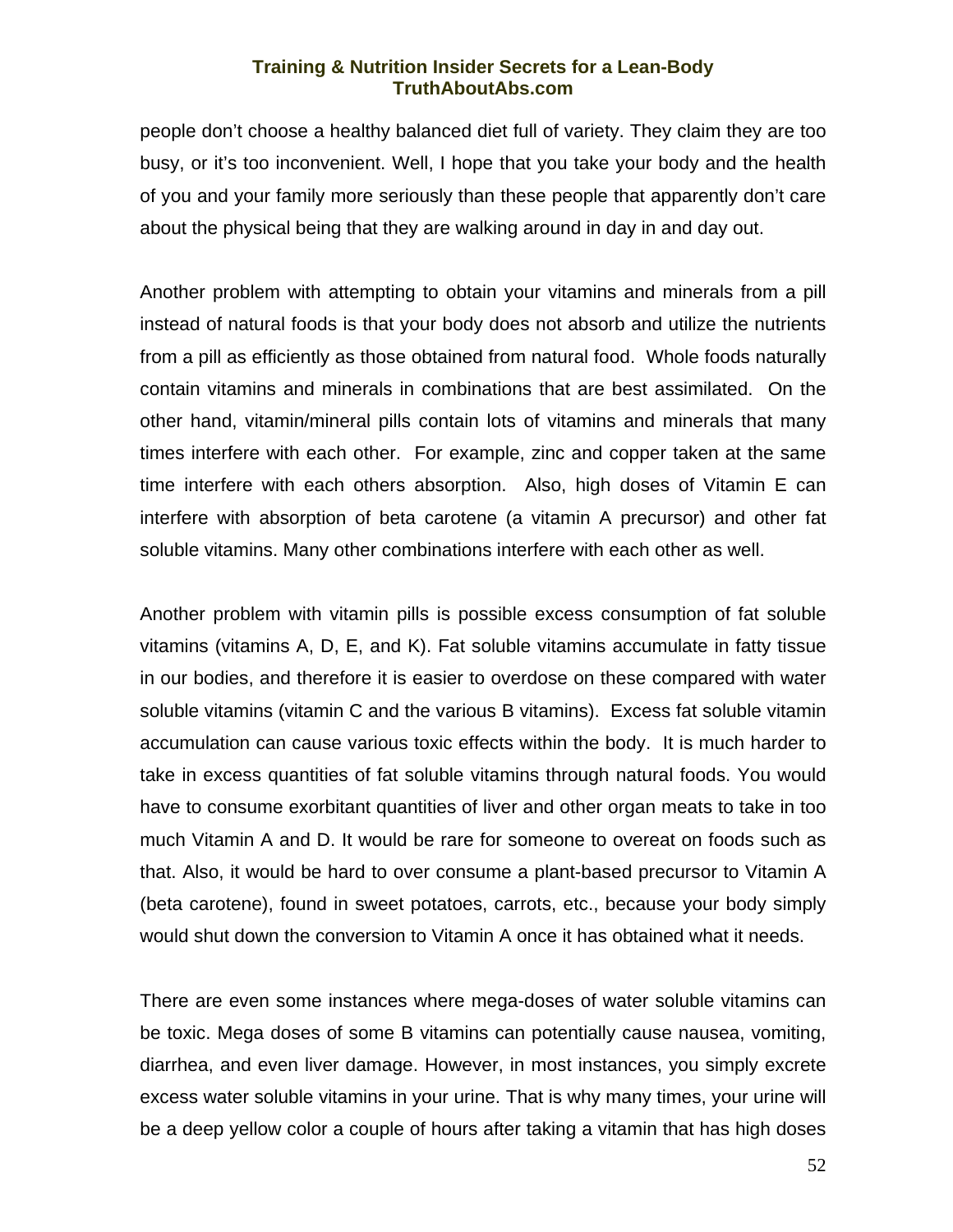of vitamins B and C. So, when you take a vitamin pill, most of the water soluble vitamins are simply flushed down the toilet. You might as well just eliminate the middleman and flush your money right down the toilet!

Another problem with vitamin pills is that they often use synthetic versions of vitamins that can actually be unhealthy. For example, the forms of vitamin E that are found in pills can be either d-alpha tocopherol (a natural version) and dl-alpha tocopherol (a synthetic version). First of all, the bioavailability of synthetic vitamin E is much lower than natural vitamin E. In addition, I've seen many studies cited that indicated that there could be potential health dangers with taking synthetic vitamin E. Once again, we get back to the fact that natural is always better than something that has been heavily modified by man.

The bottom line is that as long as you eat a balanced diet full of a good variety of fruits, vegetables, nuts, seeds, whole grains, legumes, meats, dairy, eggs, etc., you will obtain all the nutrients your body needs to operate efficiently without the need for a manmade vitamin/mineral pill.

Exercise is obviously very important for losing body fat and building a strong, lean body, but always remember that proper nutrition is even more important. A lousy diet means a flabby, unhealthy body, regardless of how often someone works out.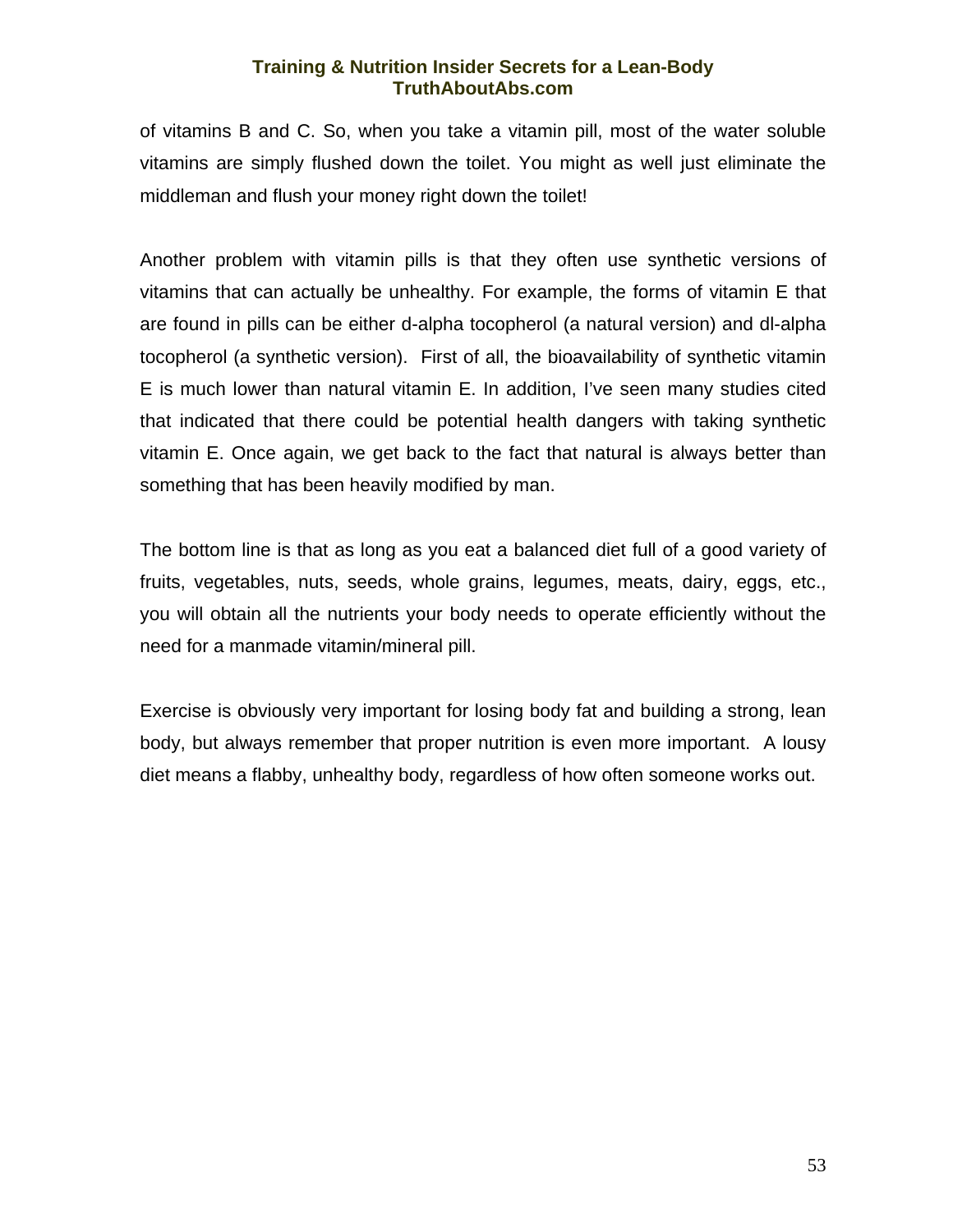## <span id="page-55-0"></span>3.6 Make Healthier Choices When Forced to Eat Fast-Food

I was out recently with some friends and we stopped at a fast food joint. I hate fast food joints, but sometimes when everybody else wants to go there, you just have to make the best of it and find something at least somewhat healthy. If you're forced to eat fast-food, here's a tip to make sure that you're not doing much damage to your body...ALWAYS AVOID the soda and anything deep fried including french fries, hash browns, and anything breaded like chicken nuggets, chicken patties, or breaded fish sandwiches. These are all absolutely soaked in deadly trans fats from the industrial hydrogenated vegetable oils they use to fry all of these items.

Remember, as I've said before, I've seen studies indicating that as little as 1-2 grams of trans fat per day can have serious degenerative internal effects in your body such as inflammation, clogging and hardening of the arteries, heart disease, various forms of cancer...not to mention packing on the ab flab. That's as little as 1-2 grams! Consider that a typical fast-food meal of a breaded chicken sandwich (or fish sandwich), along with an order of fries can contain as much as 10 grams of trans fat! Add on a cookie or small piece of pie for dessert (which are usually made with deadly margarine or shortening), and now you're up to about 13 grams of trans fat with that entire meal. If 1 gram a day is slowly killing you, imagine what 13 grams is doing! And that was only one meal that you ate. Some people are consuming 20-30 grams of trans fat per day, and not even realizing what they're doing to themselves internally. Please realize that nobody, I mean NOBODY, is looking out for your health, except for YOU.

Anyway, back to the topic of how to avoid this stuff and eat a reasonably healthy meal on the rare occasion that you're forced to eat fast-food. As for drinks, avoid the sodas...they're nothing but chemicals along with heavily processed high fructose corn syrup which will surely end up as extra belly blubber. Water is always the best drink, but if you need something with flavor, try unsweetened or lightly sweetened iced tea. At breakfast, the best choices are an egg, ham, and cheese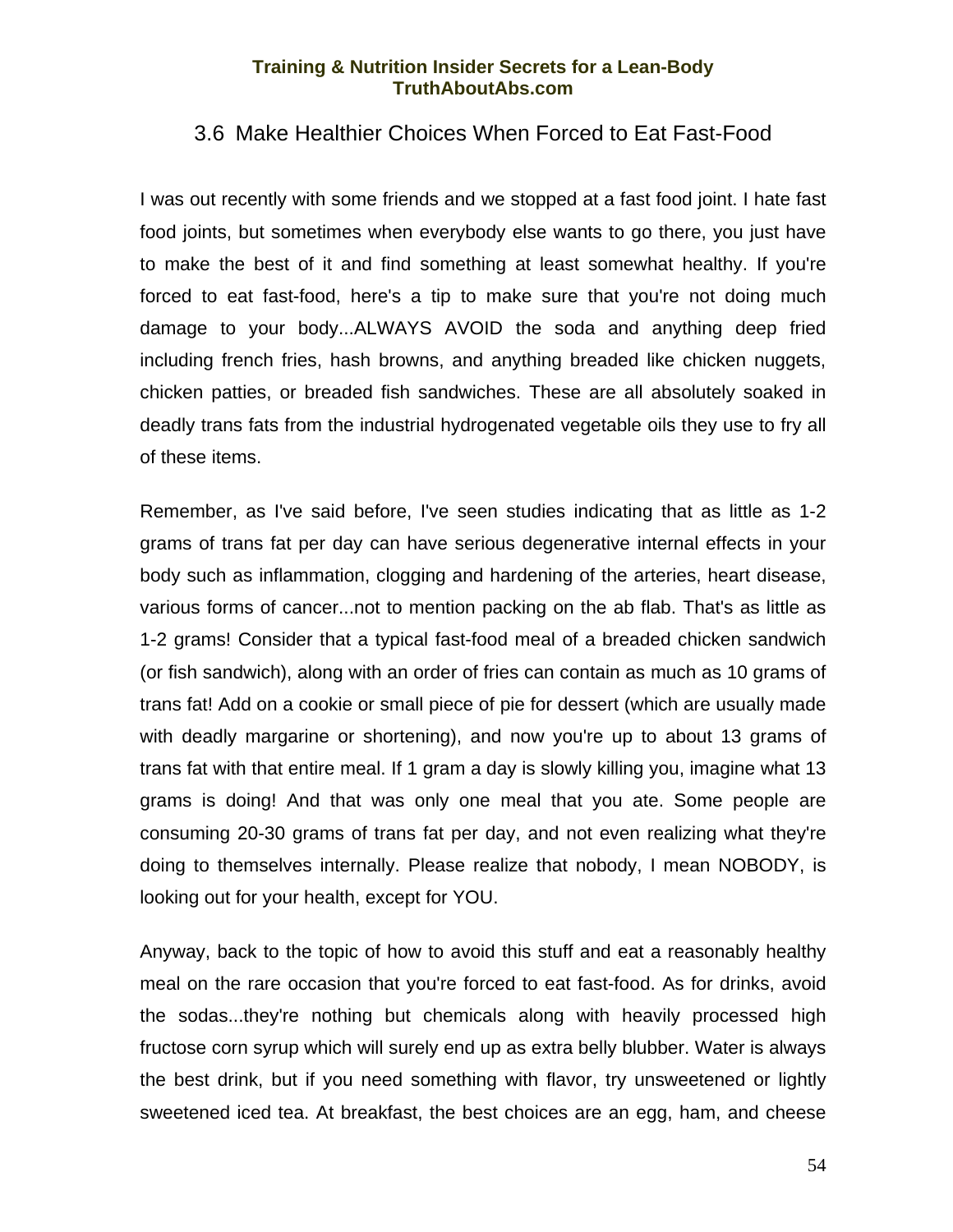on an english muffin (not on a croissant, which is full of nasty trans!), or one of those fruit & nut salads. At lunch or dinner, the best choices are a grilled chicken sandwich, the chili, a grilled chicken salad without croutons (again...croutons = more trans), or even just a plain cheeseburger. The main take-away point from this little fast-food article is that the nastiest stuff at these fast food joints are the sodas and fries, and any other deep fried items.

For any of you that have seen the movie "Super-Size Me", you saw how eating fast food every day absolutely destroyed that guy's health, but did you happen to notice the one guy that was the king of eating big macs (or some kind of burger)? I don't remember what kind of burger it was, but basically this guy has eaten these fast food burgers almost every day of his life for the past 30 years or something like that. Did you notice that he stated that he almost never eats the fries or soda, even though he eats the burgers every day? And he's not necessarily overweight. Now I'm not saying that fast-food burgers made with their refined white bread and low quality beef and cheese are the healthiest thing, but the point is...it's the fries and sodas that are the real health disaster.

Alright, so next time you're out at one of these places, remember these tips and choose smart!

By the way, if you haven't heard yet, McD's has started adding a nutrition label to all of their food wrappers, so now you can at least be aware what you're eating. Remember that as little as one gram of trans may cause some internal harm and now you can actually see how many grams of trans fat you're eating right on the food wrapper. That might change your mind about finishing it.

Well, I hope you've enjoyed this e-book. I tried to give you some of my insider secrets of a fitness junkie for developing a lean, muscular, and truly healthy body for life! Again, feel free to email this e-book to any of your friends, family, or coworkers that you think might enjoy this information.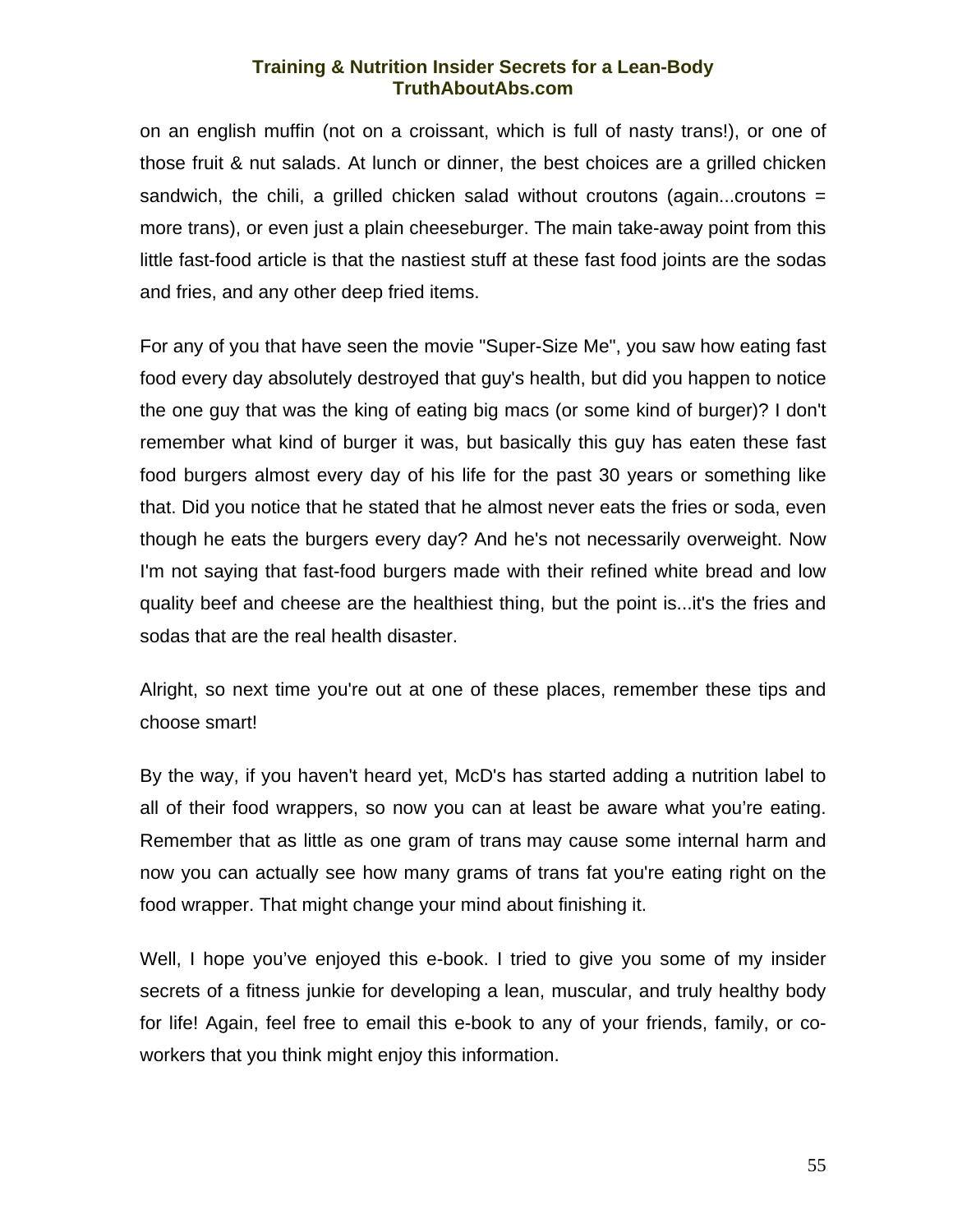If you're interested in my fully comprehensive program that I've developed for losing as much body fat as you want by following a smart, scientifically designed training and nutrition program, check out my *[Truth about Six Pack Abs](http://exercise.mikegeary1.hop.clickbank.net/)* program.



Here's a taste of what some of the people from around the world have been saying about the *Truth about Six Pack Abs* program:





Stephanie before Stephanie after

Mike,

I attached a couple photos to show you how far I've come since starting your program.....it was quite shocking to see what I looked like just last year!! I had forgotten how overweight I was, and looking at these before and after pics again almost made me cry...but tears of joy this time, as I'm so thankful for how much progress I've made.

Not only do I feel so healthy and vibrant, but I feel that I look younger now too! Its wonderful! I went from a size 14 to a 5. Weight wise I was around 190 lbs when I started and now I am 120 lbs. I'm so passionate about your book and style of nutrition...it's absolutely amazing...I don't crave unhealthy stuff anymore...I have eliminated an insane sweet tooth.

I happened upon your book about 9 months ago. Once I downloaded and printed your ebook, I read it once, and then again. There is so much information in there that expands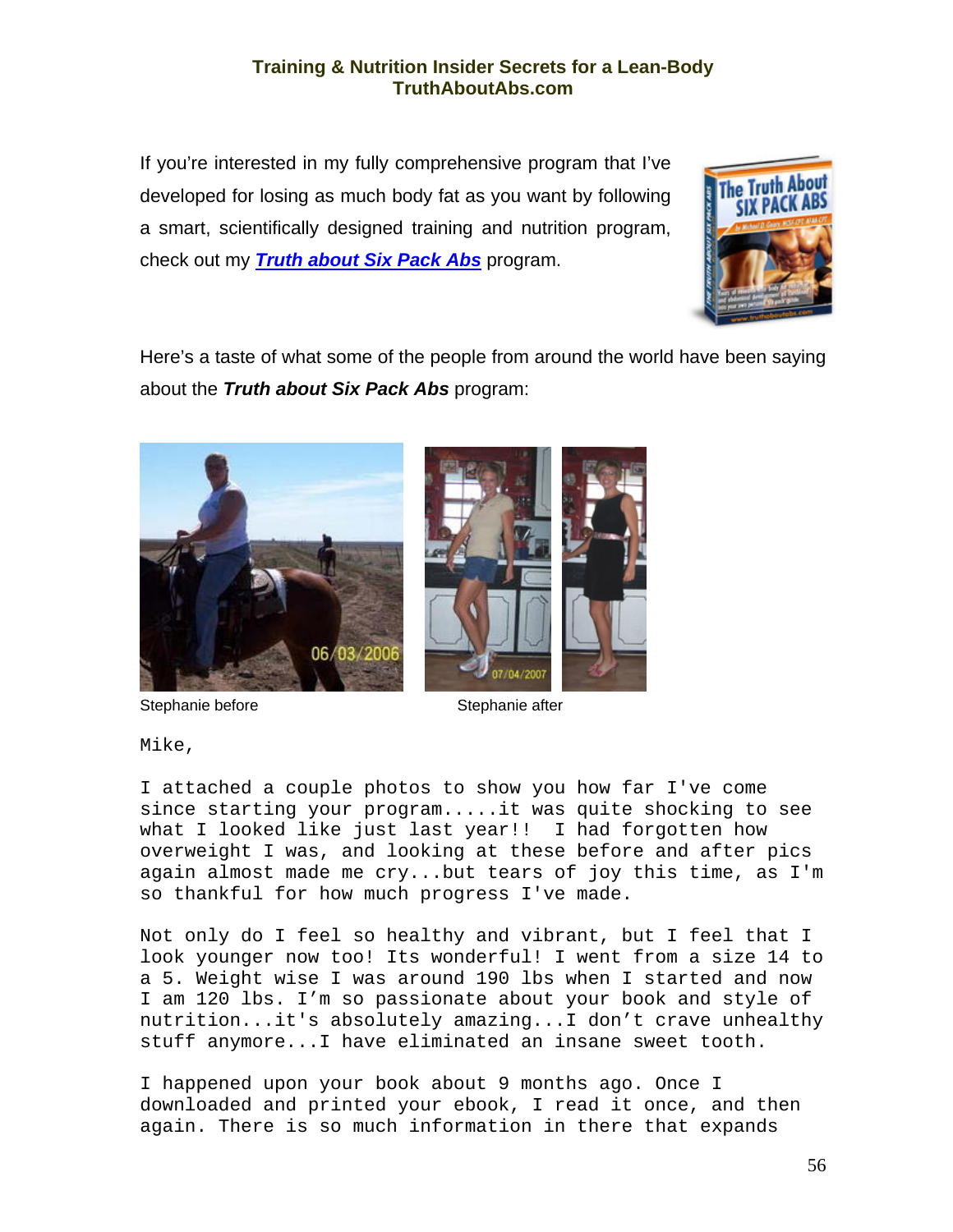beyond just working out and abs. The nutritional information was fascinating, and I believe that was what helped me get to where I am today. The workouts are also so challenging, and talk about breaking a sweat! I love it.

I have SO MANY people ask me what diet I was doing to lose all that weight. They just don't understand that I'm not on a diet... It's been a total lifestyle change. I would recommend your book to anyone! I feel exceptional, and I am in the best shape of my life!

I hope that my testimonial will help you out, as well as other people that have struggled to get in shape. Thank you so much!!

Stephanie Hurst Tulia, Texas

Mike,

I have been following your workout plans from your book for past couple months. I wanted you to know that I have seen great results. When I started I was 190 lbs, waist 35 inches, bench was 165lbs.



I'm now 175 lbs, with a waist of 33 inches, and benching 225lbs. Your full body workouts are some of the best I've ever used. I'm also making much

better food choices now based on your advice and staying away from the junk I used to have trouble with. Thanks for everything.

John P. Hembree, Sergeant, US Military

Dear Mike,

I thoroughly read your e-book a few weeks ago but have been too busy lately to get myself to the gym. However, I did start applying your diet and food recommendations, and even with just that, I've already lost 6 lbs (10 lbs to go). I finally got to the gym this morning and printed out your e-book to bring with me.



I did some of the workout examples you specified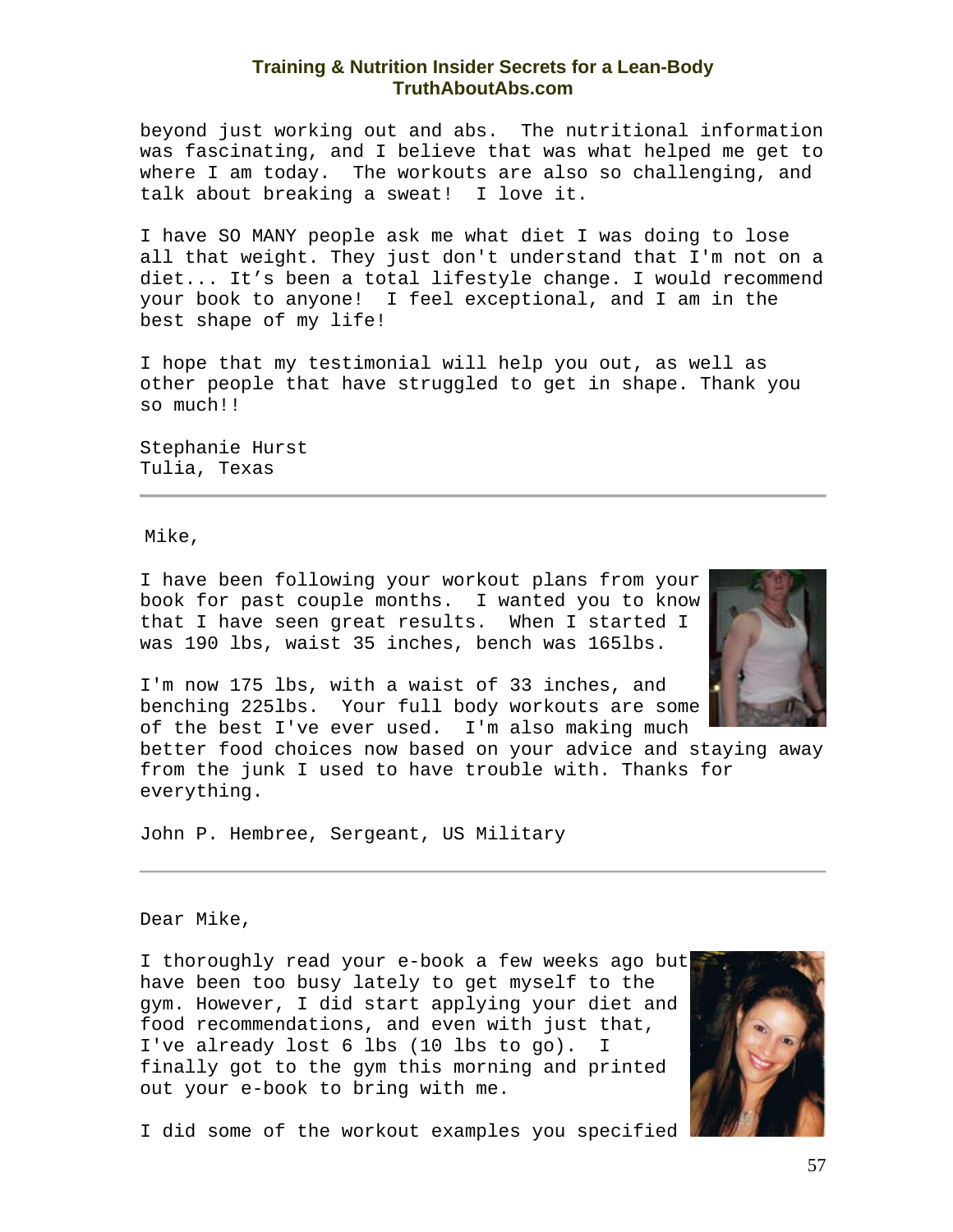like the one arm snatches, dumbbell swings, staggered lunges and all the ab exercises (from level 3).

Man, that was one of the best and most intense workouts I have had in ages! I did not waste hours jogging or doing all that other stuff I used to do (which by the way never got me anywhere). I am so excited to go back to the gym and have your book with me as a personal trainer's guide.

Thank you so much!

Laura Kawasmi, Brownsville, TX

Hi Mike. I have just recently started your program and i LOVE it so much. I just wanted to tell you how fantastic I think your approach and lay out to losing stomach fat is. I'm already feeling the effects of your workouts. My body feels firmer and fitter and I look forward to the sweat.

Truth be told I was BORED TO TEARS with our usual routine at the gym. Not to mention it wasn't really getting my stomach flat!! I love your approach cause it explains everything, and I am a person that needs to know the reasons for why I am doing what I am doing! I like the variety and the shorter workouts, as apposed to the long boring workouts and repetitive isolating exercises I used to do.

Following your program I am certainly getting the heart pumping and the sweat is flowing like I've never felt before. It feels great. Thanks, and I will keep you posted!

Michelle Smith, Ontario, Canada

Mike,

I have been on your program for the last three or four weeks. All I can say is WOW! I have been body building for well over 20 years and I can honestly say that you have allowed me to break out of what I call the classical mess of weight lifting.

I have made some great gains and I am well on my way to being in the best shape of my life at 39 years of age. I get a kick out of the Guys at the gym when they see me perform some of your exercises. They often come up and ask what I am doing.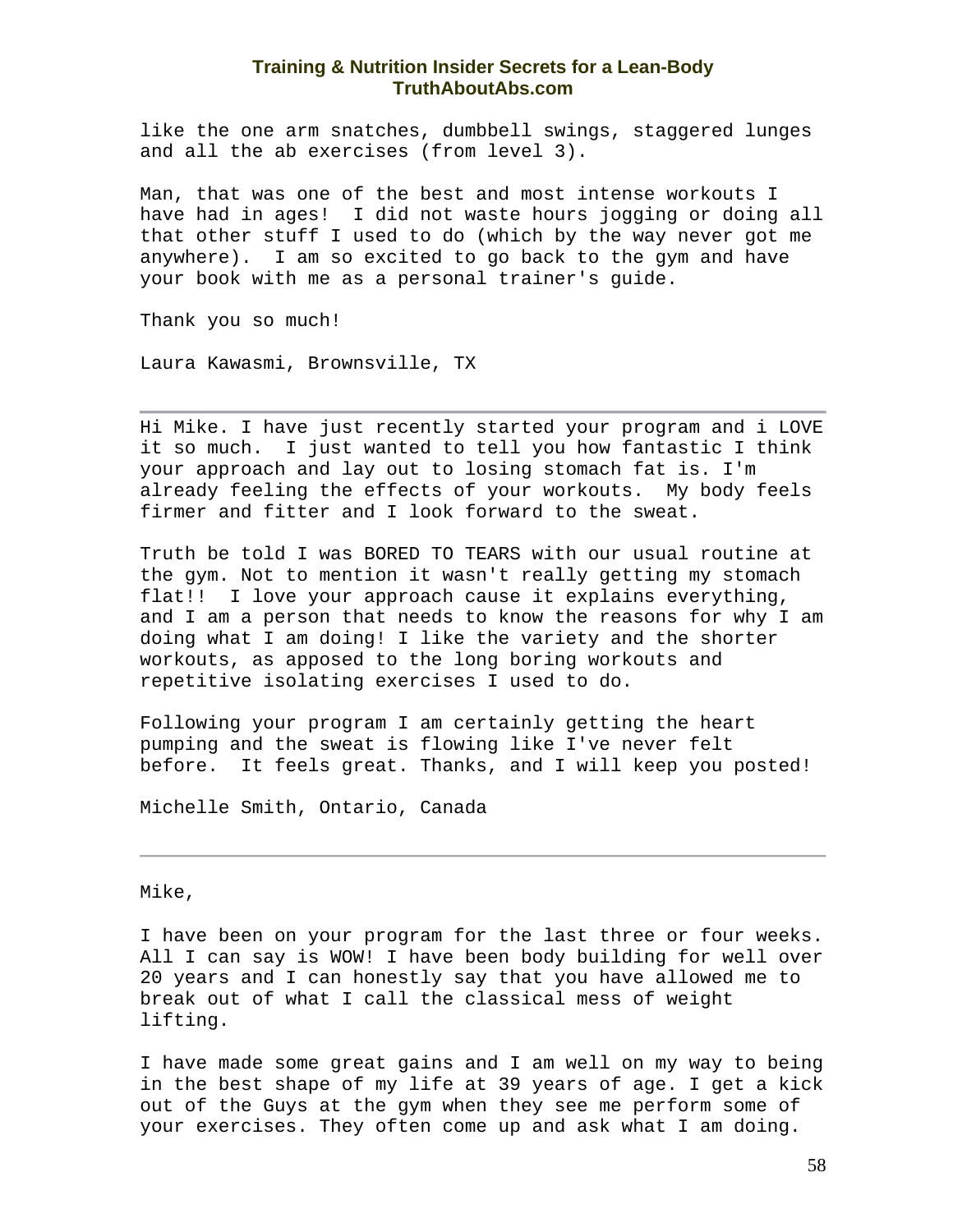I just tell them, as I struggle to regain my breath, "I'm just mixing it up a bit" and then watch them as they go back and waste their time with bicep curls for the next half hour.

Now I'm trying to get my wife onboard using your program as well. Thank you so much for doing what you do and keep the emails coming. This is the best \$39 I have ever spent. Thanks,

Luis Acevedo, Dallas, Texas

Hi Mike. Just wanted to let you know, your interval and weight training methods in your e-book are working perfect! Before i got your e-book, i could see my six pack abs a little bit. After a few weeks on your workouts, i can now see lines on the side of my stomach and my abs appearing even more visibly. I still have a little fat, but not much at all. Thanks!

Andreas Beirholm, Denmark

"Dear Mike,

I just read your Truth About 6-Pack Abs and I think it has some great stuff in it that I never realized before. I really couldn't put the book down. I enjoy the fact that you are not just telling readers what to do with a promise that



results will be achieved, but explaining the reasons behind your strategy supported by research.

I have been exercising on my own my entire life, but I really hit a plateau during the last few years, and this program has given me new motivation and kickstarted my results. Thanks Mike!"

Pete Maguire, Brookline, Mass.

#### Hi Mike

I was searching for a program to genuinely help me lose body fat and get a six pack. I came across your website and the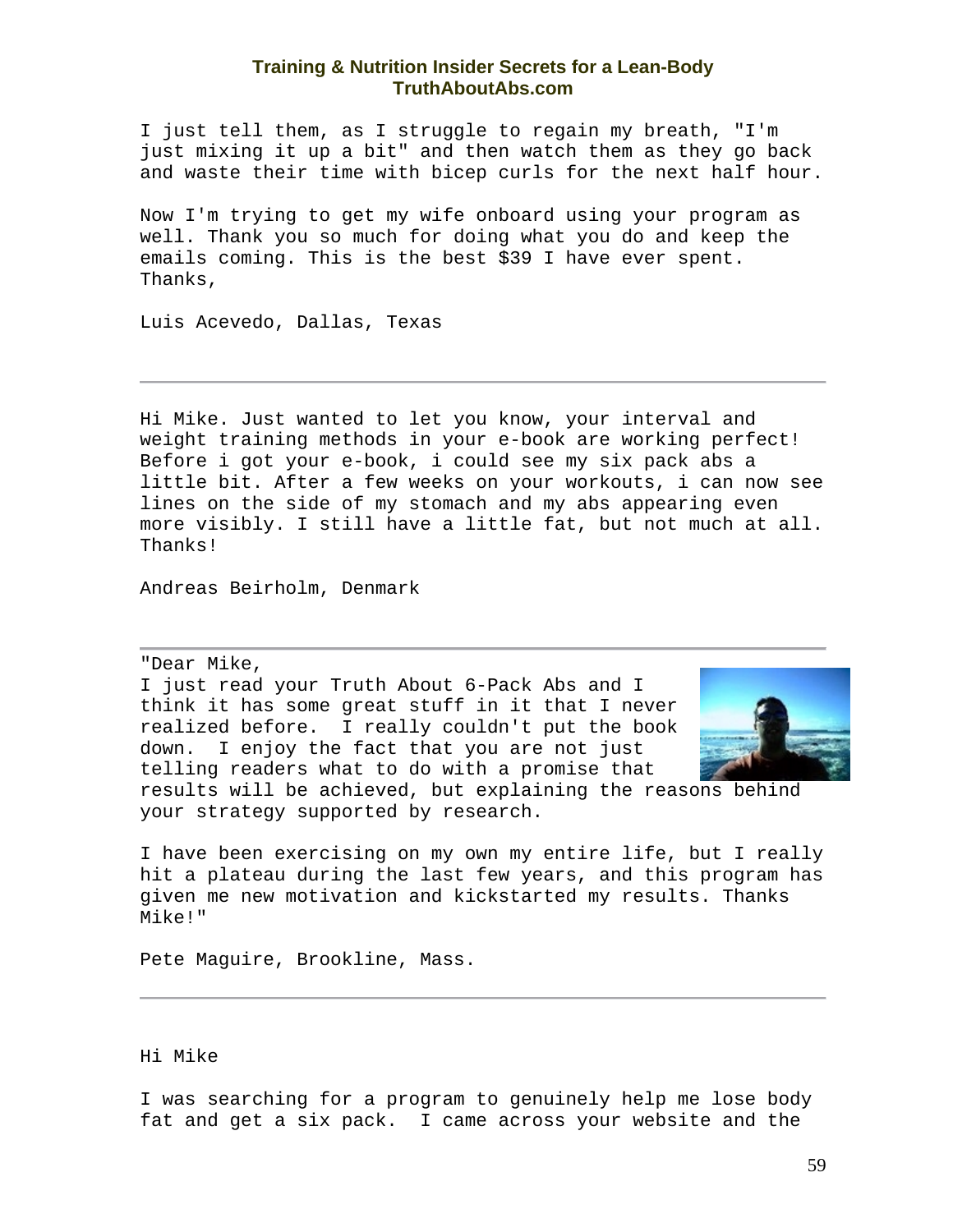money back guarantee you offered suggested to me that you believed in what you were offering & not just interesting in selling your e-book. Anyway, I made the purchase on the basis that I'd give it a try and if it wasn't any good I'd ask for my money back.

Before I started with the program I weighed 80kg and my waist size was 42 inches. After 11 weeks I still weigh about 80kg but my waist size is now 35 inches. A loss of 7 inches in 11 weeks! Since my weight stayed about the same, that means I gained muscle while losing 7 inches of fat from my waist!

My strength and energy are also improving each week and I'm lifting heavier weights as I progress. Family and friends that haven't seen me in weeks can't believe how much leaner and slimmer I look now.

I'm really glad that I bought your e-book and stuck to the programs. I still have a little more body fat to lose, but I can already tell that a visible six pack is just a few more weeks away!

Thank you for all the advice and words of motivation. This entire experience is far more than what I was expecting for my money!

Regards,

Imtiaz Girach, UK

Mike:

Thank you for changing the way I workout. After years of fooling myself into thinking I was getting a good workout, your book, The Truth About Abs, has revitalized not only my workouts, but also my life. Working out regularly for over 10 years, I became increasingly frustrated at my lack of progress.



Despite doing over an hour of cardio at least three times a week and lifting three times a week as well, I wasn't in good shape. Also, despite my workout attempts, I was also getting what you have termed as the "skinny fat" appearance.

Seeing no outward or inward results, I sunk into such a rut I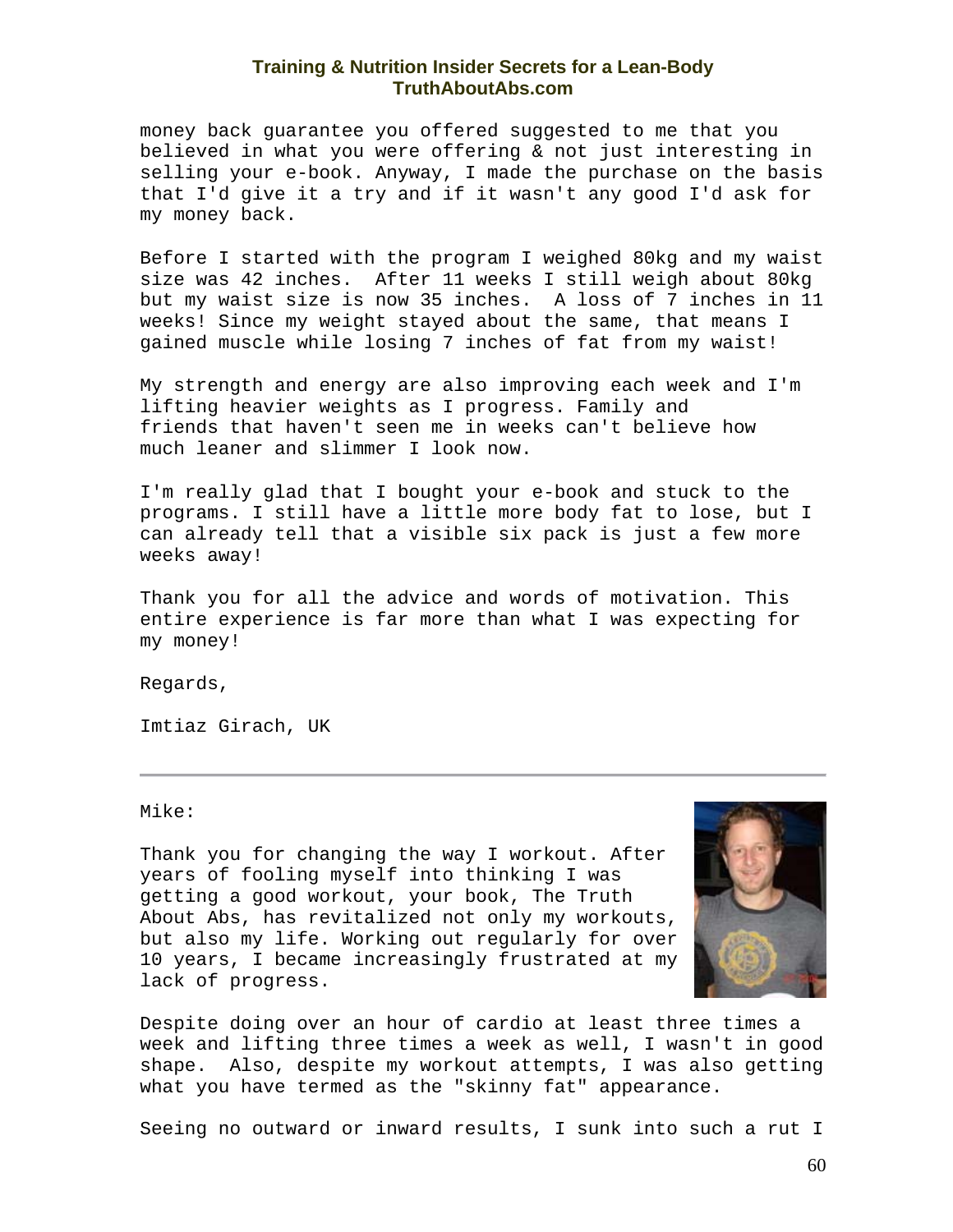was ready to quit exercising. That was when a friend recommended your ebook. After only a month-and-a-half of doing the routines diagrammed in your book, my physical appearance has improved dramatically. Not only that, but my endurance has increased to the point that I can handle a full hockey game and not get gassed. In fact, I get stronger as the game goes on. Just that alone was well worth the \$40 I spent.

Following your diet tips has also given me more energy throughout the day. I no longer "crash" halfway through my work day and no longer crave the sugary foods I used to. The belly I have been trying to battle is shrinking by the day. After years of working out, I am only now finally getting compliments for how "toned and ripped" I appear.

Once again, thanks for giving me that boost I so needed in my workouts and for improving my quality of life.

-John Crawford, Collingswood, NJ

"Mike, I'm truly excited after starting your program. After reading through all of your info, I can't believe how many things I was wasting my time with or even just doing plain WRONG! I've definitely been doing all of the wrong types of cardio and the wrong types of strength exercises as well.



Thanks again for giving me this much-needed education into a very important topic... my health & well being (not to mention looking great also!)"

-Sandra Torrez, San Antonio, Texas

Hey Mike

I just purchased your ebook about 2 weeks ago and I love it! The workouts are great - better than any workout I've done before. I've been that person who has tried all the fad diets, diet pills, and bought my fair share of infomercial ab machines! At least I finally found something now that works to lose fat and flatten my stomach!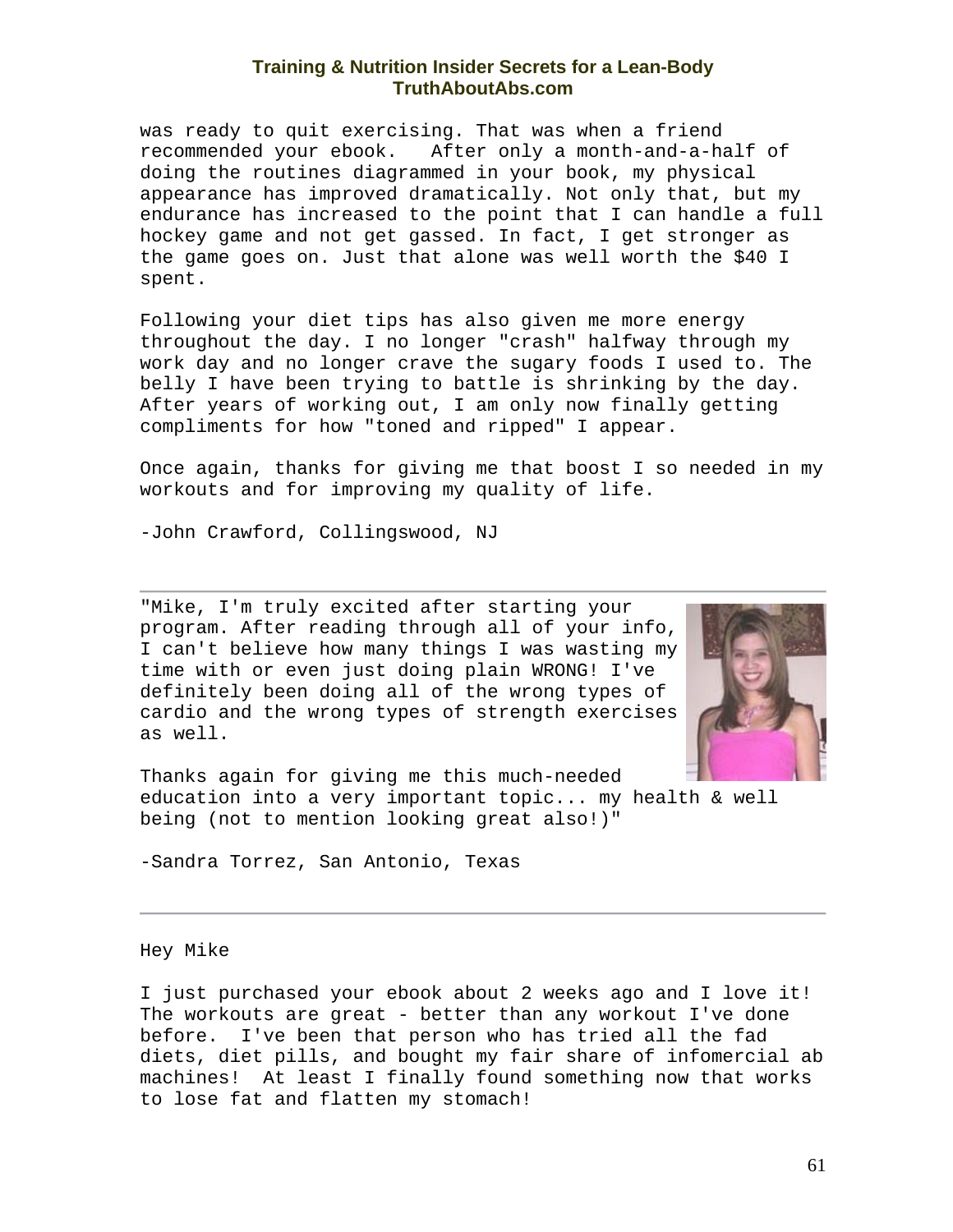Thanks for your help, Amy Brunetti, Chicopee, MA

"Hi Mike!

I started your workouts last week, and surprisingly, I can already see some positive changes to my body! I definitely feel these working me better than anything else I've tried. I really like the interesting way that you turn a weights workout into a cardio workout as well. I can see already that if I keep on doing this progressively, I'll surely have my old body shape back in no time :)

Ok catch you soon. Thanks again Mike, you're superb!"

-Ellin Hazrin, Kingsford, Australia

Mike, you can use this for your testimonials if you want...

I have to say...You are a genious. Gave 1 of your workouts a go on friday and i have to say i've never had such a good workout. I've been going to the gym for years now and have been doing 40 solid minutes of quite high level cardio but using just 10 minutes of your style of inverval training felt like it worked me so much better.

I also used to spend an hour on my abs when i worked out and never really felt it. After doing this workout on friday i really felt like i'd earned my protein shake! Plus I got my workout done much quicker than my old workouts...It's quite incredible!

Dave Haddow, UK

Hey Mike,

I ordered your 'Truth About Six Pack Abs' online a couple weeks ago. I have been doing some of the beginner and intermediate level workout routines. HOLY CRAP, those workouts get me sweating like nothing else. I especially love/hate the squat presses and renegade rows.